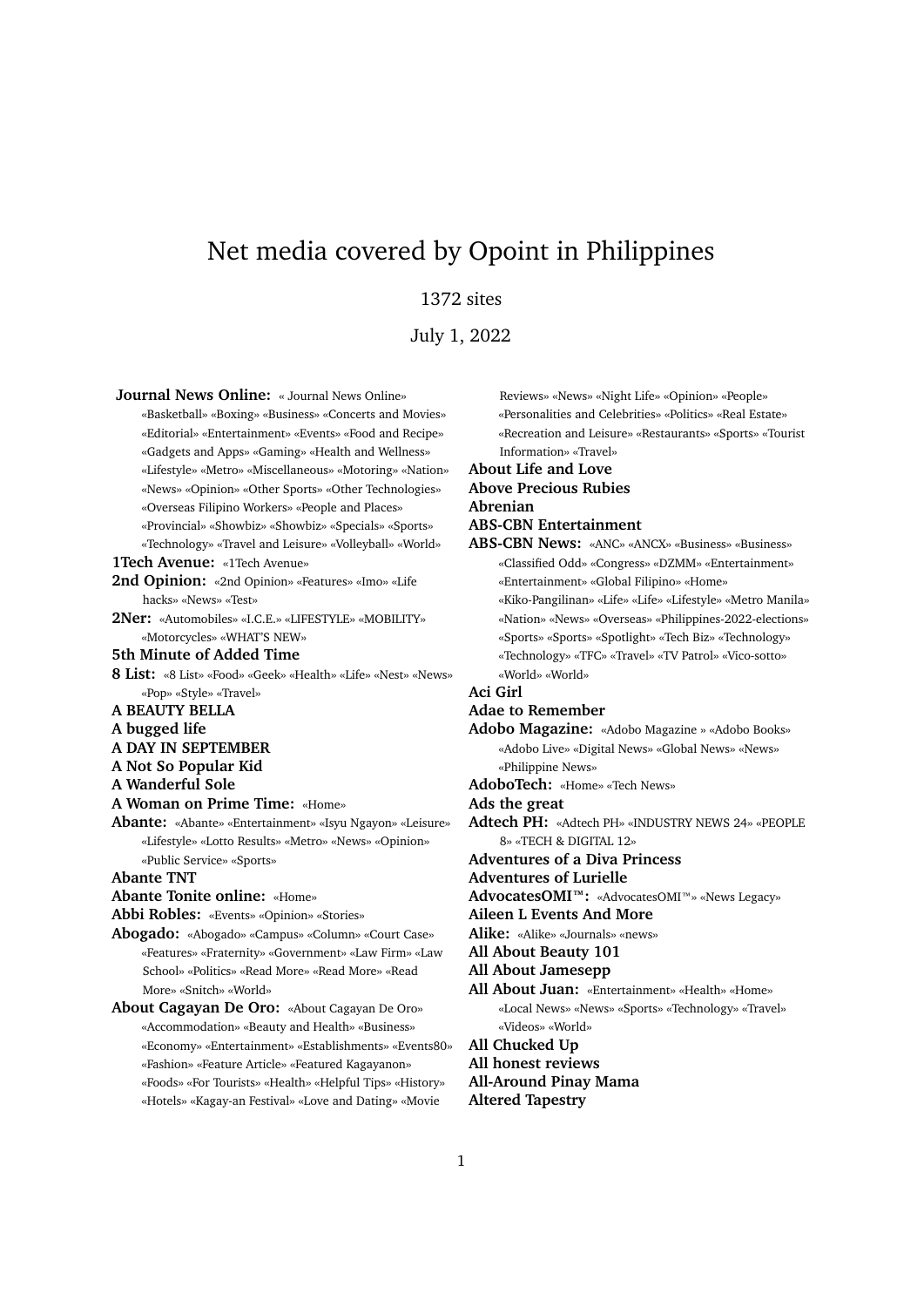#### **Opoint Technology** Part of Infomed

**Always Hungry Amanda Griffin-Jacob Amazing Jing:** «Amazing Jing» «Home» **Amazing Manila Journal:** «Amazing Manila Journal» «Business» «Food» «Health and Wellness» «Lifestyle» «Motoring» «Technology» «Travel» **Ana Gonzales Ang Sarap Angel Macaraig Angelo Angustia Angeloe The Explorer Anime PH:** «Anime PH» «ANI-NEWS» «IDOLS» **Anime Pilipinas:** «Anime Pilipinas» «Anime» «Industry» «Live-Action» «Music» **Animetric's World:** «Home» **Annalyn.net Anneyeong Oppa:** «Annyeong Oppa Exclusive» «Annyeong Oppa Feature» «Home» «Movie» «News / Celebrity Scoop» «Review» «TV / Movie» **Annne Scribbles and Doodles Anntristine AO MNL:** «AO MNL» «Notoriety» «Sports» «Style» «Women» **APAC Insider:** «APAC Insider» «Articles» «Business Advice» «Business News» «Business Success Stories» «Corporate Transactions» «Finance & Investment» «Legal» **Arnann Jay Art Attack ni Kultura Art of being a Mom Art+ Magazine:** «Features» «Press Release» «Rss» **Artsy Fartsy Ava Asean HR Asia Property Awards:** «Asia Property Awards» «Asia Property Awards» «External Links» «External Links EN» «Newsroom» «Press release» «Property Report» **Asia-Pacific Farmers' Forum:** «Asia-Pacific Farmers' Forum» «Photos» «Updates» **Asian Development Bank:** «Features» «Home» «News & Events» «News Releases» «Publications» **AsianTraveler Magazine:** «Home» **AsiaTRI:** «AsiaTRI» «Bike» «Coach's Corner» «Course Review» «Duathlon» «Gear Review» «Health» «ironguides» «Ironman» «Nutrition» «Run» «Swim» «Tech» «TriFactor» **Ask Me Whats Ask Sonnie:** «Ask Sonnie» «BLOG» **Astig:** «Astig» «Entertainment» «Lifestyle» «Technology» **Auman Talks Author Carlo Carrasco Auto Focus:** «Home»

**Auto industriya:** «Auto News» «Auto Shows»

News» «The Inside Man» **Autocar Philippines:** «Autocar Philippines» «Blogs» «Car Reviews» «Commuters» «Drives» «Industry» «Infrastructure» «Motorsports» «New car» «News» «Press Release» «Tech & Lifestyle» **AutoDeal:** «Home» «News & Reviews» **Autohavenph AutoPH:** «AutoPH» «Car News» «Car Reviews» «Cars & Technology» «Editor Thoughts» «Face Off» «Feature Articles» «Features» «How-To» «Industry News» «Latest News» «New Car Reviews» «People & Cars» «Travel & Places» «Used Car Reviews» **Azraels Merryland B2G Back End News:** «Back End News» «Cloud» «Cybersecurity» «Featured» «IoT» «News»

«Automotive Technology and Road Safety» «Car-reviews» «Feature Stories» «Ford» «Home» «Motorsports» «Racing

**Backpacking Philippines:** «Home»

**Backpackingwithabook**

**Bacolod lifestyle:** «Bacolod lifestyle» «Events» «Festivals» «Hotels and resorts» «jobs-in-bacolod» «News» «Restaurants» «Shopping»

**Badudets**

**Baguio Midland Courier:** «Baguio Midland Courier» «Business» «City» «Health» «Sports»

**Balastech:** «Balastech» «Gaming» «Reviews» «Tech News»

- **Balik Bayan Magazine:** «Balik Bayan Magazine» «aesthetic» «arts-culture» «Asia» «Australia» «balikbayan-journals» «business» «Canada» «columnists» «destinations» «entrepreneur» «Europe» «events» «features» «health» «hotels-resorts» «International» «Latin America» «leaders» «lifestyle» «Middle East & Africa» «publishers-note» «realestate» «reports» «restaurants-bars» «taste-buds» «technology» «the-economy» «travel» «United States» «wine-dine»
- **Banko Sentral Ng Pilipinas BANTAY KONSYUMER, KURYENTE, KALSADA:**

«BANTAY KONSYUMER, KURYENTE, KALSADA» «news» «press-release»

**Baratillo Pamphlet**

**Barbieliciousss:** «Barbieliciousss» «Lifestyle» «Music» «Television»

**Bare Nanay Bayanng villasis:** «Government» «What's On»

**Bbaguas**

**Be an Agent of Grace:** «Be an Agent of Grace» «Home» **Beautiful Life Beauty and Lifestyle Adventures Beauty Enthusiast in Cebu:** «Home»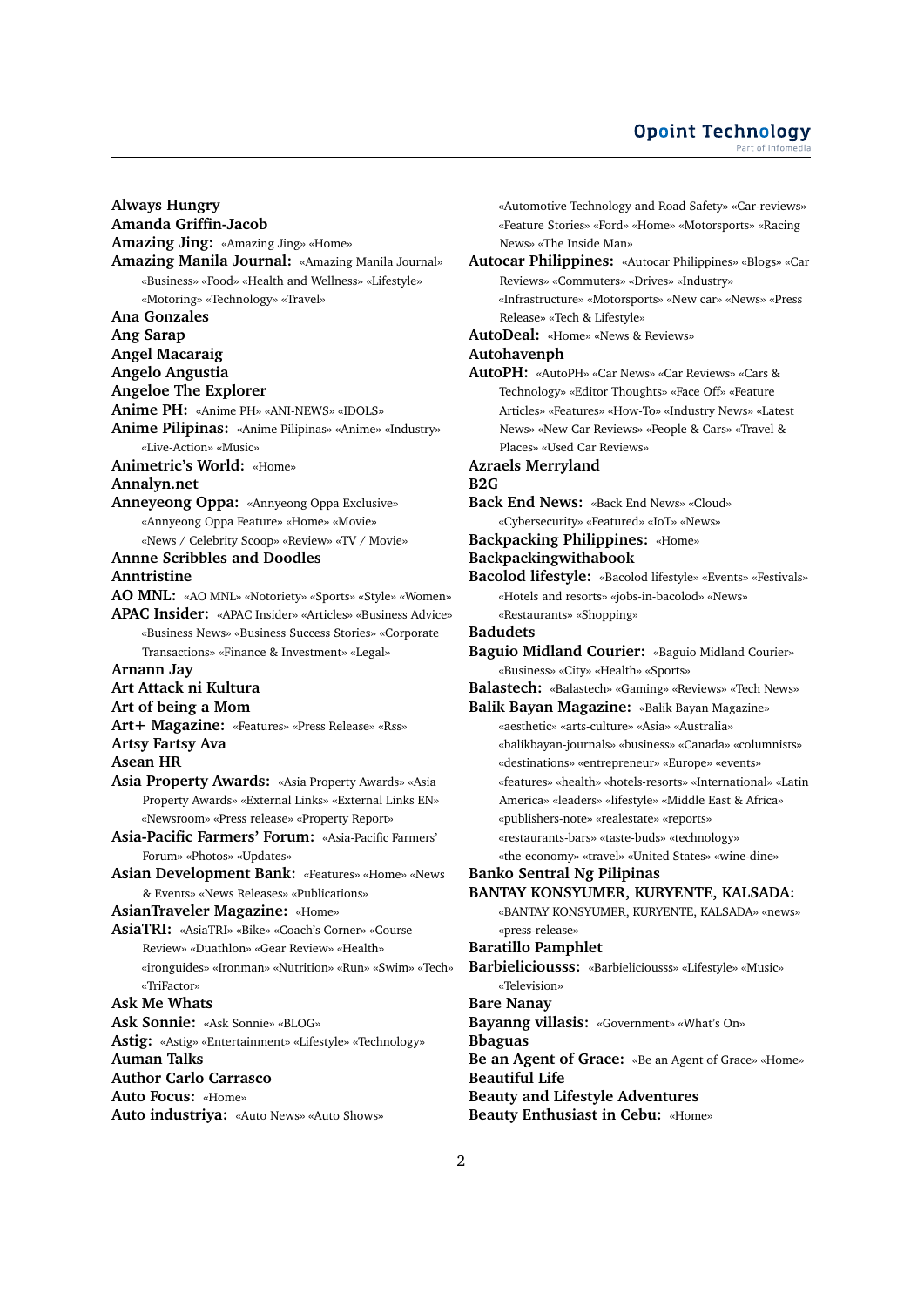#### **Opoint Technology** Part of Infomed

**Beautylista Because Candy Says So Being Super Mom:** «Being Super Mom» «Home» **BEING.RYAN FOOD, LIFE, AND . . .**

**Benteuno Berryllicious Bettina Bacani Between Bites Beyond Life + Style Bicol Mail Bicol Peryodiko Bicol Standard:** «Home» **Big 'n Lil Sis:** «Big 'n Lil Sis» «Home» «Home» **Big Beez Buzz Big Mikes World:** «Big Mikes World» «Blog» **Bigtito:** «Bigtito» «Events» «Opinion» «Reviews» «Stories» **Bilyonaryo:** «Business» «Headlines» «Home» «Money» «Power» «Power» «Property» «Silver Links» «Social» «Technology» **Bisaya films Bitpinas:** «Analysis» «Bitcoin to PHP» «Cryptocurrency» «Directory» «Exchanges» «Feature» «ICO» «News» «Price Analysis» «Promotions» «Shop» **Bits and Treats Bits of Rocks Bits-En-Pieces Black and White Scribbles Bleachers Brew Bless My Bag Blissful Blooming Blog – Art of Parenting Lifestyle and Fitness:** «ART OF PARENTING LIFESTYLE AND FITNESS» «Entertainment» «Food» «Health» «Learning» «work at home» **Blogger Manila BlogMyTuts Blogph.net Bluedreamer27:** «Bluedreamer27» «Article and Tips» «games» «travel» **Bob Reyes Online Bohol News Daily Bombo Radyo Philippines:** «Bombo Radyo Philippines» «Bicol» «Cebuano» «Entertainment» «Ilocano» «Ilonggo» «International» «Latest News» «More News» «News» «Other Dialect» «Pangasinan» «Sport» «Top Stories» «Waray» **Bongbong Marcos:** «Bongbong Marcos» «News and Interviews» «Press Releases»

#### **Bongga ba**

**Booky:** «Booky» «Beauty» «Fitness» «Food» «Lockdown Special» «See all» «Wellness» **Boracay Informer:** «Boracay Informer» «Aklan News» «Best of Boracay» «Boracay News» «Business» «Covid-19» «Health» «Opinion» «Tourism News» **Boracay Island News Network Boy Raket:** «honda driving school» **Brand Magazine:** «Home» **Brand X Bravo Filipino Break My Style Bria:** «Bria» «NEWS & UPDATES» **BridalPod Bride and Breakfast:** «Home» **Brigada News:** «Brigada News» «Sports» «Top Stories» **BrownRepublic.net:** «BROWNREPUBLIC.net» «Latest» «Reviews» «Stories» «Wildfyre» **Bubby Luchz Buddybadette:** «Buddybadette» «Events» «Opinion» «Reviews» «Stories» **Buhay Mommy:** «sinaAds» **Buhay OFW:** «Buhay OFW» «Blogs» **Bulakenyo Tech Bulatlat:** «Bulatlat» «Agrarian Reform» «Analysis & Opinion» «Democratic Space» «Economy» «Education» «Environment» «Health» «Human Rights» «Indigenous Peoples» «International» «Labor & Employment» «Media» «OFWs & Migration» «Poetry» «Politics» «Press Releases» «Regions» «Urban Poor» «Women & Children» «Youth» **Bulgar Online:** «Bulgar Online» «Astroscope» «Entertainment» «News» «Opinion» «Sports» **Bureau of Fire Protection:** «Announcements» «Application Status» «Bids & Awards Comm» «Contract of Agreement» «Notice of Award» «Notice of Vacancy» «Notice to Proceed» «Position Available» «Press Release» «Procurements» «Request for Quotation» «What's New» **Business Diary:** «Business Diary» «AgriBiz» «AquaBiz» «Biz Startup» «Business Ideas» «Business news» «Business Opportunity» «Food Business» «Franchising» «Funding Sources» «Home Business» «Livestock» «Online Business» **Business Mirror:** «Banking & Finance» «Home» «RSS» «Sitemap» **Business News Philippines:** «Business News Philippines» «Business» «Technology» «Top Stories» «World» **Business Week Mindanao:** «Banking & Finance»

«Banking & Finance» «Business» «Corporate» «Corporate» «Economy» «Environment» «Feature» «Feature» «Front Page» «Home» «Lifestyle» «Lifestyle» «Local» «Local» «Motoring» «National News» «National News» «Opinion»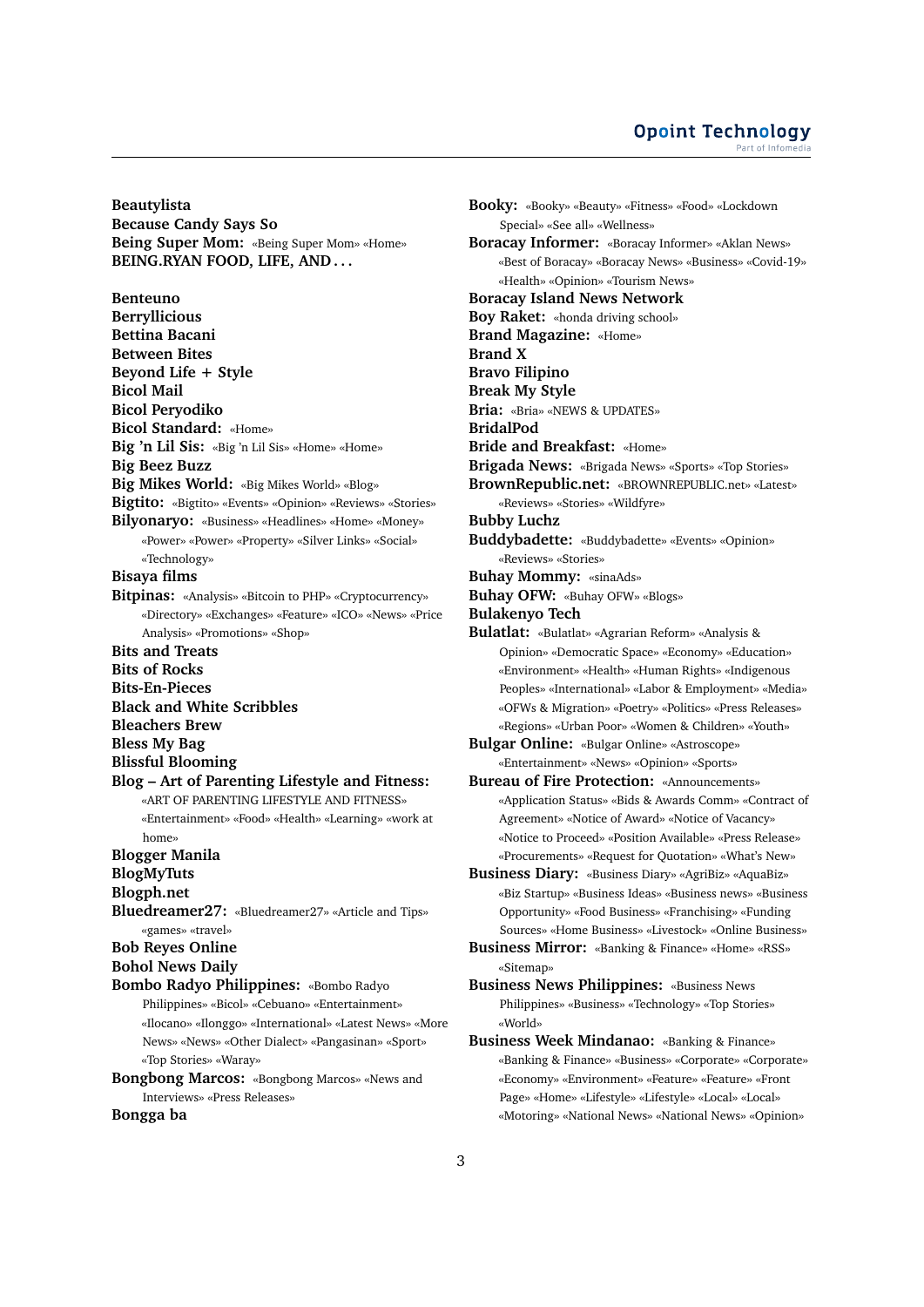**Business World:** «Agribusiness» «Agribusiness» «Arts» «Arts & leisure» «B-side podcasts» «Banking & finance» «Banking & finance» «Cinema» «Corporate» «Corporate» «Economy» «Economy» «Editors-picks» «Environment» «Focus» «Health» «Health» «Home» «Infographics» «Labor» «Labor» «Marketing» «Markets» «One news» «Opinion» «Opinion» «Property» «Property» «Research» «Rss» «Sparkup» «Sparkup» «Special Features» «Special reports» «Sports» «Sports» «Spotlight» «Stock-market» «Technology» «Technology» «The nation» «The nation» «Top stories» «Top stories» «Travel & tourism» «Velocity» «Video» «World» «World»

#### **By Jean Yu**

**Byahe at Gimik**

**Byxbuzz**

**C!-Magazine:** «C!-Magazine» «Features» «News»

**Cabana:** «Cabana» «News»

**Calibre Magazine:** «Calibre Magazine» «Cars» «Features» «News» «Videos»

**Call Me Kristine**

**Camille Tries to Blog:** «Home»

**Candy:** «Candy» «All access» «Beauty» «Candy feels» «Fashion» «Features» «Guys» «Lifestyle»

**CarGuide.PH:** «Home»

**Carizzachua**

**Carmudi Insider:** «Carmudi Racing» «Features» «Home» «Latest News» «Reviews» «Tips and advice»

**CDM Wears**

- **CDN Digital:** «CDN Digital» «arts & crafts» «arts & culture» «beauty pageant world» «books» «culture» «Enterprise» «entertainment» «fashion» «food» «gaming» «Headlines» «health & wellness» «Life» «local films» «movie guide» «music» «News» «Opinion» «relationships» «showbitz» «Sports» «technology» «television» «travel» «What's Up» «World»
- **CDODev:** «CDODev» «Achievements» «Armed Forces» «Construction» «Crime» «Eats» «Economy» «Education» «Entertainment» «Events» «Heritage» «Lifestyle» «Others» «People» «Religion» «Sports» «Technology» «Tourism» «Traffic» «Uncategorized» «Weather»

#### **Cebu Events Blog**

**Cebu finest:** «Cebu finest» «Cebu events» «Featured news» «food dining» «Shopping» «Technology»

**Cebucityfied**

- **Centre for energy, ecology, and development Chainyan:** «Home» **Chan Chan Torres Blog**
- **Chasingcuriousalice**

**Check In:** «Check In» «Arts and Culture» «Lifestyle» «Movies» «Music» «News» «Sports» «Tech» «Travel» **Checkpoint Cindy Chef Jays Kitchen Cher Cabulas Mindbox Chibi Trips – Ai Travel:** «Ai Travel» **Chicmix Chikkaness Avenue China Business Chinese Commercial News:** «Chinese Commercial News» «留學» «經濟» «華人» «菲國» «僑務» «國際» «投資» «旅遊» «中國» **Chingu To The World:** «Chingu To The World» «K-Drama» «K-Pop» «Lifestyle» «Quizzes» **Chinoy TV:** «Chinoy TV» «Community» «Events» «Lifestyle» «Profiles» «Speak» «Sponsored» «Stories» «Taoke (Business)» «Tech» «Videos» **Chip Canonigo Chos Philippines:** «Chos Philippines -» «Business» «Celebrity news» «Entertainment» «K-pop» «Lifestyle» «Movies» «Music» «News» «Tech» «Tv» **Christine Cloma Chronicles of a Nursing Mom Chronicles of Vanity:** «Chronicles of Vanity» «Blog» **Cinema Bravo Cinephilia PH City Government of Muntinlupa Class A:** «Class A» «The Work» **Clavel Magazine CleiffordJourney:** «CleiffordJourney» «TRAVEL» **Click Cebu Clickthecity.com:** «Clickthecity.com» «Arts & Culture» «Events» «Food & Drink» «Health & Beauty» «Movies» «Music» «Shops & Services» «Tech» «Theatre» «Time-out» «Travel» «TV» **Cnn Philippines:** «Business» «Culture» «Entertainment» «Entertainment» «Home» «Leisure» «Life» «News» «Sports» «Style» «Videos» «World» **Coll Buster:** «Coll Buster» «News» **Colz Vidal:** «BLOG» **Conan Daily:** «Conan Daily» «actors, models and reality stars» «advocacy, activism and philanthropy» «brands and products» **Congeniality Tess Congress.gov..ph:** «Home» «Press» **Connect Manila Cook Magazine:** «Cook Magazine» «Appetizers» «Breakfast» «Casseroles» «COLUMNISTS» «DESSERTS» «Desserts & Pastries» «Drinks» «EDITOR'S NOTE» «EVENTS» «FOOD & DRINK» «HOME & LIVING» «Main Dishes» «Meat» «OUR COVERS» «PARTNER» «Pasta» «Poultry» «RECIPES» «Salads» «Seafood» «Side Dishes»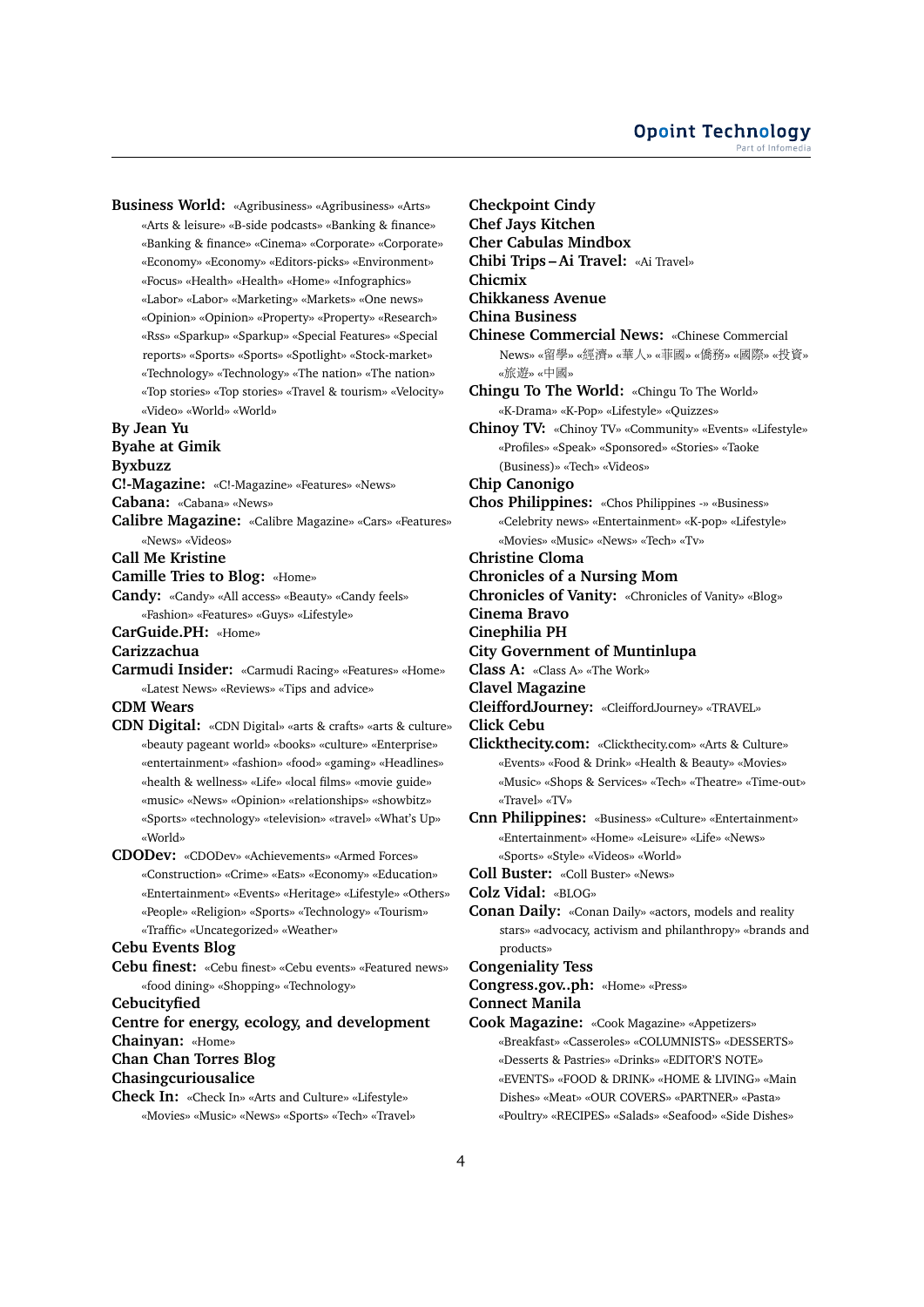«Soups» «Starters» «THE FEED» «TRAVEL»

## **Cordillera Express**

- **Corner Magazine:** «Corner Magazine» «Business» «Food» «Health and Wellness» «Lifestyle» «Tech»
- **Cosmo.ph:** «Cosmo.ph» «Beauty» «Career & Money» «Celebs» «Cube & Condo» «Dating Tips» «Entertainment» «Fashion Flipbook» «Food & Drink» «Hair» «Health» «Health Report» «Healthy Eats» «Hot Hunks» «Latest Buzz» «Lifestyle» «Lifestyle: Health» «Makeup» «Mattress Moves» «Motivation» «Parties» «Purse Paparazzi» «Relationships» «Skin» «Style» «Travel» «Trend Alert» «What To Wear» «Workouts»
- **Cosplay PH:** «Cosplay PH» «Anime» «Entertainment» «Games»

#### **Couch Wasabi**

- **Count ocram:** «Count ocram» «Bohol» «Cebu» «China» «Events» «Giveaway» «Grooming» «Hong Kong» «Japan» «Malaysia» «Palawan» «Pampanga» «Philippines» «South Korea» «Style» «Taiwan» «Travel»
- **Crazy Little Things I Love PH:** «Crazy Little Things I Love PH» «Beauty» «Events» «Food» «Reviews» «Stories»

## **Crownless Ads and Media**

- **Cup Community:** «Cup Community» «Latest Posts» **Curly Dianne D'Pocholo:** «D'Pocholo» «D'Blog» **Dabawenya Jud! Dad On The Move Daddy OSC Daddy Yashiro's Journal**
- **Daddy's Day Out**
- **DaddyDoodleDoo**
- **Dads Life:** «Dads Life» «Stories»
- **Dagupan Sunday Punch:** «Business» «Editorial» «Front Page» «Headlines» «Inside News» «Opinion» «Overseas» «People & Events» «Politics» «Sports»

**Daily Gaelley**

**Daily Pedia:** «Daily Pedia» «Arts & Crafts» «Entertainment & Lifestyle» «Fashion» «Health» «Movies» «Music» «News» «Social Media» «Sports» «Technology» «Television» «Theater/Stage Plays» «Top 10» «Travels» «Videos»

#### **DALEBACAR**

**Daphne:** «Blog» «Home»

#### **Dashing Mom**

**Davao Bloggers:** «Davao Bloggers» «Events» «Feature» «Food» «News»

- **Davao City Life:** «Davao City Life» «Activities» «Food» «Technology»
- **Davao Eagle:** «Davao Eagle» «Entertainment» «Food & Restaurants» «Nightlife & Events» «Politics»
- **Davao Geek Hub:** «Davao Geek Hub» «Apps and the

Internet» «Audio» «Automotive» «Computers and Peripherals» «DIY, Tips, & How To's» «Entertainment» «Entertainment News» «Events» «Game Trailers» «Gaming» «Gaming News» «Geek Lifestyle» «Home Tech» «Movie and TV Trailers» «Photo and Video» «Smartphones and Gadgets» «Tech» «Unboxings & Reviews» **Davao life:** «Davao life» «Travel tourism» **Davao Today.com:** «Culture» «Economy» «Environment» «Home» «Human Rights» «Mindanao» «Photography» «Politics» «Reports» «Todays News» «Todays Views» **Davaobase**

- **DBedalyn.com:** «DBEDALYN» «Events» «Latest» «Opinion» «Reviews» «Stories» «Wildfyre»
- **Deals Pinoy:** «Deals Pinoy» «Auto» «Baby & Parenting» «Fashion & Apparel» «Food & Beverage» «Health & Beauty» «Home & Gardening» «Pets & Hobbies» «Sports & Outdoors» «Tech & Gadgets» «Travel»

## **Deeply Chromatic**

**Deliberately Mom**

- **Demsangeles**
- **Deniese Torres**
- **Denise Mallabo:** «Denise Mallabo» «articles» «Work»
- **Department of Education:** «Home»
- **Department Of Environment&Natural . . . :** «Home» «News»
- **Department of Finance:** «Department of Finance» «News»

**Department of Health (DOH)**

**Department Of Science & Technology:** «Home» «News»

- **Department of Social Welfare and Development** «Department of Social Welfare and Development» «News» «Video»
- **Department of the Interior and Local . . . :**

«DILG Central News» «Events» «Home» «What's New» **Department Of Tourism**

- **Department Of Trade And Industry:** «Home» «News»
- **Designrshub.com:** «Designrshub.com» «Freebies» «News»

**DeVitto SixKidsClub**

**Diana the Mama**

**Diane wants to write:** «Home»

**Digi Ph.com:** «Digi Ph.com» «Reviews» «Stories»

**Digital Davao**

- **Digital Filipina**
- **Digital Life Manila**
- **Digital pogi**
- **Digital Spy**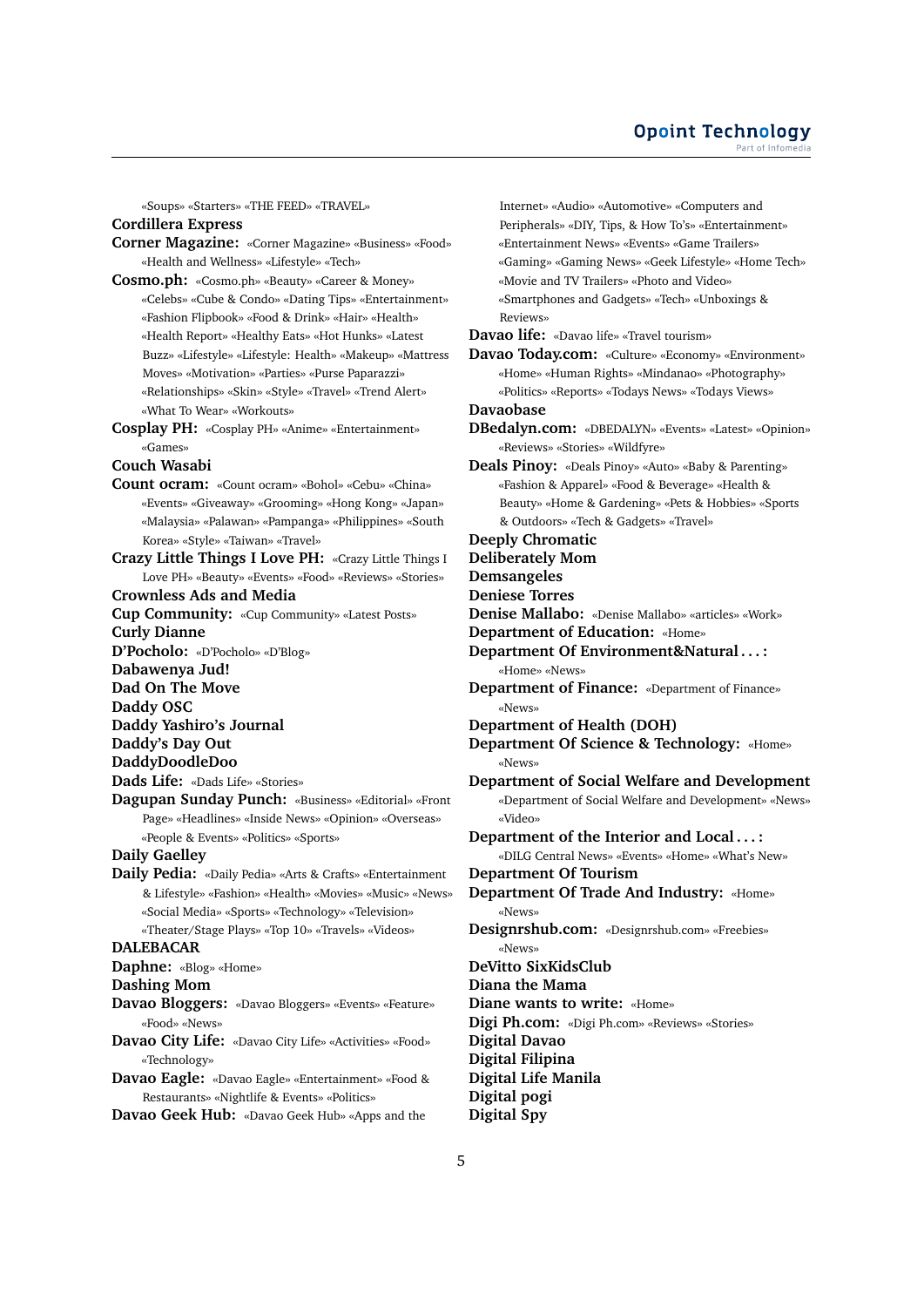**Digitista**

**Dine PH:** «Dine PH» «New Menu/New Offers» **Directions On Web Discovermnl DiscoverPh:** «DiscoverPh» «Festivals» «Food and Drink» «Hotels» «News» «Out and About» «Pinoy Pride» «Podcasts» «Tips and Tools» **DIY Travel Philippines:** «DIY Travel Philippines» «Motoring» «Travel» **Doll Up Mari Dong ho eskapo Dorothytorretijo:** «Dorothytorretijo» «Blog» **Dot Daily Dose:** «Dot Daily Dose» «ChewsDay» «FlashDay» «Monday Hits» «Saturdate» «Sundae Scoop» «Techday» «WellnessDay» **Dot Property:** «Dot Property» «News» **DR on the go Dragon Chatter Dreamer Babble Drew Phillips Photography:** «Blog» **Drift stories:** «Drift stories» «food» «Photography» «Recipe» «The food diary» «Travelogue» **DrinkManila:** «DrinkManila» «Bar Find» «Brand News» «Events» «Feature» «Recipe» **Drowning Equilibriums Dude 4 Food DugomPinoy Dugout Philippines:** «Dugout Philippines» «Acquire» «Asian rugby championship» «Barangay ginebra san miguel» «Basketball» «Basketball» «Blackwater elites» «Boxing» «Bpo olympics» «Columbian dyip» «Darts» «Dota 2» «E-sports» «Football» «Game analysis» «La tenorio» «Mma» «Ncaa» «Noel malicdem» «Online gaming» «Other sports» «Other sports» «Pba» «Pdc asian tour» «Philippine volcanoes» «Ricky dandan» «Royden lam» «Rugby» «Singapore» «Summer super 8» «Telus»

«The international» «Tnc» «U-sports» «Uaap» «Volleyball» «Volleyball»

**Duldulao Net:** «Duldulao Net» «Advocacy»

## **Dumaguete Info**

**Dwiz Mas Todong Lakas:** «Entertainment» «Headlines» «Home» «International News» «National News» «Ronda Probinsya» «Sports»

## **Dyosa the Momma**

**Dzrh News:** «Home»

**e Lifestyle:** «e Lifestyle» «Food» «Lifestyle» «News» «Reviews» «Travel»

**Eagle News:** «Eagle News» «Agila Probinsya» «ASEAN» «ASEAN Perspectives» «Business» «Entertainment» «Environment» «Food» «Health» «Infographics»

«International» «International» «International» «International» «International» «Life» «Local» «Metro» «Motoring» «National» «Sci-Tech» «Sports» «Students on the News» «Technology» «Travel» «Young Voices Speak» «Youth»

## **Earthlingorgeous**

**Eastern Securities:** «Eastern Securities» «News»

## **Eat Well. Travel Often**

#### **Eatscmt**

**Eatsploration:** «Eatsploration» «1000-1500 for two» «2000-2500 for two» «4500 and above for two» «500-1000 for two» «BGC» «boracay» «Budget» «EXPLORE» «Makati» «Mandaluyong» «Manila» «Marikina» «Paranaque» «party food» «Pasay» «Pasig» «Press Release» «Quezon City» «San Juan» «trEATS»

## **Eazytraveler**

## **Eccentri Yet Happy**

**ECompareMo:** «ECompareMo» «Banking» «Blog» «COVID-19 Updates» «Insurance» «Lifestyle» «Promo»

## **EcoWaste Coalition**

- **EDGE Davao:** «EDGE Davao» «Community Sense» «Governance» «Property» «Sports» «Suburbia» «The Big News» «The Economy» «Vantage Points»
- **EDnything:** «Home»
- **El Nido Resorts:** «News»
- **Electricmoi:** «Electricmoi» «EVENTS» «FOOD TRIPS» «LIFESTYLE» «NEWS» «PERSONAL» «THE WORLD»
- **eLegal Philippines:** «Articles» «Articles» «Articles» «Artificial intelligence» «Banking and Finance» «Banking and Finance» «Banking and Finance» «Bitcoin & Cryptocurrency» «Cloud» «Corporate Services» «Cybersecurity» «Data Privacy» «DICT» «Emerging Media» «Employment and Immigration» «Entertainment» «Featured» «Fintech» «Intellectual Property» «Litigation» «M&A, Investment, and Securities» «Motoring» «News» «Real Estate» «Social Media» «Software» «Startups» «Technology and Telecommunications»

#### **ElenaCreates**

#### **Elinessete**

- **Elle Anorma**
- **Emil Reviews Things:** «Emil Reviews Things» «Film» «Music» «TV»

## **Enjoying Wonderful World**

**EntertainmentCity.ph:** «EntertainmentCity.ph» «Dining» «Posts» «Stories»

#### **Enzo Luna**

**Erica Yub:** «Erica Yub» «Beauty» «Entertainment» «Events» «Family» «Fashion» «Food» «Health» «Press» «Technology» «Travel»

#### **Escapemanila**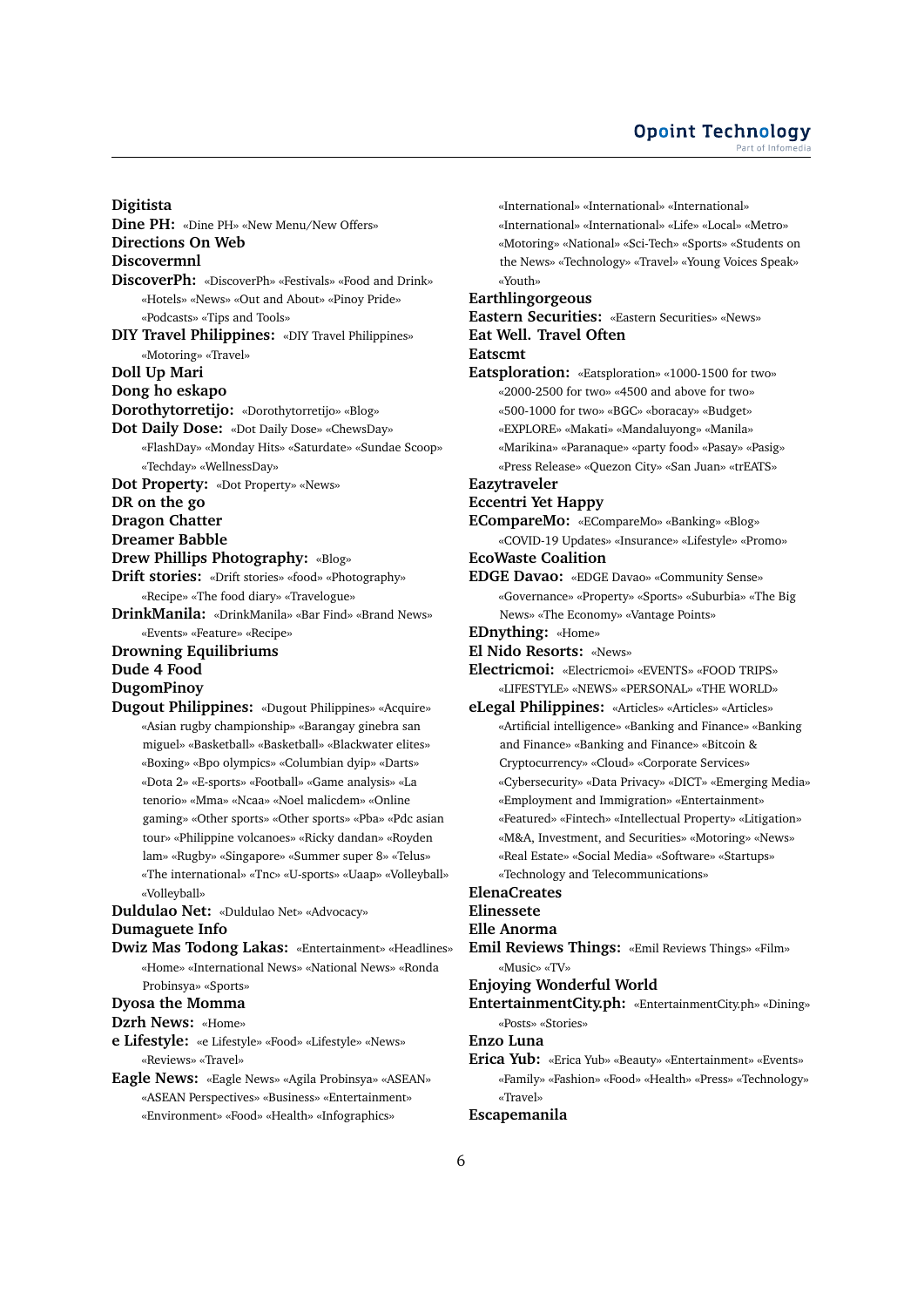- **Esquire Philippines:** «Esquire Philippines» «Arts & Entertainment» «Cars & Tech» «Culture» «Fashion» «Grooming» «Long Reads» «Money» «Politics» «Style» «Women» «Women We Love»
- **Este News:** «Este News» «CBCPNews» «Diocesan News» «DYVW Podcast» «Headlines» «Home» «Regional News»

**Eunnies Events Management with United . . .**

## **Every Tech Ever**

**Everyday is an Anniversary Everyday New Page**

**Executivechronicles:** «Executivechronicles» «Best Practice» «Business» «Marketing» «NEWS & VIEWS» «Profiles» «TECHTRENDS» «TRAVEL & LIFESTYLE»

## **Exotic Philippines**

**Expat Philippines:** «Expat Philippines» «Events» «Food» «Lifestyle» «People» «Travel» «Whats on E»

#### **Experience of a Super Mommy**

- **Experiencenegros:** «Experiencenegros» «Business» «Masskara festival» «Real estate» «Travel»
- **Eyes on Manila:** «Eyes on Manila» «Finance» «Food Blogs» «Health & Beauty» «Hotel Reviews» «Lifestyle» «Product Reviews» «Travel Blogs»

## **Eyes4Tech**

**f/6.3:** «f/6.3» «Aerial Photography» «Articles» «Features» «Fine Art Photography» «Landscape Photography» «Mobile Photography» «Newborn Photography» «News» «Photo Competition» «Photographer Spotlight» «Photography Tips» «Street Photography» «TIps and Tutorials» «Underwater Photography» «Wedding Photography»

#### **Fabmonarch Runner**

- **Face Cebu:** «Face Cebu» «Bai Hotel» «Nissan Philippines» «Press Release» «Technology»
- **FanboyseO:** «FanboyseO» «Comics» «Gaming» «Hotties» «Movies» «Tech» «Toys» «Video Games»
- **Fashion Network PH:** «Fashion Network PH» «Business» «Campaigns» «Catwalks» «Collection» «Design» «Industry» «Innovations» «People» «Retail»

## **Fashion PULIS**

**Feature lloilo:** «Feature lloilo» «Food dining» «Hotels spaces» «Travel lifestyle»

## **Federalland**

**Female Network**

- **Filipino Live:** «Entertainment» «Health» «LOCAL NEWS» «National» «NEWS» «Sports» «Technology» «World»
- **Filipino Recipes Portal:** «Home»
- **Filipino Wanderlust:** «Filipino Wanderlust» «Events» «Fashion» «Lifestyle»
- **Film Check PH:** «Film Check PH» «News» «Reviews»

**Film Development Council of the Philippines:** «Film Development Council of the Philippines» «News/Media» **Film Police Reviews:** «Film Police Reviews» «» «» «» «» «» «» «» «» «» **Finscore Fintech Philippines:** «Fintech Philippines» «Blockchain» «Crypto» «Financial Inclusion» «Remittance» «Virtual Banking» «Wallets» **Fire N Frost Firsttime travels:** «Firsttime travels» «contents» «Travel links» **Flavors of Life Flingeros:** «Flingeros» «Beauty» «Opinion» «Reviews» «Stories» «Wildfyre» **Flip and Dip Flipgeeks FlipScience:** «FlipScience» «Health» «Nature» «News» «Plants & Animals» «Prehistory» «Space» «Tech» **FNB Report:** «News» **Follow Your Road Food and Drug Admistration (FDA):** «Rss» **Food Fanatic by Cla Paliso Food Find Asia:** «Home» **Food World Me Foodie:** «Foodie» «Baking» «Featured» «Lunch» «Recipes» «Vegetarian & Vegan» **Foodie Mumshie Foods on the Spot by Jinkee Umali Foreclosure Phillippines:** «Foreclosure Phillippines -» «BLOG» **Forty and Beyond Forum on ADB Freebimnl:** «Freebimnl» «Beauty» «Current Events» «Entertainment» «Fashion» «food» «Life-Hacks» «Shopping» «Tech» «Travel» **Frenshua From a Distance:** «Home» **From This Home Blog:** «From This Home Blog» «Finance Tips» «Finance Tips» «Home Hacks» «Home Recipes» «Product Reviews» «Travel» «Updates» «Work From Home» «Work From Home» **Frugal Honey Fully Housewifed:** «Home» **Fun Food Fights Gadget Manila:** «Gadget Manila» «brands» «Computer» «Smartphone» **Gadget Pilipinas:** «Accessories» «Home» «News» «Review» «Smartphones»

**Gadgets and Tech PH:** «Gadgets and Tech PH»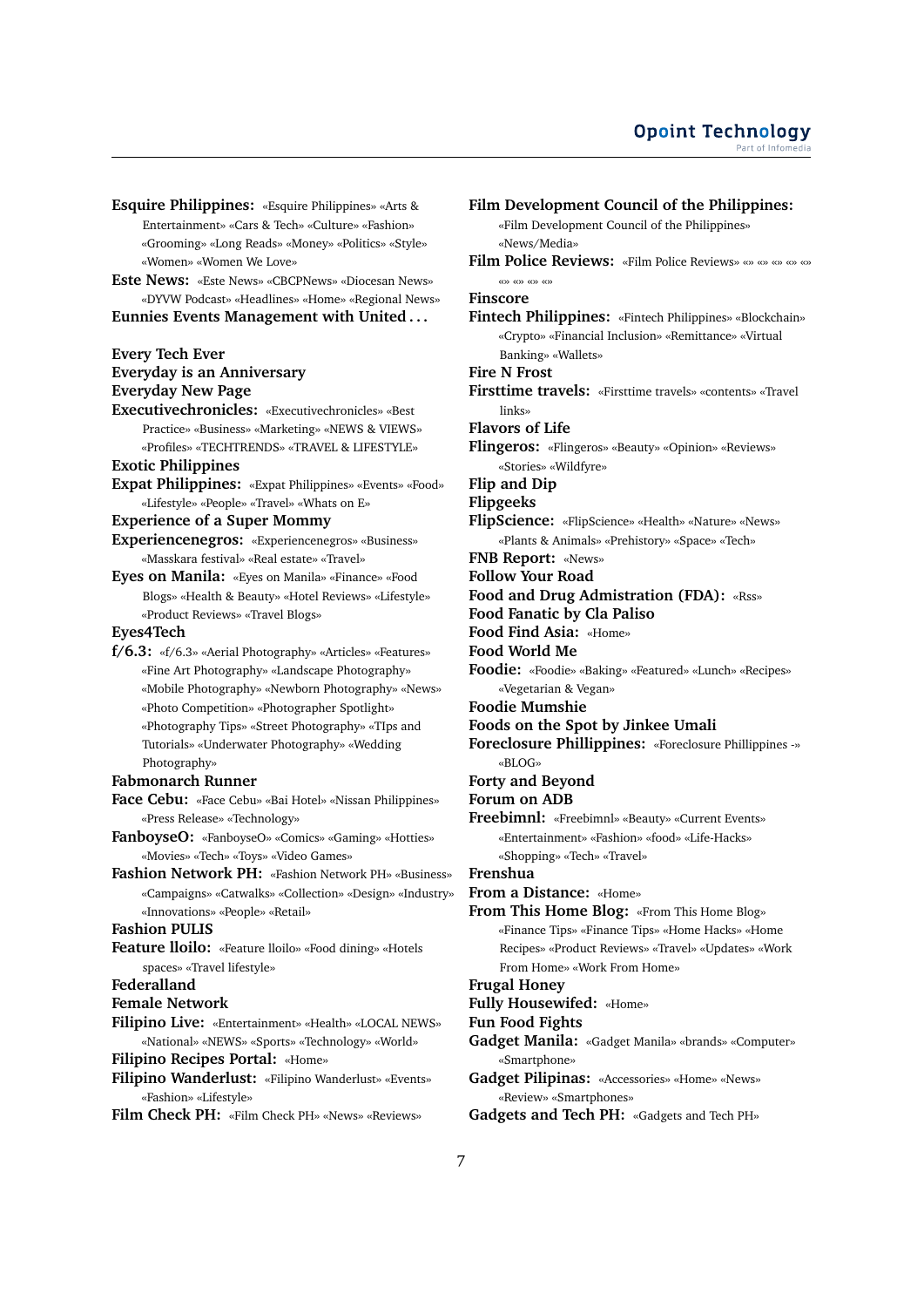«pr-newswire»

- **Gadgets Magazine:** «Accessories & Peripherals» «Active Lifestyle» «Apps & Software» «Audio Devices» «Bullet Points» «Cameras» «Cars» «Computers & Laptops» «CSR» «Education» «Entertainment» «Executive Profile» «Food» «Green» «Hobbies» «Home» «Home Appliances» «Lifestyle» «Mobility» «Mobility News» «Money» «Motorcycles» «Music Corner» «Photo Feature» «Property» «Relic» «Shopping» «Smartphones & Tablets» «Snapshots» «Software & Websites» «Technology» «Technology News» «Testdrive» «Travel» «Visual Space» «Wellness»
- **Gadgetshelf:** «Gadgetshelf» «Branding» «Branding» «Branding» «Branding» «Branding» «Events» «Maintenance» «Mobile» «News» «Partners» «Productivity» «Purchasing» «Purchasing» «Purchasing» «Purchasing» «Purchasing» «Purchasing» «Purchasing» «Purchasing Guides» «Unplugged»

#### **Gadgetsidekick**

**Garage:** «Garage» «Fitness» «Grooming» «Style»

#### **Geekschicksten**

- **Geeksmatic:** «Geeksmatic» «Gadgets» «Laptop» «News» «Press Release»
- **Geekvape :** «Geekvape» «Blog»
- **Geeky Kitch**
- **Geeky Pinas:** «GAMING» «Home» «NETWORKS» «SMARTPHONES» «TECH»
- **GeekyFaust:** «Geekyfaust» «Android» «Blogs» «Gaming» «Hardware» «How To's» «Laptops» «Mobile» «News» «Reviews»

#### **Gellesh**

#### **Gerified Philippines :** «Gerified PH» **Gerilen and Jer Sons**

- **Get Real Post:** «Get Real Post» «Business» «Economy»
- «Glitz and Glamour» «Money Talks» «Politics» «View All» **Getaway.PH:** «All» «Art & Culture» «Festival/Events»
- «Food» «Foodie» «Regions» «Sliding Banner» «Social» «Tech» «Travel» «Travel»

**GG Network:** «GG Network» «Gaming» «Geek» «Tech»

**Gia Allana:** «Gia Allana» «Asian Avenue» «Avenues» «Drama and Movie Features» «Entertainment» «Korea» «Korean Drama Updates» «Korean Dramas» «Lifestyle» «News and Updates» «Philippines» «Press Release» «TV and Film»

**GineersNow:** «GineersNow» «Aeronautical» «Automobile» «Bio-medical» «Chemical» «Civil» «Community» «Computer» «Computer» «Design» «Electric Power»

- «Electrical» «Electronics» «Energy» «Engineering»
- «Entertainment» «Environment» «Food» «Gadgets»
- «Industrial» «Industries» «Leadership» «Materials»
- «Mechanical» «Medical» «Oil & Gas» «Robotics» «Safety»

«Science» «Software» «Software» «Sports» «Students» «Systems» «Textile»

**GirlandBoyThing**

**Gist PH:** «Gist PH» «Arts» «Books» «Film/tv» «Lifestyle» «Music» «Tech» «Travel»

## **Giz Guide**

**Gizmo Manila:** «Gizmo Manila» «Accesories» «Apple» «apps» «Asus» «Blackberry» «cherrymobile» «cloudfone» «Events» «Games» «google» «hard drive» «headset» «Huawei» «Lenovo» «LG» «meizu» «monitor» «Moto» «myphone» «Nokia» «oneplus» «OPPO» «Peripherals» «Processor» «RAM» «Reviews» «Samsung» «Sony» «video card» «vivo»

## **Gizmos**

## **Globaldailymirror**

- **GMANetwork:** «Agriculture and mining» «Art and culture» «Balitang pinoy» «Basketball» «Bicol» «Blogs» «Boxing» «Business» «Cagayan de oro» «Campus sports» «Cebu» «Celebrity Life» «Chika minute» «Community bulletin board» «Companies» «Crime» «Dagupan» «Davao» «Design» «Economy» «Fashion and beauty» «Feedback» «Finance» «Food» «Football» «Geeks and gaming» «Gma international» «Gmanetwork.com tv» «Hashtag» «Health and wellness» «Home» «Humor» «Ilocos» «Iloilo» «Kwentong kapuso» «Lifestyle» «Literature» «Metro manila» «Money» «Motorsports» «Nation» «News» «News» «News hardcore» «News pinoyabroad» «Ofw guide» «Opinion» «Opinion economy» «Other sports» «People and events» «Pep.ph» «Philippine basketball association» «Pinoy abroad» «Pinoy achievers» «Pinoy trivia» «Public affairs» «Regions» «Reviews» «Rss» «Running» «Science» «Scitech» «Scitech» «Shakey's v-league» «Showbiz» «Social media» «Special reports» «Sports» «Sports opinion» «Talakayan» «Technology» «Travel» «Uaap» «Ulat filipino» «VIEW MORE ▶» «Weird and wacky» «World» «World features»
- **Go Flat Out The Joy of Driving:** «The Joy of Driving» «The Joy of Driving – City Cars» «The Joy of Driving – Culture» «The Joy of Driving – Japan» «The Joy of Driving – Local Spots» «The Joy of Driving – Luxury Sedans and Hatchbacks» «The Joy of Driving – Luxury SUVs and Crossovers» «The Joy of Driving – MPVs» «The Joy of Driving – News» «The Joy of Driving – See all posts» «The Joy of Driving – Sport Sedans and Hot Hatches» «The Joy of Driving – Sports Cars» «The Joy of Driving – SUVs and Crossovers» «The Joy of Driving – Technology Guide» «The Joy of Driving – Top Stories» «The Joy of Driving – Travel»

#### **Go Jackie Go**

**God is Good all the time:** «God is Good all the time»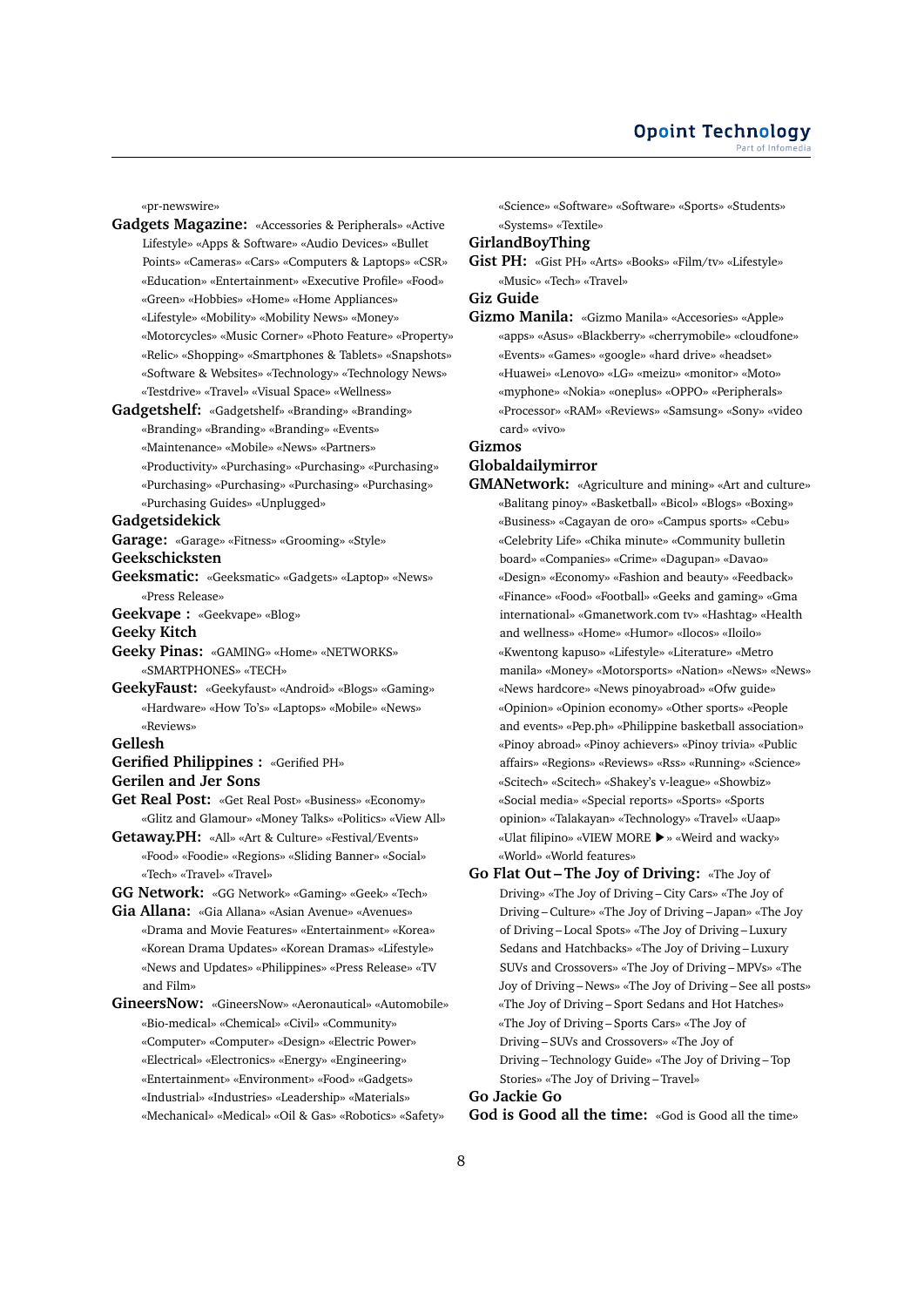«Health» «Technology»

## **Gogagah the Philippines:** «Home»

- **Gololy:** «Gololy» «All» «Arts & Literature» «Beauty & Wellness» «Beauty Pageants» «Business» «Celebrity» «Entertainment» «Entertainment» «Fashion» «Food» «Lifestyle» «Movies» «Music» «News» «Opinion» «Politics» «Press Release» «Profiles» «Sports» «Sports» «Theater» «Travel» «TV» «Weather»
- **Good Guy Gadgets:** «Good Guy Gadgets» «Accessories» «Automotives & Motorcycles» «Business & Finance» «Computers & Tablets» «Gaming» «General News» «Home Appliances» «Mobile Devices» «Monitors & Displays» «Shopping & Deals»
- **Good News Manila:** «Good News Manila» «Beauty» «Eats» «Entertainment» «Health» «Music» «News» «Shopping» «Showbiz» «Style & Fashion» «Technoogy» «Travel»
- **Good News Pilipinas:** «RSS»
- **Googly Gooeys:** «Googly Gooeys» «Blog»
- **H.B. Fuller:** «H.B. Fuller» «Blog» «Newsroom»

**Happening PH:** «Happening PH» «Events» «Opinion» «Stories»

- **Happy Pinay:** «Blogs»
- **HappyFoodies**

**Hatawtabloid:** «Bulabugin» «Greetings» «Hataw Extras» «News» «opinion» «Opinion» «Showbiz» «Sports»

**Healtee Talk**

**Heaps of Grace:** «Arge Roque-Valencia»

# **Heart 2 Heart**

# **HelplinePH**

- **Herald Express:** «Herald Express» «Ads & Notices» «Agriculture, Fishery and Pets» «Barangay» «Business and Livelihood» «CAR» «City» «Classified Ads and Announcements» «Columns» «Editorial» «Education, Arts & Culture» «Environment and Disaster Management» «Features» «For slider» «Headlines» «OFW & Foreign Travel» «Photos» «Police Beat» «Police Report» «Region» «Region 1 and 2» «Science, Health, and Welfare» «special greetings right side slider» «Sports» «Timek Ti Umili» «Tourism and Events» «Videos»
- **Hex Mojo:** «Events» «Games» «Hardware» «Mobile» «News» «PC» «Reviews»
- **Hey Raul:** «Hey Raul» «Stories»

**Hey, it's Chel**

- **Hits And Mrs:** «Hits And Mrs» «Baby» «Education» «Entertainment» «Events» «Family» «Fashion» «Food» «Health» «Internet» «Married Life» «Motherhood» «Movies» «Music» «News» «Personal» «Pregnancy»
	- «Shopping» «Siblings» «Technology» «Travel» «Wedding» «Wife Stories» «Work»

## **Homebound Mom**

- **Homeiskool:** «Homeiskool» «Events» «Opinion» «Reviews» «Stories»
- **Homeschooling is Cool**

**Honda PH:** «Honda PH» «News»

**Hoppler Real Estate Blog:** «Broker Tips» «Featured Articles» «Featured Properties» «Free Resources» «Home» «Lifestyle» «Real Estate News» «Real Estate Tips»

**Hospitality News Philippines:** «Hospitality News Philippines» «F&B News» «HOTel Deals» «Hotel News» «People» «Technology»

- **Hungry Geeks:** «Hungry Geeks» «ASUS Philippines» «Distract» «Food» «Gaming» «Huawei Philippines» «Movies» «News» «Parner Brands» «Reviews» «Technology»
- **Hungry Travel Duo:** «Hungry Travel Duo» «Bataan» «Batangas» «BGC» «Makati» «Mandaluyong City» «Marikina» «Metro Manila» «Muntinlupa» «Pasig» «Philippines» «Quezon City»

**Hyukta:** «Home»

- **I am a Dekaphobe:** «Home»
- **I am Aileen:** «I am Aileen» «Blog»
- **I Am Sophia Sanchez**

**I Love Keisha**

- **I love to eat**
- **IACL-IADC Blog:** «IACL-IADC Blog» «2020 Posts» «Announcements»
- **Iambabypanda**

**Iamlovelyboiser**

- **Iamspecials**
- **Iamthecoffeechic**
- **ICE Spot Insights from Carefree Experience:** «Insights from Carefree Experience»

**Iconic Manila:** «Iconic Manila -» «Digital trends» «Entertainment» «Fashion» «Finance» «Fitness» «Food + drinks» «Hair» «Health & wellness» «Shopping» «Skincare» «Sports» «Travel» «Treatments»

- **Ievents Etc:** «Ievents Etc» «Beauty & Wellness» «Fashion» «Food» «Gift Guide» «Health & Wellness» «Latest»
- «Lifestyle» «People & Events» «Travel» «Uncategorized» **Ignition:** «Ignition» «Features» «News»

#### **Ikcharmage**

- **Iligan Blogger Society Inc.:** «Iligan Blogger Society Inc.» «Blog»
- **Iligan Daily:** «Iligan Daily» «News & Information» «Press Release» «Tourism» «Trending»

**Illustrado**

**Ilocos Sentinel:** «Ilocos Sentinel» «Crime Clock» «Editorial» «Inside News» «Opinion» «People» «Politics» «Top Story»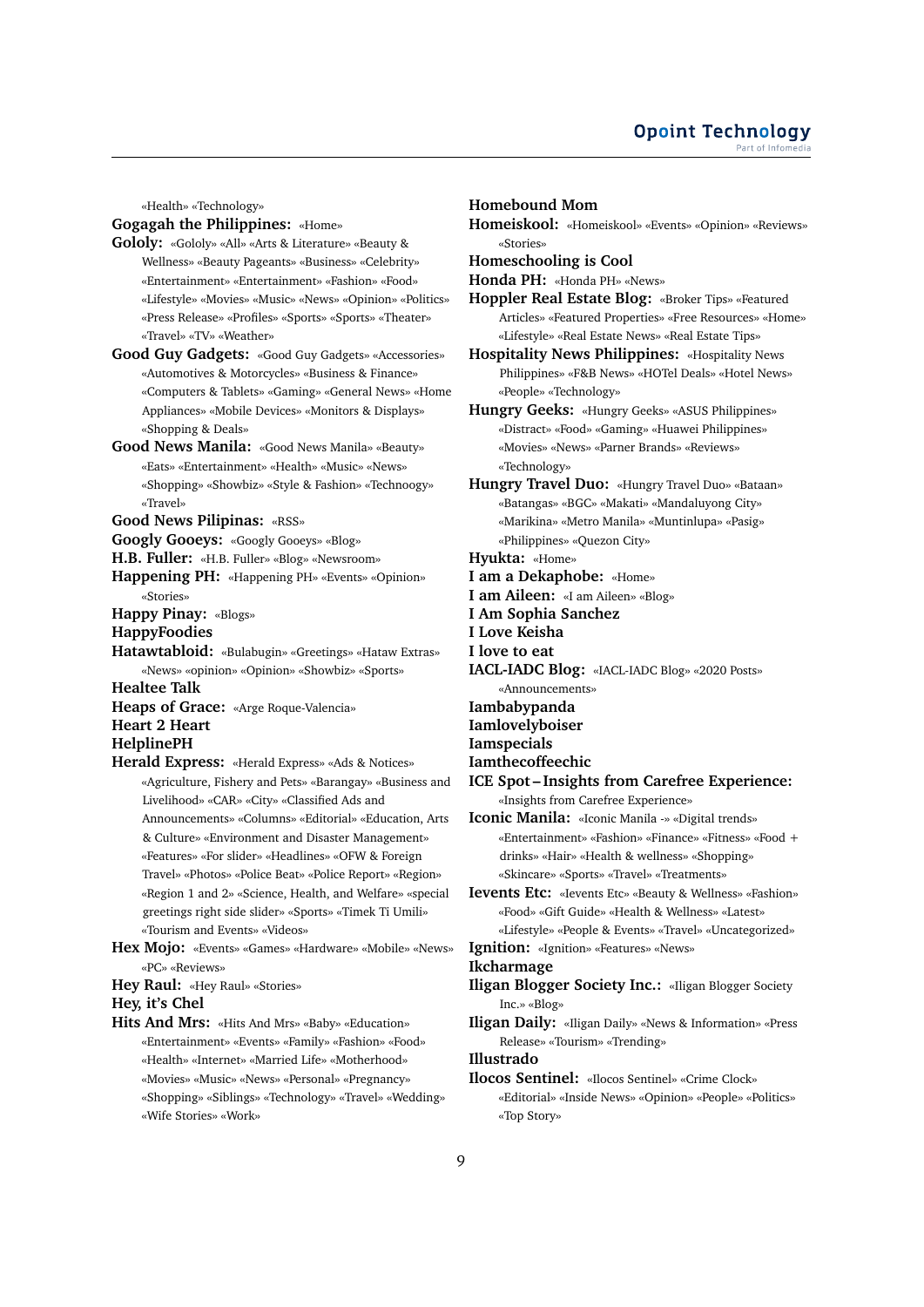**Iloilo Lifestyle and Features:** «Iloilo Lifestyle and Features» «Beauty & Wellness» «Entertainment» «Fashion & Shopping» «Food & DIning» «News & Events» «Technology» «Travel & Lifestyle»

**ILOILO: HEART OF THE PHILIPPINES IloiloToday Blog**

**Ilonggo Tech Blog:** «Home»

**ILuvCebu:** «ILuvCebu» «Feed»

**Iluvrizzag**

**iMoney.ph:** «Imoney.ph» «Credit Card guides» «Most Popular Guides» «Most popular guides»

**Indonesia Trip News:** «Bahari» «Cerita Perjalanan» «Fesyen» «Film» «Foto» «Hotel» «Internasional» «Kecantikan» «Keluarga» «Kesehatan» «Kuliner» «Metropolitan» «Museum» «Musik» «Nasional» «Olahraga & Rekreasi» «Semua» «Semua» «Seni & Budaya» «Seniman» «Teknologi» «Transportasi» «Wisata»

**Industree:** «Art Report» «Ask Nikki» «Baby Barangay» «Fast Forward» «Most Popular» «Out the Door» «Quick Stream» «Recommended» «Videos we liked»

**iNews.ph**

**Infochat:** «Articles» «Gadgets» «Home» «News» «Press Releases» «Video»

**InqPOP:** «InqPOP» «A POP!» «BrandRoom» «Campus Events» «Celebrity» «Commentary» «Entertainment» «Features» «Food & Travel» «Health» «Lifestyle» «Netflix» «Pop Culture» «POP! Creators» «Special Feature» «TV & Movies»

**Inquirer:** «2bu» «Architecture and design travel» «Around the web» «Around the web» «Arts & books» «Arts and books» «Arts and culture music» «Asian pop!» «Autobuzz» «Balita» «Balitang commute» «Bandera» «Basketball» «Basketball» «Basketball» «Beauty» «Beauty» «Boxing» «Boxing / mma» «Breaking news: metro» «Breaking news: nation» «Breaking news: regions» «Breaking news: sports» «Breaking news: world» «Business» «Business» «Business-headlines» «Cebu daily news» «Celebrities» «Celebrities» «Celebrities» «Celebrities 3» «Chika» «Citizen's journalism» «Classifieds» «Columnists» «Columnists lifestyle» «Columns» «Columns» «Columns esports» «Columns fashion» «Comics» «Culture» «De la salle-collefe of st. benilde» «Drives» «Entertainmenent» «Entertainment» «Entertainment» «Entertainment» «Entertainment» «Esports» «Esports» «Europe» «Events» «Events» «Fashion» «Fashion and beauty» «Features» «Food» «Food» «Food» «Football» «Football» «Frame» «Games» «Global» «Global nation» «Golf» «Good vibes» «Headlines» «Headlines» «Headlines» «Headlines: metro» «Headlines: nation» «Health and wellness» «Health and wellness» «Home» «Home and entertaining» «Human

interest» «Indie films» «Janet napoles» «Kids and toys» «Latest entertainment stories» «Latest news» «Latest news» «Latest news stories» «Latest stories» «Libre» «Lifestyle» «Lifestyle» «Lotto» «Martial arts» «Metro» «Metro» «More stories» «Motioncars» «Motoring» «Motorsports» «Movies» «Movies» «Music» «My inquirer» «Nation» «Ncaa» «News» «News» «News» «News» «One championship» «Opinion» «Opinion» «Other sports» «Other-sports» «Parenting» «Parenting» «Pba» «Pba» «Pbf» «People» «Philippine schools» «Philippines» «Printed» «Property guide» «Radio» «Radio» «Rankings» «Red mag» «Regions» «Round trip» «Science and health» «Showbiz» «Slambook ng sikat» «Special features» «Sports» «Sports» «Sports» «Sports» «Sports: commentary» «Stock exchange» «Stock market quarterly» «Super» «Super» «Tech headlines» «Tech latest technology stories» «Technology» «Travel» «Trending» «Tv and film» «Uaap» «Unbox» «Usa & canada» «Vods» «Volleyball» «Volleyball» «Wellness» «WORLD» «World» «»

**Inquirer Mobility:** «Inquirer Mobility» «Autobuzz» «Car Brands» «Car Care» «Car Talk and Coffee» «International» «Motion Cars» «Motorcycles» «Press Release» «Test Drive»

**Inquirer Super:** «Inquirer Super» «Books» «Celebrities» «Comics» «Concert» «Food & Drink» «Games» «K-drama» «K-fanmeet» «K-news» «K-pop» «Kindness Chronicles» «Movies & TV» «Music» «People» «Super Fan» «SUPER K» «Super K» «Toys» «Travel» «Trending»

**Insideracing:** «Insideracing» «Bike Reviews» «Gallery» «General News» «Industry News» «Latest Magazine» «Mods/Builds» «Moto Tips» «Races» «Stories»

**INSLASHOUT2**

**Institute for Climate and Sustainable Cities:** «Institute for Climate and Sustainable Cities» «Blogs» «News»

**Insularlife:** «Insularlife» «Family Life» «Health and Wellness» «Investor's Guide» «Legacy Building» «Retirement» «Self Improvement» «Women's Corner» «Work Tips»

**InterAksyon:** «InterAksyon» «Celebrities» «Hobbies + Interests» «Politics + Issues» «Rumor Cop» «Trends + Spotlights»

**Investing.com Philippines:** «Investing.com Philippines» «Commodities» «Cryptocurrency News» «Economic Indicators» «Economy» «Forex» «Global» «Latest» «Most Popular» «News» «Stock Markets»

**iOrbitNews:** «iOrbitNews» «Business» «Columns» «Community» «Editorial» «Fashion» «Food» «Government» «Lifestyle» «Motoring» «News» «Opinion» «Police» «Politics» «Real Estate» «Sports» «Travel»

**Ira is a Vampire (Ira Giorgetti):** «Home»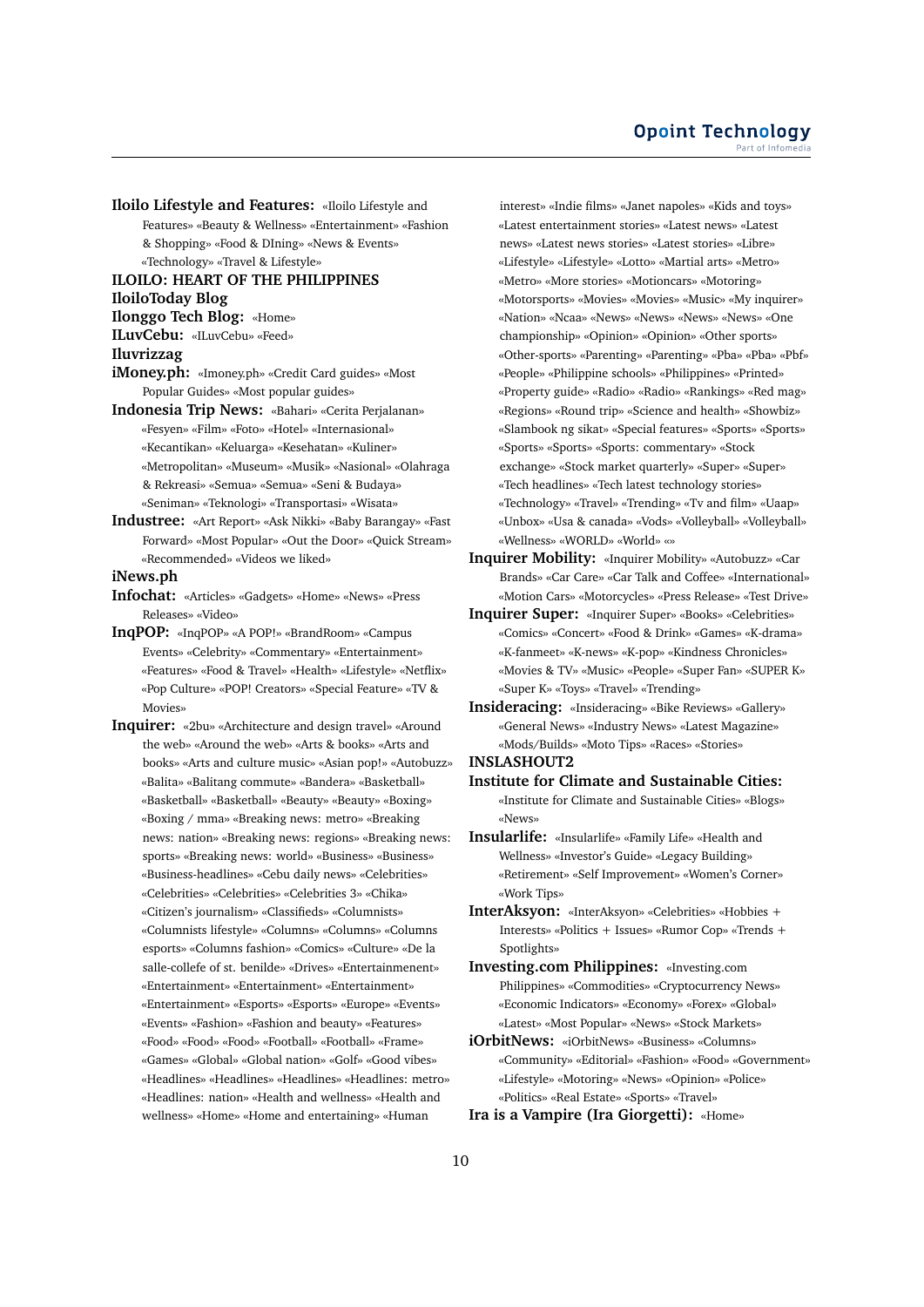#### **Opoint Technology** Part of Infomer

**Istorya:** «Istorya» «Forums» **It's Kyle Jimenez It's Mem Daddy Ryan Its Me Gracee:** «Home» **Its Mommy Jen:** «Home» **Ja Miguel Jaja Ramirez Jam Online:** «Accessories» «All» «Apps» «Camera» «Cars» «Computer» «FinTech» «Gaming» «Home» «Mobile» «Nintendo» «Notebooks» «Operating System» «PC» «Peripherals» «PS4» «Reviews» «Smartphones» «Tablets» «Tech News» «Tech News» «Telecoms» «TV» «Web» **James Deakin:** «James Deakin» «Car Reviews» «Motorsports» «News» «Passenger Seat» **Janina Vela JaypeeOnline:** «JaypeeOnline» «Freeware» «Gadgets» «Giveaways» «Internet» «Mobile» «Plugins» «Tech» «Themes» «Tips & tricks» «Wordpress» **JaysonBiadog.net:** «Jayson Biadog» «Latest» «Opinion» «Reviews» «Stories» «Wildfyre» **Jazz Runner:** «Home» **Jazz Sayings JB Personal & Biz Blog Jellybeans in the City Jeralduy Jessica Rules the Universe Jocris Nooks Joei and Me:** «Home» **Joel Jaw Andrada:** «Joel Jaw Andrada» «BLOG» «LIFESTYLE» «TRAVEL» **Johndappercloser Jona Shares:** «Jona Shares» «Business» «Lifestyle» «Travel» **Josephcruzaguilus Journal Online:** «Announcements» «Basketball» «Boxing» «Business» «Editorial» «Entertainment» «Environment» «Events» «Food & Recipe» «Home» «Lifestyle» «Movies & Events» «Mysteries» «Nation» «News» «Newsdesk» «Opinion» «Other Sports» «Other Technologies» «Overseas Filipino Workers» «Provincial» «Showbiz» «Sports» «Technology» «Top Stories» «Travel and Leisure» «Volleyball» «Women's Journal» «World» **Journey of the Vees Journey Philippines:** «Around The Metro» «Culinary Journeys» «Experience The Philippines» «Must-Try Adventures» «RSS» «Travel The World» **Joyce Pring:** «Joyce Pring» «Journal» **JP Fenix Juan Philippines Juanderfulpinoy**

**June Real Just Blogging:** «Home» **Just Mom Just Passing Thru Just Wandering Kahit Ano Ito Kalami Cebu! Kalusugan:** «Kalusugan» «Acromegaly» «Endokrina» «Lahat ng Sakit sa Buto» «Scoliosis» **Kami:** «Kami» «Boxing» «Celebrities» «Education» «Gossip» «Lifestyle» «Movies» «Music» «Philippines» «Politics» «TV Shows» **KamikazeeGirl:** «Home» **Kamryn Abraskin Kanto:** «Kanto» «Issues» «Objects» «Places» «Play» «Spaces» «Voices» **Kanto Tech:** «Kanto Tech» «Apps» «Cameras» «Components» «Desktops» «First Impression» «Full review» «Gadgets» «Gaming» «Laptops» «Mobile» «Promotions» «Reviews» «Unboxing» **Karen Millen:** «Karen Millen» «Beauty» «Press Release» «Site News» «Tech» «Uncategorized» **Karla Aguas Kasper Talk Kathyvillalon KATOOGA:** «KATOOGA» «About town» «Health» «International» «Smartphone» **Kawaii Beauty and Lifestyle Keeping Note:** «Home» **keiseeeinthecity:** «keiseeeinthecity» «Features» «Philippines» «Travel» **Kelly misa:** «Home» **Kelly Misa Ken Hunts Food Kickspotting:** «Kickspotting» «Features» «Kickspotting» «Reviews» **Kickstart Magazine:** «Kickstart Magazine» « Biz-listing» « Strategies» « Tech-innovation» **Kikay Runner Kikay Sikat Kim in Progress Kimpossibly Gorgeous:** «Beauty» «Home» «Lifestyle/Events» «Travel» **Kkday Klikd2 KOJI ARSUA Krishgeek Krissy fied Krystle Pingol Kryz Uy**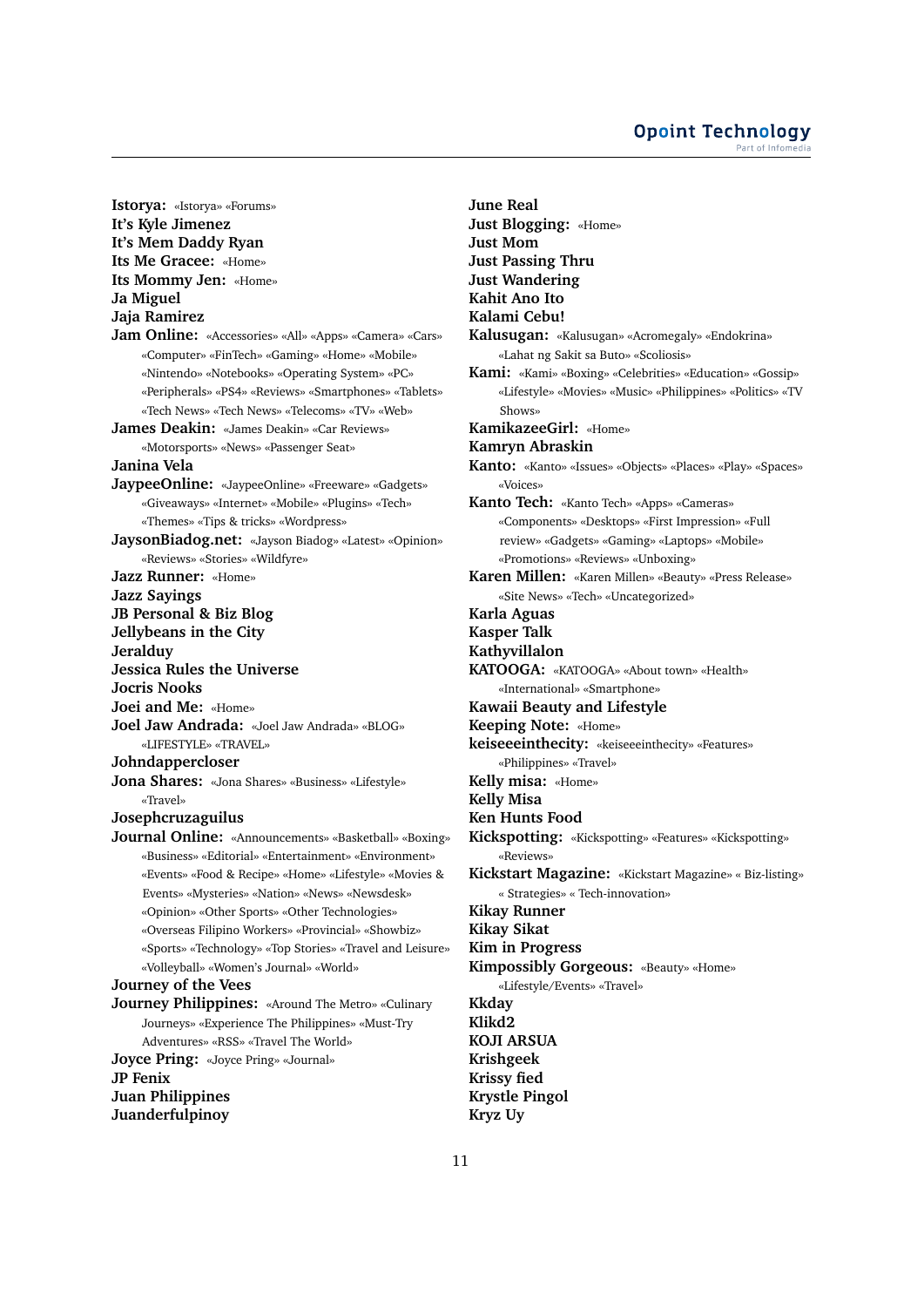# **Kumagcow:** «Home» **Kuripot Journal**

- **Kusina Maria:** «Kusina Maria» «Asian Cuisine» «Desserts» «Diet Programs» «Drinks» «Eat with Me!» «Entrees» «Kusina Maria Tools» «Recipes» «Restaurants» «Snacks» «Starters» «Tips and Tricks» «Uncategorized»
- **Kwento ni Toto:** «Kwento ni Toto» «Advocacy» «Apparel» «Bags» «BlogCon» «By Air» «By Land» «By Water» «Cafe» «Caps» «Cars and Motors» «Chef» «Chinese Cuisine» «Coffee» «Concert» «Cooking» «Culinary» «Designers» «Drinks and Beverages» «Earth Hour» «Entertainment» «Environment» «Exotic Cuisine» «Fashion» «Fashion Show» «Festival» «Filipino Cuisine» «Food and Matters» «Foreign Artist» «Health» «Hotels and Resorts» «International Artist» «Italian Cuisine» «Japanese Cuisine» «Jeans» «Juices» «Looks» «Mediterranean Cuisine» «Milk Tea» «Milkshake» «Movies» «Music» «OPM Artist» «Persian Cuisine» «Politics and Issues» «PressCon» «SAVE ME» «Shoes» «SIngaporean Cuisine» «Singer» «Songwriter» «Spirits» «Sports» «Style» «Sustainable Development» «Taiwanese Cuisine» «Tea» «Thai Cuisine» «TV Series» «Vietnamese Cuisine» «Wines»
- **L'Officiel Barth:** «L'Officiel Barth» «Art» «Beauty» «Fashion Week» «Food» «Jewelery» «Man» «Night» «Pop culture» «Trips» «Video» «Watches» «Woman»
- **L'Officiel Philippines:** «L'Officiel Philippines» «Beauty» «Culture» «Fashion»

**Lagalog:** «Home»

**Lakadpilipinas**

## **Lakwatsera Lovers**

**Lakwatsero:** «Adventures» «Bike Diaries» «Dive Report» «Home» «Photos» «Slideshow» «Snapshots» «The List» «Trail Tale» «Travelogues»

**Lalamove**

**Lallys Reflection**

**Lamudi**

**Laptrinhx**

**Latest Chika:** «Latest Chika» «» «» «» «» «» «» «#GoodVibes» «#PinoyPride» «#Profiles» «#Spotted» «#Trending» «#Viral» «Beauty Goals» «Bestlife» «Fitspiration» «Foodtrip» «Tara na!» «Tech Talk» «TV and Movies»

## **Lavishly Parsimonious**

**League of Cities of the Philippines:** «League of Cities of the Philippines» «Announcements» «News & stories»

**Lecture-sans-frontieres.blogspot.com Legen Czari Lemi Redefine Travel:** «Press» **LemonGreenTea**

#### **Levyousa**

**Leyte Samar Daily News:** «Editorial» «Home» «News» «Opinion» **Lhyzie Bongon Libre Zona Life in this Wonderful World Life is Kulayful Life of Chii Life, Day by Day Lifeandstyletoday Lifeisbeyeeutiful:** «Lifeisbeyeeutiful» «Milestones» **Lifestyle Asia:** «Lifestyle Asia» «Arts & Culture» «Events & Parties» «Food & Travel» «LA Exclusive» «Luxe List» **Lifestyle Bucket Lifestyle Bulletin Lifestyle in PH Lifestyle on Wheels:** «Lifestyle on Wheels» «Buyers Guide» «Car Side» «Motorsiklo News» **LifestylePlusph Lilystars Records:** «Home» **LINEAL:** «LINEAL» «FACES» «FASHION» **LionhearTV:** «Home» «Beauty Pageants» «Blind Items» «Breaking News» «Business and Finance» «Cable Channels» «Celeb Feature» «Commercials» «Featured» «Foods and Beverages» «Internet» «Magazines» «Movies» «Music» «Social Media» «Technology» «Television» «Theater» «TV Guide» «TV Ratings» **Lipsticks X Lenses:** «Lipsticks X Lenses» «BEAUTY» «LIFESTYLE» **Little Miss Kessa Live Love Laugh LiveScores PH Living Marjorney LoopMe Philippines Louie Denver Louise in the House Love Elisha:** «Home» **Love Teacher Angel Loveeatwander:** «Loveeatwander» «Aklan» «Batangas» «Education» «Finances» «Homeschooling» «Marriage» «Parenting» «Sorsogon» **Lovettejam Loving and Loving Philippines:** «Loving and Loving Philippines» «Accommodations» «Business» «Everything about Filipinos» «Everything Filipino» «Food» «Gaming and Technology» «Health and Wellness» «Hong Kong» «Japan» «Macau» «Only in the Philippines» «Philippine Directory» «Pinoys Going Abroad» «Proudly Pinoy»

«Shopping» «Things to Do»

## **Loving Sunshine**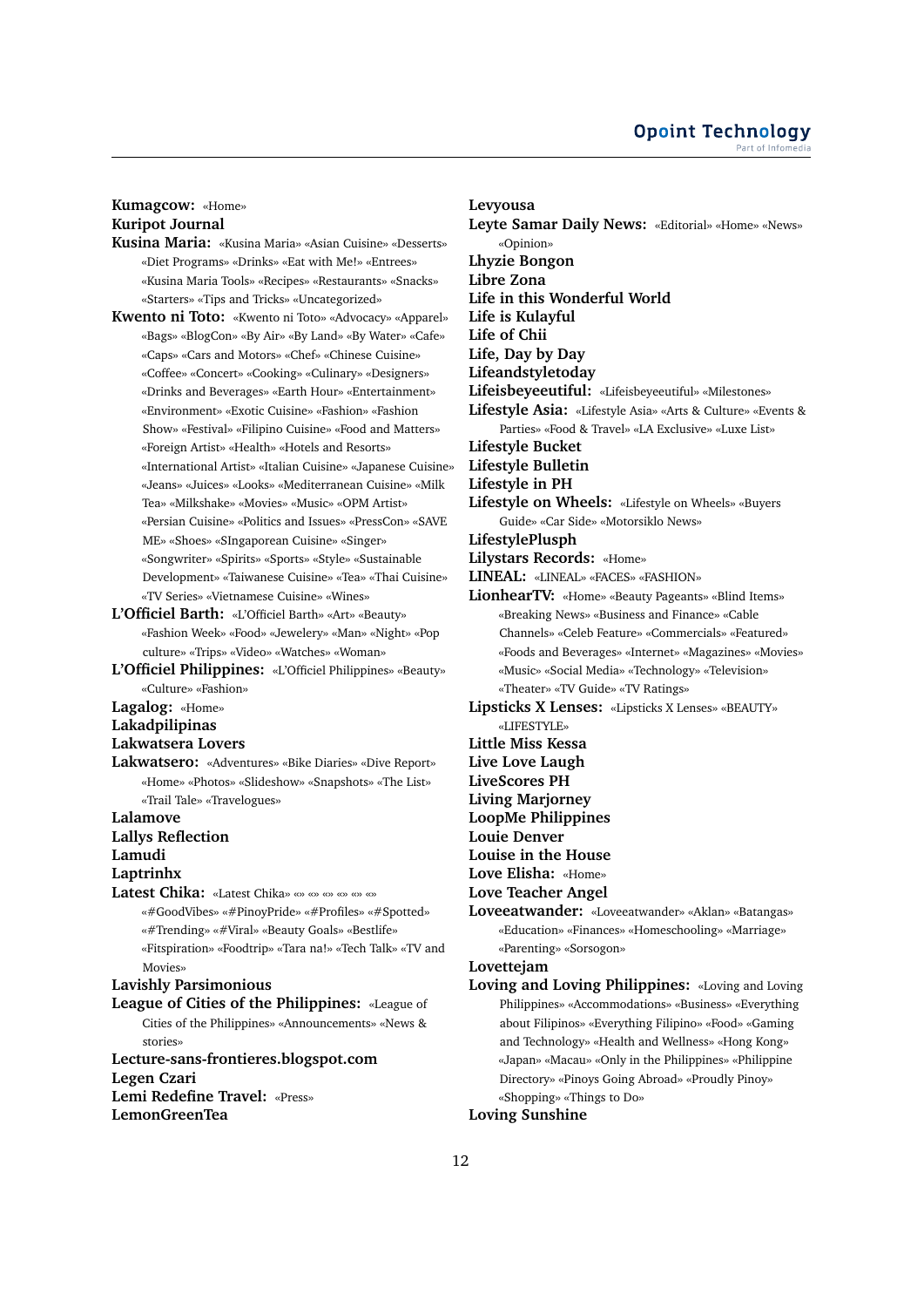**Lucerne Luxe:** «Lucerne Luxe» «Features» «Interviews» «News»

**Lucky Citrine Lush Angel Lydel D Mac's IT Trend Made It Through Mum:** «Relen Castro»

**Magma News:** «Home» «News»

**Mago Tours**

- **Maharlika News:** «Maharlika News» «Around Canada» «Business» «Filipino Community» «Headline» «Leisures» «Maharlika News» «Opinion» «Philippine News» «Showbiz» «Sports» «Technology» «Tourism» «World News»
- **Maharlika Tv:** «Maharlika Tv» «Arts & Literature» «Balitang Filipino» «Business» «Commentary / Opinion» «Culture & Education» «Entertainment» «Features» «Footage» «Front Page» «Headlines» «Health» «Lifestyle» «Lightbox» «Maharlika News Batangas» «Maharlika News Maynila» «Maritime World» «Metro» «Motoring» «Music Videos» «Nation» «Nature & Environment» «Regulars» «Sports» «Tech & Gadgets» «The Official Maharlika Association» «Travel» «Weather» «World News»

## **Make up by Bambi**

- **Making Trendz:** «Making Trendz» «BUSINESS & ENTERTAINMENT» «FASHION & WELLNESS» «FOOD & DRINKS» «HOME & LIVING» «TECHNOLOGY» «TRAVEL & LEISURE»
- **Malaya Business Insight:** «Malaya Business Insight» «All Sports» «Arts» «Banking & Finance» «Basketball» «Business» «Business» «e-sports» «Entertainment» «Environment» «Fashion» «Features» «Food» «Football» «Health» «Infotech» «International» «Living» «Motoring» «Motorsports» «National» «News» «Opinion» «Property» «Sports» «Travel and Tourism»

#### **Malayan**

**Malotmrm COM:** «Malotmrm COM» «Home» **Mama G**

**Mama Miah!**

**Mamanee's Nest**

- **MaMeMiMommy:** «MaMeMiMommy» «Events» «Food» «Health» «Musings» «Review» «Travel» «Tutorials»
- **Manila Bulletin Online:** «Manila Bulletin Online -» «» «Agriculture» «Arts + Culture» «Banking and Finance» «Basketball» «Boxing» «Business» «Business News»
	- «Business Tech» «Celebrities» «Drive» «Editorial»
	- «Enteraiment-5» «Enterainment-2» «Enteraitment-3»
	- «Entertainment» «Entertainment» «Entertainment-4»
	- «Environment and Nature» «Food» «Fun Page» «Golf» «Hobbies» «Home» «Home + Design» «Life + Leisure»
- «Lifestyle» «Lifestyle» «Lifestyle Columnists» «Luzon» «Metro» «Mindanao» «Moms + Babies» «Movies» «Music» «National» «News» «Opinion» «Opinion» «Opinion-2» «Opinion-3» «Opinion-4» «Opinion-5» «Opinion-Editorial» «Others» «Overseas» «Panorama» «People + Parties» «Picture Perfect» «Property» «Sitemap» «Sitemap2» «Specials» «Sports» «Sports» «Stock Market & Foreign Exchange» «Tech News» «Tech Trends» «Technology» «Technology» «Theater» «Trade & Energy» «Travel»
- «Views» «Visayas» «Volleyball» «World» «Youth» **Manila Business Daily:** «Manila Business Daily» «News»

#### **Manila channel**

**Manila Feed:** «Manila Feed» «Entertainment»

**Manila For kids:** «Manila For kids» «Discoveries» «Stories»

- **Manila Life**
- **Manila Mag:** «Advocacies» «Drink & Dine» «Entertainment» «Home» «Lifestyle» «Motoring» «News» «Special-Feature» «Spotlight» «Tech» «The Talk» «Travel» «Trending»
- **Manila Metro:** «Manila Metro» «Business» «International» «Wire»

**Manila Millenial**

- **Manila Mommy**
- **Manila News:** «Manila News» «ACN Newswire» «Business» «JCN Newswire» «Local» «Top Story»

**Manila News:** «Manila News» «Arts» «Asia» «Business» «Food» «Health» «Manila» «Philippines» «Politics» «Real Estate» «Science» «Sports» «Style» «Technology» «World»

- **Manila On Sale:** «Manila on Sale»
- **Manila Republic:** «Manila Republic» «Business» «Entertainment» «Lifestyle» «News» «Sports»

**Manila Shaker:** «Camera» «Comparison» «Convertible» «Editorials» «First Impression» «Gadgets» «Games» «Guides» «Hands On» «Home» «Laptops» «Local Brands» «News» «Power Banks» «Reviews» «Rumors» «Software» «Speakers» «Tech» «Telcos» «Trending» «Unboxing»

## **Manila Shopper:** «Home»

# **MANILA SOCIETY**

## **Manila Spoon**

**Manila Standard:** «A-POP» «ACCESSORIES» «ACTIVE» «AGRI & MINING» «BASKETBALL» «BIKE» «BIYAHERO» «Biz-plus» «BUSINESS» «Business» «CELEBRITY PROFILES» «COLUMNS» «COLUMNS» «COLUMNS» «COLUMNS» «COMMERCIAL» «COMMUNITY» «COMMUTER'S CORNER» «COMPUTERS» «CONSTRUCTION» «CORPORATE» «CULTURE & MEDIA» «DIGITAL MEDIA» «ECONOMY & TRADE» «EDITORIAL» «EVENTS» «EXHIBITS» «FASHION» «FEATURES»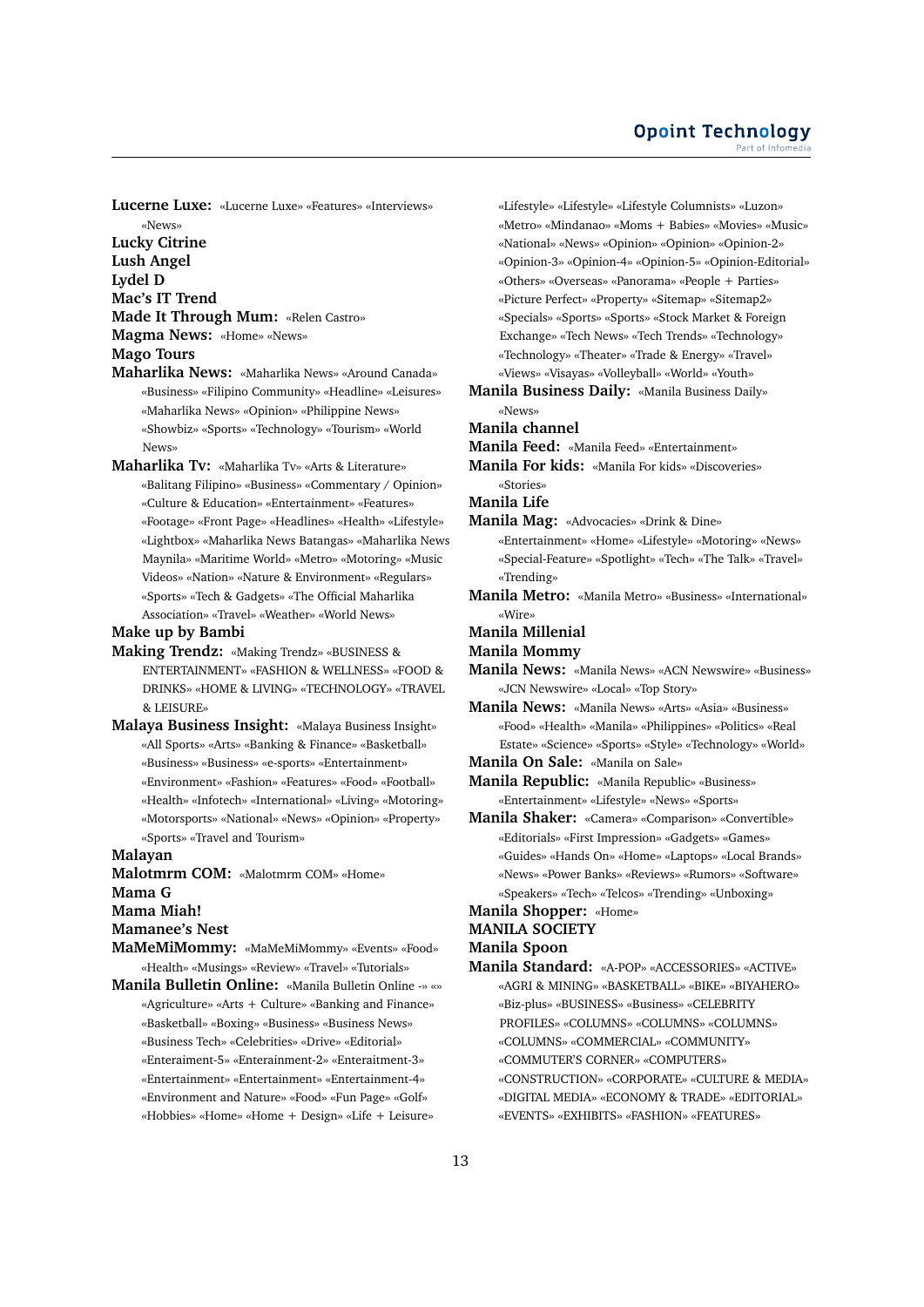«FIGHTSPORTS» «Food» «GADGETS» «GALLERY» «HANGOUTS» «HOBBIES & COLLECTIONS» «Holiday specials» «Home» «HOME & DESIGN» «Home-living» «INTERIOR» «IT & TELECOM» «LEISURE» «LGUs» «Lifestyle» «LUZON» «MALLS & BAZAARS» «MINDANAO» «MONEY» «Motoring» «MOTORING PLUS» «MUSIC & CONCERTS» «NATIONAL» «NCR» «News» «NEWSMAKERS» «ONE CHAMPIONSHIP» «Opinion» «Out in the Open by Ray S. Eñano» «PERFORMANCES» «PETS» «PHOTOS» «PINOY ABROAD» «POP.LIFE» «POWER & TECH» «Real estate» «SEDAN» «SEMINARS» «SHOPPING» «Showbitz» «SOUNDBYTES» «Sports» «SPORTS PLUS» «SPOTLIGHT» «STOCKS» «SUV» «Tech» «TECH PLUS» «The standard poll» «TOP STORIES» «TRUCK» «TV & MOVIES» «VIDEOS» «Visionaries» «VIZAYAS» «VOLLEYBALL» «Vollyball» «WHEELS & MORE» «WORLD NEWS» «Young Life» «Young Life» «Young-Life»

**Manila STV:** «Business» «Features» «Japan\_news» «Lifestyle» «News» «Sports» «Video»

**Manila Today:** «Manila Today» «News»

**Manila Viral PH:** «Manila Viral PH» «Bangon Philippines» «Just In Pilipinas» «Just In Pilipinas» «Just In Pilipinas» «Just In Pilipinas» «Just In Pilipinas» «philippines latest news» «philippines latest news» «philippines latest news» «philippines latest news» «philippines latest news» «philippines latest news» «Philippines Viral News» «Philippines Viral News» «Philippines Viral News» «pinay scandal» «pinay scandal» «pinay scandal» «pinay scandal» «pinay scandal» «pinay scandal» «Pinay Scandal News» «Pinay Scandal News» «Pinay Scandal News» «Trending News Updates» «Trending News Updates» «Trending News Updates» «trending twitter philippines» «trending twitter philippines» «trending twitter philippines» «trending twitter philippines» «trending twitter philippines» «trending twitter philippines» «Viral Philippines» «Viral Philippines» «Viral Philippines» «Viral Philippines» «Viral Philippines» «Viral Philippines» «viral pinoy videos» «viral pinoy videos» «viral pinoy videos» «viral pinoy videos» «viral pinoy videos» «viral pinoy videos» «Wake up Philippines»

#### **Manilenyo**

**Mantle Magazine:** «Mantle Magazine» «Aldus Santos» «Art» «Aurelio Icasiano III» «Business» «Cars» «Culture» «Design» «Diversions» «Entertainment» «Games» «Gear» «Lifestyle» «Liquor» «Living» «Lucerne Luxe» «Luxury» «Mantle Magazine» «Mitch Lagos» «Mobility» «Motoring» «People» «Stories» «Style» «Travel» «Watches» «Wellness» **Marche:** «Home»

#### **Maria Victoria Lifestyle Secrets**

**Marilen Styles**

**Marino World:** «Marino World» «News»

**Market Manila**

**Marketech Apac:** «Marketech Apac» «ANZ» «APAC» «East Asia» «Global» «Marketing» «Media | Platforms» «SME» «South Asia» «Southeast Asia» «Technology»

**Martin Rules**

**Marvin Germo:** «Marvin Germo»

**MasterCitizen's Blog:** «MasterCitizen's Blog» «ALL ABOUT SOLO PARENTS» «ALL ABOUT THE PHILIPPINE PASSPORT» «ALL YOU NEED TO KNOW ABOUT PSA CERTIFICATES» «ATBP.» «HOW-TO-ARTICLES» «LTO LICENSE POINTERS AND FACTS» «NATIONAL ID» «PHILHEALTH, PAG-IBIG, SSS, GSIS, ATBP.» «POEA OFW OVERSEAS EXIT CLEARANCE POINTERS AND OTHER FACTS» «SENIOR CITIZEN NEWS AND FACTS» «THE NEW PSAHELPLINE.PH» «TRAVEL AND TOURS»

#### **Math and Multimedia**

**Matts Cradle**

#### **Maxine Marcelino**

**Mayniladwater**

- **Mb Life:** «Mb Life» «Advice» «Entertainment» «Food» «Opinion» «Shopping» «Travel»
- **Mea in Bacolod:** «Mea in Bacolod» «Blog»
- **Meant to Go**

**Media Mom Manila**

**Meg Luna | Beauty & Lifestyle Blog**

**Mega: One Mega:** «Beauty» «Culture» «Fashion» «Features» «Grooming» «Home» «MEGA Channel» «MEGA Ent» «MEGA Man» «MegaStyle» «Menstyle» «Sitemap»

**MegaBites:** «MegaBites» «About Us» «Apps-Software» «Business» «Food» «Gear up» «Health» «Leisure» «Lifestyle» «Newsbites» «Review» «Tech» «Transport» «View all» «View all»

- **Mellow 94.7 FM Online**
- **Melo Acuna Reports:** « News»

**Meowxirose**

- **Mermaid in Stilettos:** «HOME»
- **Merry Mommy May:** «Home»
- **Metro Cagayan de Oro**
- **Metro Cebu:** «Metro Cebu» «Inspirational» «News» «Other News»
- **Metro Lifestyle**
- **Metro News Central:** «Metro News Central» «Barangay Front» «Basketball» «Business» «Entertainment» «Film» «LGU Spotlight» «Metro Feature» «Metro Gen» «Music» «Sports» «Television» «Theater» «Volleyball»
- **Metro Staycation:** «Metro Staycation» «Articles» **Metro Style:** «Home» «ART AND THEATRE» «BEAUTY» «BODY» «Books» «Culture» «Events» «Fashion» «FILM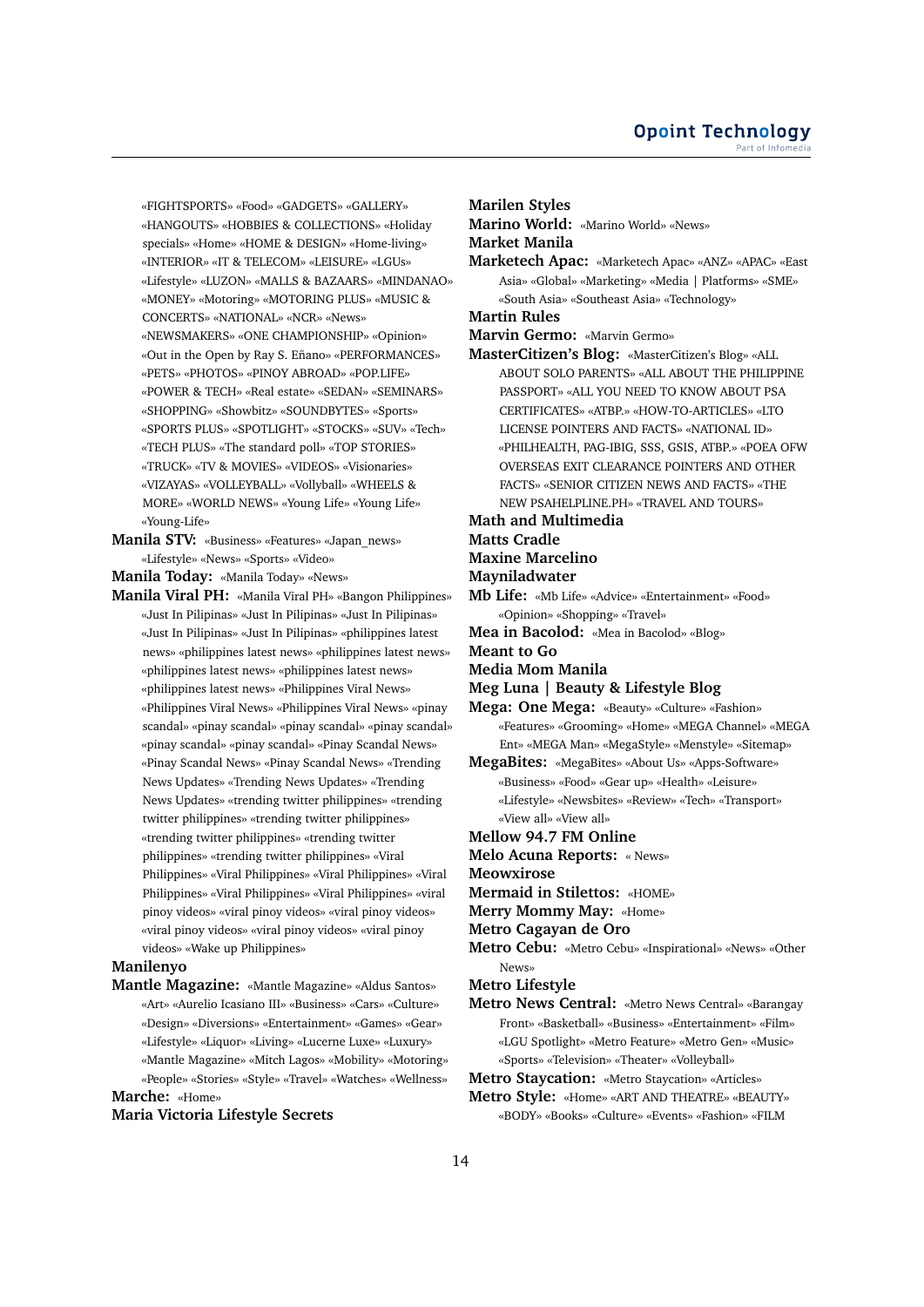AND TV» «Food» «GET THE LOOK» «GROOMING»

«HAIR» «INSPIRATION» «Living» «MAKEUP»

«METROSTYLEWATCH» «MUSIC» «People» «Runway» «SKINCARE» «Spotlight» «TECH» «Travel» «Trends»

«WELLNESS»

## **Metropoler**

**Metroscene:** «Metroscene» «CULTURE» «Entertainment» «Fashion» «Lifestyle» «movement» «movies» «Music» «opinion» «Profile»

**Micheal Lagcao:** «Micheal Lagcao» «Blog»

# **Mikaela Martinez**

**Mikki Galang**

# **Millette Sison**

- **Minda News:** «Minda News» «Arts & Culture» «Business» «Environment» «Feature» «Governance» «Human Rights» «Mindaviews» «Peace Process» «Special Reports» «Sports» «Top Stories» «Travel»
- **Mindanao Daily News:** «Breaking News» «CAGAYAN DE ORO» «Caraga Region» «Davao» «Education» «Entertainment» «Events» «Foods» «Front Page» «Health & Lifestyle» «History» «Home» «Hotels» «Latest Headlines» «Lifestyle» «Money Matters» «Nation» «Northern Mindanao» «Opinion» «The Region» «Today's Top Stories» «Tourism» «Trending News» «Western Mindanao»

**Mindanao Examiner:** «Home»

- **Mindanao Gold Star Daily:** «Mindanao Gold Star Daily» «Butuan» «Cagayan de Oro» «Cotabato» «Davao» «Feature» «General Santos» «Iligan» «Letter to the Editor» «Mindanao» «Money Matters» «News» «News» «Opinion» «Sports» «Surigao» «Zamboanga»
- **Mindanaotimes:** «Mindanaotimes» «Business» «Community» «Lifestyle» «Motoring» «News» «News» «Opinion» «Special Reports» «Sports»

#### **Mines and Geosciences Bureau**

**Misis Tagle**

- **Miss Shopcoholic**
- **Miss Valerie Tan**
- **Misstheerious**
- **mixofeverything.net**
- **Mnl Today.ph:** «Mnl Today.ph» «Business»
- «Entertainment» «Events» «Lifestyle» «News» «Sports»
- **Mobile ID World:** «Mobile ID World» «Features» «Interviews» «News»
- **Modern Journal Trends:** «Modern Journal Trends» «Entertainment» «Family Life» «First Hand» «Heart and Soul» «Motoring» «Taste Life» «Trending» «Under The Sun» «Unwind»
- **Modern Parenting:** «Modern Parenting» «» «» «» «» «» **Mom of 4 SC**

## **Mom Online Mag**

**Mom's Shout Out**

## **Mom's Venture**

**Momaye:** «Momaye» «Family» «Food» «Health» «Home & Living» «Parenting»

**Momcenter:** «Momcenter» «Article» «Article» «Article» «Baby» «Pregnancy» «Preschooler» «Press Releases» «Review»

## **Momi Shares**

**MomLovePassion:** «MomLovePassion» «Giveaways & Free Samples» «Press Release» «\_Beauty» «\_Family & Home» «\_Finances» «\_Health» «\_Lifestyle» «\_Parenting» «\_Travel»

#### **Momma Lee Adventures Mommshies**

**Mommshies:** «Mommshies» «Announcements» «Beauty, Health & Wellness» «Business» «CSR» «Education» «Entertainment» «Events» «Fashion» «Food» «Information Technology» «Personal Insights» «Photo Release» «Press Release» «Product Reviews» «Shopping» «Sports» «The Arts and Culture» «Travel and Destinations» «Uncategorized»

**Mommy After Work:** «Blog»

- **Mommy Belle PH:** «Mommy Belle PH» «Reviews» «Stories»
- **Mommy Blogger Sigrid**
- **Mommy Bloggers Philippines**
- **Mommy Comper**

**Mommy Diaries**

**Mommy Erika Jane**

- **Mommy Fleur**
- **Mommy Gone Bloggin**
- **Mommy Joyce Shares:** «Mommy Joyce Shares» «Events» «Food» «Lifestyle and Beauty» «Parenting» «Stories»
- **Mommy Kach**
- **Mommy Kath's Lifestyle Bulletin**
- **Mommy Lace:** «Home»

**Mommy Levy**

- **Mommy Moments :** «Mommy Moments»
- **Mommy Moments PH**

**Mommy Mundo**

- **Mommy Peach**
- **Mommy Pehpot**
- **Mommy Plannerista**
- **Mommy Practicality**
- **Mommy Raburichan**
- **Mommy Rockin IN Style**
- **Mommy Strawberries**
- **Mommy Tots**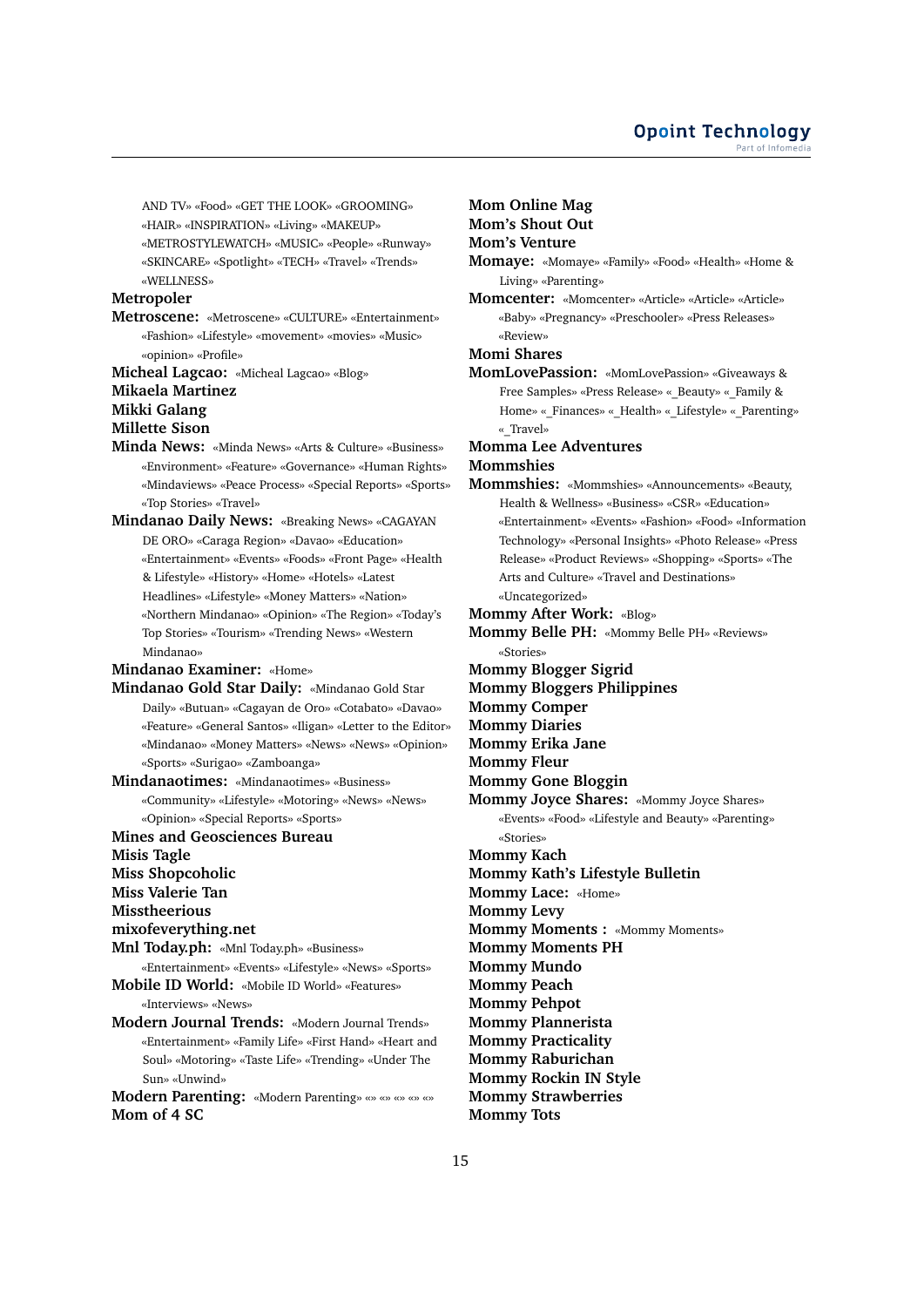**Mommy Van:** «Mommy Van» «Collaborations»

«Motherhood» «Random»

**Mommy Vim's :** «Mommy Vim's» **Mommy's Day Out**

**Mommy's MAG Life:** «Mommy's MAG Life» «A! Celebrate 20th Anniversary» «Activities» «Activity» «Advocacy» «Awards» «baby» «Beverages» «Blog Conference» «BlogCon» «Cafe» «Campaign» «Champion» «Chinese Cuisine» «chocolates» «Christmas» «Clothing» «Concert» «Concert» «Conference» «Cooking Event» «Cordlife» «DigiCon» «Dishes» «Drama» «Drinks» «Entertainment» «Event» «Events» «Family» «Family Event» «Fashion» «Fashion Show» «fibr» «Figaro» «Filipino Cuisine» «Film» «Food» «Gadget» «Gadgets» «Hotels» «Metro Manila Film Festival» «MMFF» «Moms» «Mothers Day» «Movie» «Movies» «Movies» «Movies and TV Series» «Music» «Nestle» «Parenting» «personal» «PlumCare DNA Advisor» «Press Conference» «Press Release» «PressCon» «Rafaella Films International» «Restaurant» «Restaurants» «Reviews» «Roku Powered TVolution» «Sandals» «Singer» «Style» «Summer» «Travel» «TV Series» «Vivo Philippines»

**Momon Duty:** «Momon Duty» «Blog»

**Monchster Chronicles:** «Monchster Chronicles» «Lifestyle» «Motoring Review» «Sports» «Toyota Motor Philippines» «Travel»

## **Mondenissin**

- **Moneymax:** «Moneymax» «Articles» «Car Insurance» «Credit Card» «Gadget Protect» «Government Services» «Lifestyle» «Personal Finance» «Personal Loan»
- **MoneySense:** «MoneySense» «Entrepreneurship» «Investing» «Success Stories»
- **Monthly Agriculture:** «Monthly Agriculture» «AGRIBUSINESS» «ANIMALS» «AQUACULTURE» «BACKYARD» «COMMUNITY» «ENVIRONMENT» «EVENTS» «FARM TOURISM» «FEATURED FARMER»
	- «HEIRLOOM» «HERITAGE» «INSECTS» «LIVESTOCK» «ORGANIC» «PLANTS» «READERS' CORNER» «TIPS» «URBAN»

## **Morena Mom**

## **Motherhood and Foodie Journey**

- **Moto Deal:** «Moto Deal» «/ News» «/ Review» «News & Reviews» «View More Motorcycle Makes ›»
- **Moto Ph:** «Moto Ph» «Biker blog» «Bmw» «Byd» «Cage» «Cpi» «Featured» «Ford» «Honda» «Isuzu» «Kia» «Lexus» «Mini» «Moto gear» «News and events» «Nissan» «Porsche» «Saddle time» «Showroom» «Suzuki» «Tata» «Tech»
- **Motopinas.com:** «Motopinas.com» «FEATURES» «Motorcycle News»
- **Motor Tech:** «Motor Tech» «Motoring» **Motorcycle Philippines:** «Home» **Motoring:** «Motoring» «COVID-19 Watch» «Local News» «Motoring» «Regional News» «Spotlight» «Tech» **Motoring Today:** «Motoring Today» «Auto industry» «Motorsports» «Transport/traffic management» **MOTOURISMO:** «MOTOURISMO» «ADVOCACIES» «AUTOMOTIVE LIFESTYLE» «DESTINATIONS» «GEARS & TECH» «MOTO» «PRESS ROOM» **Mr. Senero Diaries:** «Mr. Senero Diaries -» «Eat» «Love» «Parenting» «Pray» **Mrs A Mrs Enero Mrs. Wise:** «Mrs. Wise» «BACKPACK SQUAD» «ENTERTAINMENT» «FOODTRIP» «GREEN LIVING» «HEALTH & BEAUTY» «PARENTING» «TECHNOLOGY» **MrsMommyHolic Ms. Ella Perez Much Love, Mommy MultiSport:** «MultiSport» «Adventure» «Basketball» «Bike»
- «Features» «Gadgets» «Gear» «Health» «Healthy Eating» «Ironman 70.3» «Lifestyle» «Lifestyle» «News» «Nutrition» «Nutrition» «Nutrition» «Profile» «Recipes» «Reviews» «Run» «Sports» «Sports» «Swim» «Triathlon» «Triathlon» «Triathlon» «Videos»
- **Mum Writes**
- **Musings of a Suzie**
- **My Blog Sense**
- **My Davao City:** «My Davao City» «Business» «Entertainment» «Events» «Food» «Headline» «Lifestyle» «Outdoors» «Places» «Sports»
- **My Little World by Mommy Rackell**
- **My Lucid Intervals:** «My Lucid Intervals» «Lipgloss»
- **My Mom Friday**
- **My Movie World**
- **My Wonder Mom**
- **My World Mommy Anna**
- **MyCebu.ph:** «MyCebu.ph» «Blogs» «Business» «Events» «Features» «Food» «News» «On the go» «Tech» «TechNotes»
- **Myjuicynet:** «Myjuicynet» «Barbie Forteza» «Beauty» «Business» «Concerts» «Edward Barber» «Entertainment» «Food» «Gadget and Technology» «Gadget and Technology» «GMA Network» «HOT» «Jameson Blake» «Janella Salvador» «Lifestyle» «Maymay Entrata» «Mobile App» «Movies» «Music» «Showdogs» «Sports» «Tech» «Television» «Theater» «Travel and Health» «Vivo»
- **MyKiRu IsYuSeRo:** «MyKiRu IsYuSeRo» «HOLLYWOOD» «MOVIES» «MUSIC» «PAGEANTS» «PINOY BIG BROTHER» «SPORTS» «TELEVISION»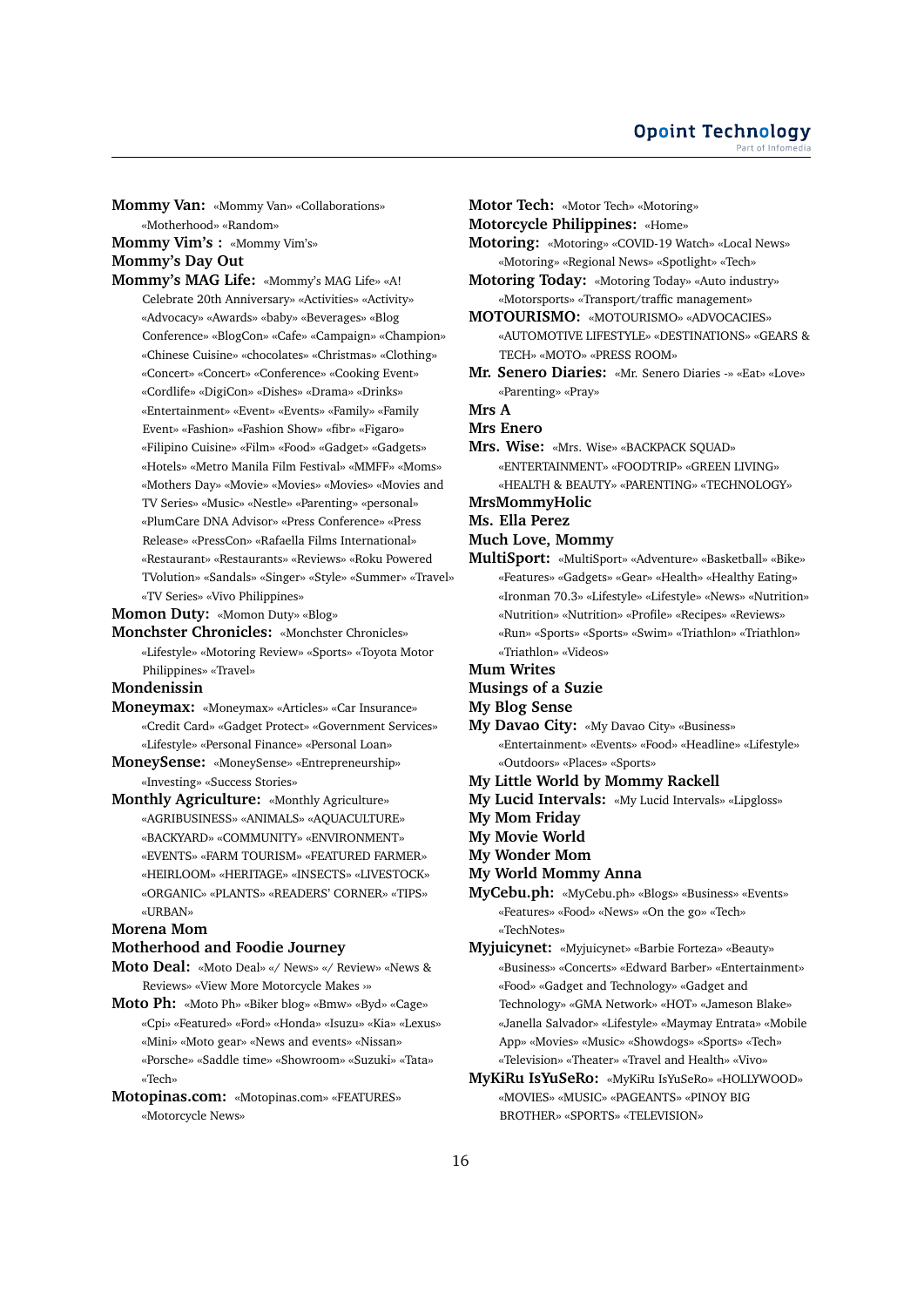#### **Natural Health PH:** «Blog» «Home»

**Ndbc News:** «Ndbc News» «Agriculture» «Bangsamoro News Updates» «Breaking News» «Church» «Climate Change Environment» «Daily Liturgical Readings» «Economic News» «Governance Politics» «Health» «Indigenous Peoples News» «Local News» «Mindanao Armed Conflict» «Mindanao Peace Process» «Ndbc Balita» «Ndbc Bantay Boto 2016» «News» «News in Briefs» «Omi Philippine Province» «Peace and Order» «Sports» «Timra Reports» «Tourism» «Useful Tips» «Weather»

#### **Ndrrmc**

**NegoSentro:** «NegoSentro» «Affiliate Marketing» «Ann Gabriel» «Auto and Motoring» «Career | Jobs | Company Culture» «Cause Marketing | Corporate Social Responsibility» «Content Marketing | Blogging» «Contributors» «Corporate News» «Crowdfunding | Crowdsourcing» «Customer Service» «E-Commerce» «Email Marketing» «Gaming | Gamification» «How-To» «Ideas» «Life» «Mavericks» «MLM & Direct Sales» «Money & Success» «Opportunities» «Retailing» «Sales & Marketing» «Social Media» «Tech & Gadgets» «Tech Start Ups | Digipreneurship» «Techpreneur | Digipreneur» «Tools»

## **NegosyoIdeas**

- **Negros Daily Bulletin:** «Business» «COVID-19» «Home» «Lifestyle» «Local News» «National News» «Opinion» «Press Release» «Sports» «The Front Page» «Uncategorized»
- **Nerdylazo.com:** «Nerdylazo.com» «events» «foodie» «Kikay things» «Motherhood» «Product Review» «travel»
- **News Bytes Philippines:** «Blogs» «Bulletin» «Business IT» «Data Privacy» «E-Learning» «e-Security» «Features» «Gadgets» «Gaming» «Home» «IT News» «Lifestyle» «Networked Car» «Product News» «Product Reviews» «Research Reports» «Startups | Apps» «Top Stories»
- **News Feed:** «News Feed» «Banks» «Breaking News» «Entertainment» «Gadgets» «Government Agency» «Just In» «News» «Technology»
- **News Fort:** «News Fort» «Breaking-News» «Entertinment Lifestyle» «Feature» «Local-News» «Police» «Tagalog-News» «Visayan-News»
- **News in the Philippines:** «News in the Philippines» «Acn newswire» «Newswire» «Topstory»
- **News Patrol:** «News Patrol» «Covid-19» «Economy» «Environment» «Feature» «Feature» «Features» «G! by Rizza Diaz» «Headlines» «Health» «Lotto Result» «Metro news» «Metro news» «More Health News» «More news about Covid-19» «More news about Sports» «news» «News» «Pageant Town with Joee Guilas» «Politics» «Pulitika» «Science & Technology» «Showbiz» «Sports»

«Travel with Kelly» «Trending News» «Trivias» «What's the FuSS? by Mr. Fu» «World»

**News5:** «News5»

- **NewsKo:** «Crime» «Front page» «Gossip» «News National» «Opinyon» «Showbiz» «Sports»
- **Newspaper.ph:** «Newspaper.ph» «Application43» «Architecture Exam Results» «BAR Exam Results» «Breaking News» «Business» «Celebrities» «Certified Plant Mechanic Exam Results» «Earthquake» «Entertainment» «Exam Result» «Gadget144» «Just In» «Master Plumber Exam Results» «Mechanical Engineering Exam Results» «Movies» «Music» «News» «Occupational Therapist Exam Result» «Physical Therapist Exam Result» «Politics» «Real Estate Consultant Exam Results» «Sports» «Technology» «TV Shows» «Viral – Trending» «WalangPasok»

**Newsworthy Ph**

### **Nhagzventures**

**Nhengs Wonderland**

**Nicole Ortega**

- **Ning4u**
- **Nognog in the City**
- **Noisy Noisy Man :** «Noisy Noisy Man » «Archives» «Comics» «Games» «Movies» «Music» «Toys» «TV»
- **Noli Soli:** «Noli Soli» «ARTS» «BE» «BEAUTY» «BLOG» «CARE» «CRAFT» «CULTURE» «ENTERTAINING» «FASHION» «FIXTURE» «FOOD TRENDS» «HEALTH & WELLNESS» «MAKE» «MARKET» «PROFILE» «RECIPE» «RESTAURANT» «SPACE» «THE GET»

## **Nomadic Experiences**

**Normannorman**

**Now Pinay**

**Noypi Lifestyle**

- **NoypiGeeks:** «Android» «Computers» «Home» «Laptops» «Smartphones» «Tech News»
- **NseaVoice:** «NseaVoice» «Cars» «Games» «Tech»
- **Nursing Crib:** «Fundamentals Of Nursing» «Home»

**Nutricia**

**NY MInute Now**

**Nylon Manila**

**Oc Craft**

**Occasions of Joy**

- **Off-Duty Mama**
- **Office of the Ombudsman:** «Office of the

Ombudsman» «News & Updates»

**Office of the Presidential Communication . . . :**

«Office of the Presidential Communication Office» «News Releases» «Transcripts»

## **Official Gazette**

## **ofwguide.com**

**Oh My Buhay:** «Oh My Buhay» «News»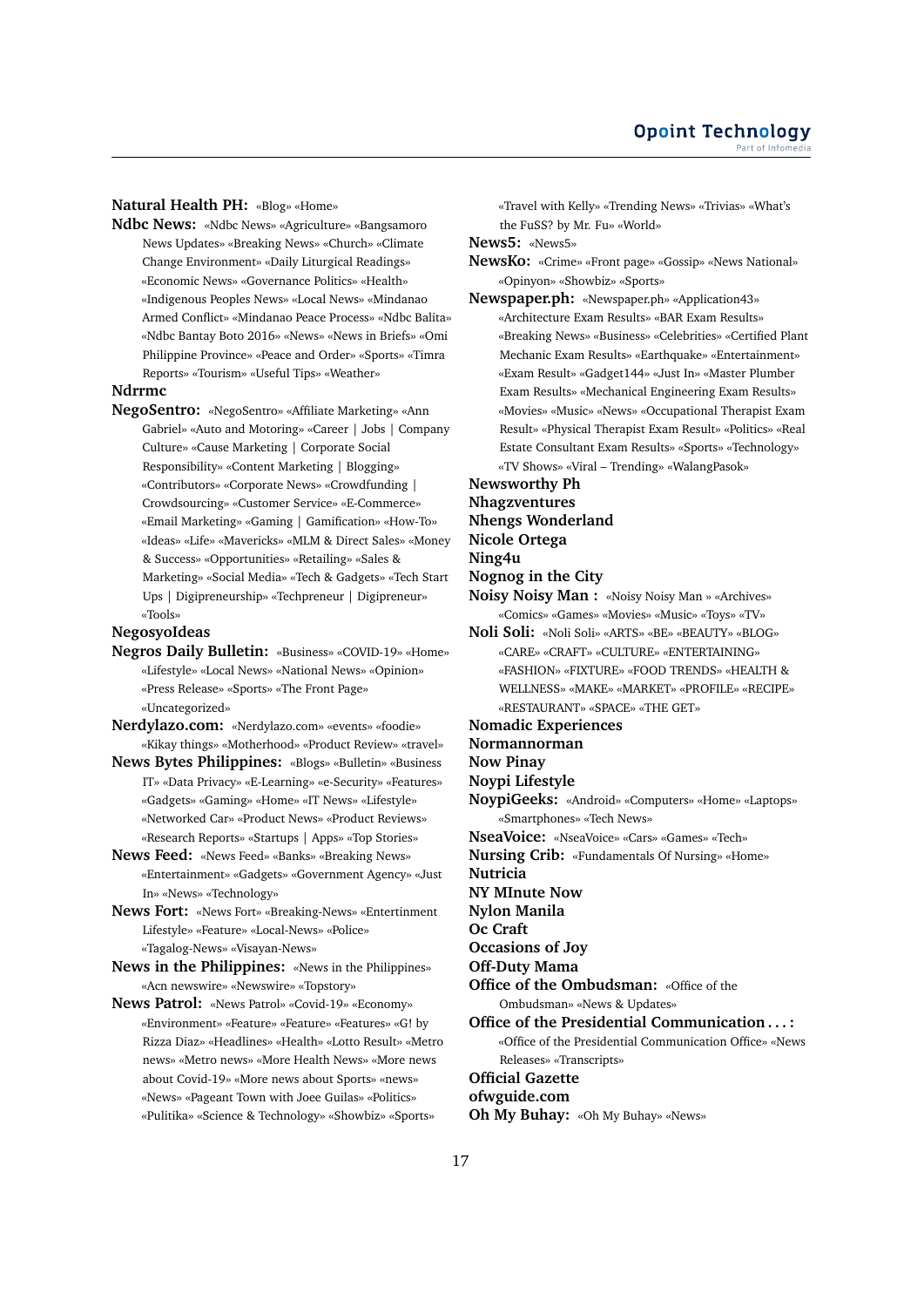#### **Opoint Technology** Part of Infomed

## **Ohmski OHOHLEO Omgluie On the Spotlight! One Big Bite**

- **One Mega:** «One Mega» « Lifestyleasia» «Bluprint» «Bluprint – Architecture» «Bluprint – Myhome» «Bluprint Condoliving» «Lifestyleasia – Arts-and-Culture» «Lifestyleasia – La-lives» «Lifestyleasia – La-wine-dine» «Lifestyleasia – Luxe-living» «Lifestyleasia – The-scene» «Lookbook» «Mirror, Mirror» «New Restaurants» «Play» «Suite Life» «Travel» «Wine»
- **One More Game:** «One More Game» «Features» «Guides» «Reviews»
- **One News PH:** «One News PH» «Business & Innovations» «Life & Culture» «Science, Health & Environment» «Sports & Entertainment» «Youth & Education»
- **One Proud Momma:** «One Proud Momma» «Articles» «Beauty» «Communities» «Couponing» «Entertainment» «Family» «Health» «Home and Living» «Lifestyle»

# **Online Geek Chick**

## **Opus Macchina**

**Orange Magazine:** «Advocacies» «Arts & Culture» «Beauty & Wellness» «Books» «Business» «Concerts» «Covers» «Exclusives» «Fashion & Brands» «Gaming» «Home» «Home & Living» «Interviews» «Magazines» «Press Releases» «Promos» «Tech» «Theaters» «Travels» «TV»

## **Otaku Play PH**

- **Otakultura:** «Otakultura» «Anime» «Comics» «Events» «Games»
- **Our Awesome Planet:** «sinaAds»

**Our Family**

**Out of Town:** «Home»

**Pageanthology\_101**

**PageOne.ph:** «PageOne.ph» «Entertainment» «Lifestyle» «Motoring» «News» «Tech» «The Great Filipino Story» «The Talk» «Travel»

## **Pages**

**Pages Flipper**

## **Pal Raine**

- **Palabas Tayo:** «Palabas Tayo» «Food» «Health» «Lifestyle» «Literature» «News» «People» «Reviews» «Shows» «Technology» «Theater» «Travel»
- **Palawan Daily News:** «Palawan Daily News» «City» «Column» «Environment» «National» «Provincial News»
- **Palawan News:** «Palawan News» «Accommodation (5)» «Agriculture (33)» «Business (122)» «City Development (17)» «Cuyunon (11)» «Destination (28)» «Food (27)» «Lifestyle (135)» «Living (13)» «PPC News (935)»

«Provincial Development (24)» «Provincial News (1175)» «R&B (19)» «Real Estate (2)» «Restless Wind (27)» «Stunning Views (17)» «Tourism (108)» «Travel (12)» «Women's Writes (44)»

**Panay News:** «An Independent View» «Basketball» «Boxing» «Business» «Business» «Editorial» «Editorial Cartoon» «Entertainment» «Environment» «Football» «Home» «Iloilo» «Iloilo» «Just Another Day» «Life & Style» «Life&Style» «Metro Bacolod» «My Life As Art» «Nation» «NBA» «Negros» «News» «Opinion» «Opinion» «PBA» «PN Specials» «Region» «Region» «Speaking Out» «Sports» «Volleyball»

## **Paradigma**

**Passions of SAHM**

**Patches Of Life:** «Patches Of Life» «Beach» «Buffet» «Desserts» «Drinks» «Facial» «Food» «Food Event» «Gadget» «Health and Beauty» «Hike» «Main» «Massage» «Motherhood» «Ramblings» «Tour» «Travel» «Treatment»

**Patparazzi Ph:** «Patparazzi Ph» «NEWS»

## **Patty Villegas**

**Paula Pinkikay's World**

**Pelikula Mania**

- **People Asia:** «Home» «Closet» «Closet» «Columns» «Columns» «Faces in the crowd» «Faces in the crowd» «Feast» «Feast» «features» «Features» «Going Places» «Going Places»
- **People's Daily Forum**
- **Peoples Balita**
- **Pep:** «Pep» «Fashion» «Guide» «Lifestyle» «News»
- **Pepper**
- **Peps Lifestyle**
- **Perks Be With You**
- **Pet Impressions**
- **Petite Momma's World:** «Petite Momma's World» «Home» «HOME MANAGEMENT» «HOMESCHOOL» «LIFESTYLE» «MOMMYHOOD»

**PH TRAVEL EXPRESS**

- **Ph.Msn News:** «Ph.Msn News» «Autos» «Entertainment» «Entertainment» «Entertainment» «Family» «Food & Drink» «Health & Fitness» «Latest Coronavirus News» «lifestyle» «Medical» «Money: Business» «National» «Nutrition» «Relationships» «sport:cricket» «Sports» «Sports: Basketball» «Sports: Boxing» «Sports: Golf» «Sports: Soccer» «Style» «Technology» «Travel» «Video» «video: Entertainment / Lifestyle» «video:Sports» «World»
- **Phantasm:** «Phantasm» «Alcohol / Bar» «American» «Buffet» «Cafe / Tea» «Casual Dining» «Chinese» «Dessert» «Diary» «European» «Exotic» «Fashion» «Filipino» «Fine Dining» «Finger Food» «French»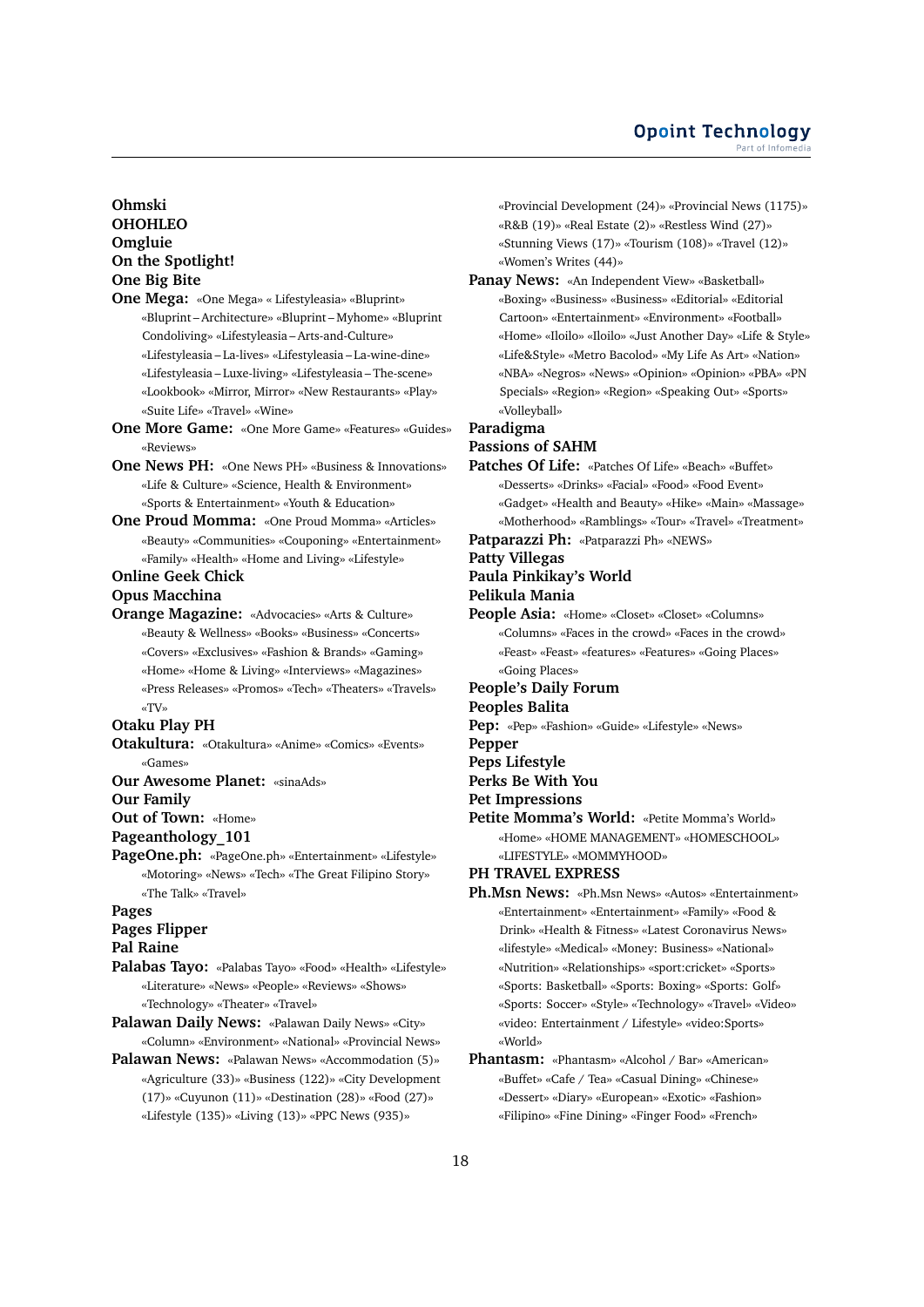«German» «Giveaway» «Home» «Hotel» «Indonesian» «Italian» «Japanese» «Korean» «Malaysian» «Medical»

«Mediterranean» «Mexican» «Middle Eastern»

«Modeling/Acting» «Quick Bites» «Rave/Nightlife»

«Recipes» «Shopping» «Singaporean» «Spanish»

«Taiwanese» «Technology/Gaming» «Thai» «Travel»

«Unboxing» «Vegetarian» «Wellness» «Western»

**Phiippine Asian News Today:** «Basketball» «Billiard» «Boxing» «Chess» «Editorials» «Entertainment» «Filipino Athletes» «Local News» «Motoring» «Movies» «Music and Arts» «News» «Other Sports» «Showbiz» «Sports» «Television»

**Phil Boxing:** «Phil Boxing» «News»

**Philexmining:** «Philexmining» «Photo Release» **PhilHealth**

# **Philippie Real Estate**

**Philippine Airlines:** «Philippine Airlines» «Arts and culture» «Cycling» «Dining and nightlife» «Explore» «Interviews» «People» «Restaurants» «Stay» «Things to see and do» «Travel essay» «Welcome to my city»

#### **Philippine Barefoot Marathoner**

- **Philippine Coast Guard:** «Philippine Coast Guard» «News» «News»
- **Philippine Commission On Women:** «Home»
- **Philippine Daily Inquirer**
- **Philippine Drug Enforcement Agency**
- **Philippine Financial News:** «Philippine Financial News» «ACN Newswire» «Hot News» «JCN Newswire» «People» «Top Story»
- **Philippine Information Technology . . . :** «Philippine Information Technology Organization» «Press Release»

## **Philippine Lifestyle News**

- **Philippine Lifestyle News:** «Home»
- **Philippine National Police:** «Philippine National Police» «News & Information»
- **Philippine News:** «Business» «Entertainment» «Home» «News» «News» «Politics» «Social Media» «Sports» «Technology»

**Philippine Post Blog:** «Philippine Post Blog» «BUSINESS» «DIASPORA» «HOME» «HOME & HEALTH» «HOMELAND» «LEGAL MATTERS» «OPINION» «PINOYS IN LA» «PROUDLY PINOY» «REAL ESTATE» «SHOWBIZ» «SPORTS» «TRAVEL» «US & WORLD NEWS»

**Philippine Primer:** «Philippine Primer» «Beauty & fashion» «Blog» «Business» «Feature» «Food» «Study» «Tips & guides» «Travel»

**Philippine Red Cross:** «News»

**Philippine Resources:** «Philippine Resources» «Commentary» «Company» «Construction» «Economic» «Events» «Industry» «Mining» «NEWS»

**Philippine Rugby Football Union**

**Philippine Statistics Authority:** «Home» «Press release»

**Philippine Travel Forum**

**Philippines Business News:** «Philippines Business News» «Acn newswire» «Jcn newswire» «People» «Tech» «Top story»

**Philippines Defense News:** «Philippines Defense News» «Cmo» «Cyber» «Land» «Naval» «Pcve» «Policies» «Thought Leadership»

- **Philippines Graphic:** «Philippines Graphic» «Art & Culture» «Billboard» «Blogbox» «Book of the Week» «Cover» «Essay» «Feature» «Fiction» «Graphic Plus» «Lifestyle» «Poetry»
- **Philippines News Agency:** «Anti-drugs-campaign» «Art» «Asean» «Business» «Environment» «Features» «Foreign» «Health» «Home» «Mindanao-hour» «National» «Opinion» «Provincial» «Salam» «Scitech» «Sports» «Travel»
- **Philkotse.com:** «Philkotse.com» «Car buying and selling» «Car maintenance» «Car news» «Car tips & advice» «Market news» «New releases» «Reviews» «Safe driving» «Spotlight» «Toyota»

**PhilNews**

**PhilPar:** «PhilPar» «Philippine News»

- **Philstar:** «Philstar» «Agriculture» «Agriculture» «Allure» «Allure» «Andrew» «Arts and Culture» «Arts and Culture» «Banat» «Banking» «Banking» «Basketball» «Business» «Business» «Business As Usual» «Business As Usual» «Business Features» «Business Life» «Campus» «CHINA» «Chris» «Climate and Environment» «Communities of the future» «Congress» «D-league» «Dean's Corner» «DFA» «Edu-jarque» «Education» «Education and Home» «EHDA» «Entertainment» «Entertainment» «ESPORT» «FACT CHECKS» «Fashion and Beauty» «Fashion and Beauty» «Features – Food | Philstar» «Food» «Food – Your daily guide to good food and best dining hub in the ...» «Food and Leisure» «Food and Leisure» «For Men» «For Men» «Fransisco» «Funfare» «Gadgets» «Gadgets» «Go Gold» «Grab» «Grill» «Headlines» «Headlines» «Health And Family» «Health And Family» «Home» «https://www.philstar.com/banat/balita» «https://www.philstar.com/banat/imong-kapalaran» «https://www.philstar.com/banat/kalingawan» «https://www.philstar.com/banat/opinyon» «https://www.philstar.com/banat/palaro» «https://www.philstar.com/banat/punsoy»
	- «https://www.philstar.com/banat/showbiz»
	- «https://www.philstar.com/entertainment/movies»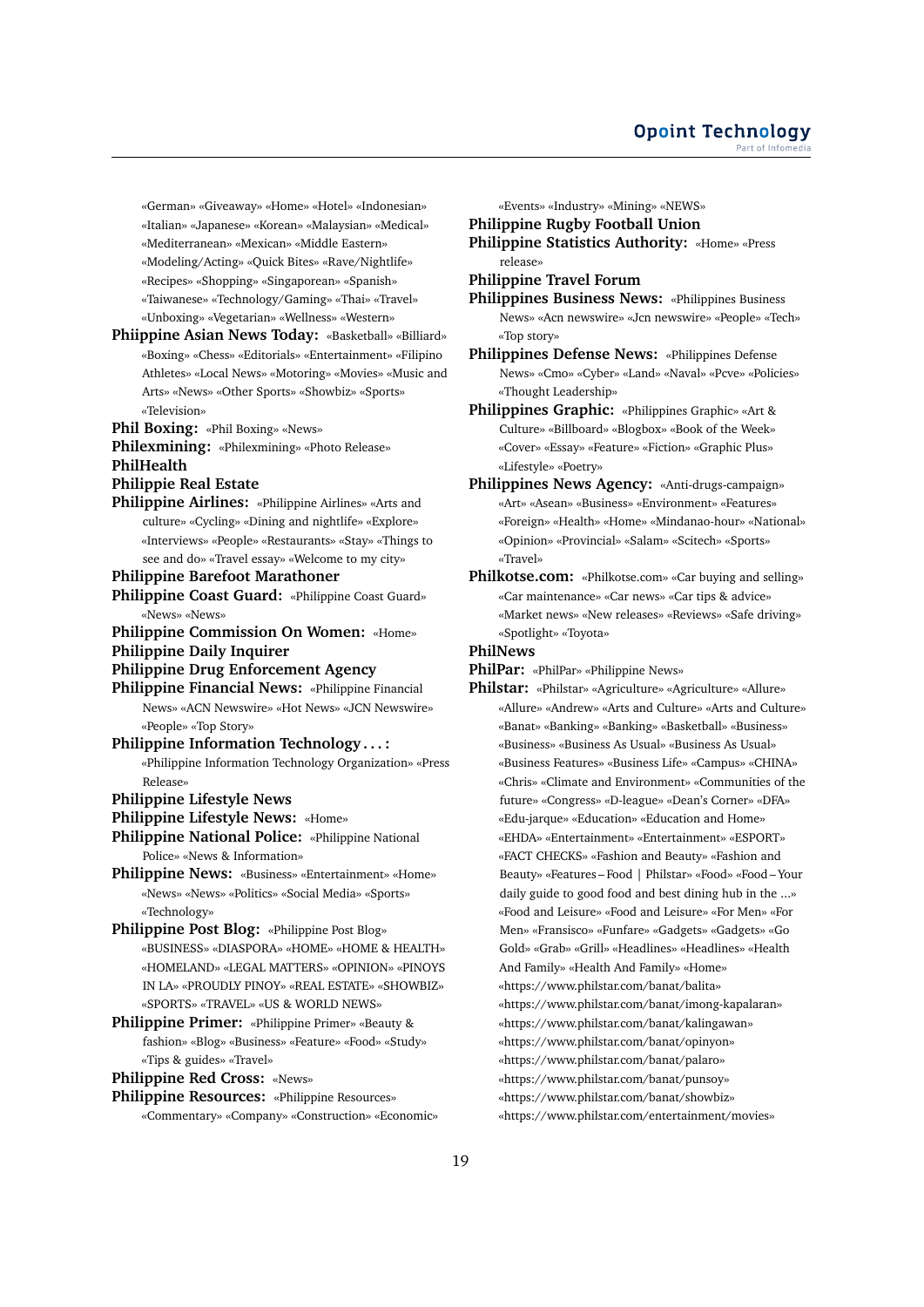«https://www.philstar.com/entertainment/music» «https://www.philstar.com/other-sections/comics» «https://www.philstar.com/other-sections/letters-to-the-editor» «https://www.philstar.com/other-sections/star-cover» «https://www.philstar.com/other-sections/word-of-the-day» «https://www.philstar.com/pang-masa/pang-movies» «https://www.philstar.com/pang-masa/para-malibang» «https://www.philstar.com/pang-masa/para-manalo» «https://www.philstar.com/pang-masa/police-metro» «https://www.philstar.com/pang-masa/punto-mo» «https://www.philstar.com/pilipino-star-ngayon/bansa» «https://www.philstar.com/pilipino-star-ngayon/dr-love» «https://www.philstar.com/pilipino-star-ngayon/komiks» «https://www.philstar.com/pilipino-star-ngayon/kutob» «https://www.philstar.com/pilipino-star-ngayon/litra-talk» «https://www.philstar.com/pilipino-star-ngayon/opinyon» «https://www.philstar.com/pilipino-star-ngayon/probinsiya» «https://www.philstar.com/pilipino-star-ngayon/showbiz» «https://www.philstar.com/pilipino-star-ngayon/true-confessi**Disay Ads:** «Pinay Ads» «Entertainment» «Family» «Food» «https://www.philstar.com/the-freeman/cebu-business» «https://www.philstar.com/the-freeman/cebu-entertainment» **Pinay Mommy Lifestyle** «https://www.philstar.com/the-freeman/cebu-lifestyle» «https://www.philstar.com/the-freeman/cebu-news» «https://www.philstar.com/the-freeman/cebu-sports» «https://www.philstar.com/the-freeman/metro-cebu» «https://www.philstar.com/the-freeman/opinion» «https://www.philstar.com/the-freeman/region» «ISKO MORENO» «Lifestyle» «Lifestyle Business» «Luzon» «M.Business» «M.Entertainment» «M.Headlines» «M.Lifestyle» «M.Nation» «M.Sports» «Modern Living» «Modern Living» «Motoring» «Motoring» «Movies» «Mrsgi» «Music» «My Profile» «Nation» «Nation» «NEWS COMMENTARIES» «News Feature» «News Feature» «News Videos» «Newsmakers» «Ngayon» «On the Radar» «On the Radar» «Opinion» «Opinion» «Palaro» «Pang Masa» «Pang Movies» «Pet Life» «Pet Life» «philippine» «PHILIPPINES AT ASIAD» «Pilipino Star Ngayon» «pilipino star ngayon» «PM Sports» «Pm-sports» «Psn Metro» «Real Estate» «Real Estate» «Science and Environment» «Science and Technology» «Shopping Guide» «Shopping Guide» «Sitemap» «Sports» «Sports» «Sunday Life» «Sunday Lifestyle» «SUPER TYPHOON ODETTE» «Supplements» «Supreme» «Supreme» «Technology» «Telecoms» «The Freeman» «The Good News» «The Philippine Star» «Travel» «Travel and tourism» «Viva-europa» «World» «Young Star» «Young Star» «Youngstar» «YStyle» «YStyle»

## **Phoebeann**

**PIA:** «PIA» «News» **Pigging Out on Sundays**

## **Pika pika**

- **Pilipinas Daily:** «Pilipinas Daily» «Beauty and Fashion» «BPO» «Business» «Computers & Gaming» «Contests and Promos» «Entertainment» «Food» «Heath and Wellness» «Home & Appliances» «Lifestyle» «Mobile & Gadgets» «Motoring» «Press Release» «Technology» «Uncategorized»
- **Pilipinas Popcorn:** «Baguio Features» «Beauty» «Celebrities» «Confessions» «Culture» «Editors' Picks» «Entertainment» «Fashion» «Food» «Healthy Living» «Home» «Life» «Lifestyle» «Movies» «Music» «News» «Odd News» «Personalities» «Relationships» «Society» «Technology» «Travel» «Trending» «TV» «Twenteen»
- **Pilipino Mirror:** «Balita» «Balitang artista» «Balitang ofws» «Espesyal» «Isports» «Merkado» «Metro» «Nasyunal» «Negosyo» «Opinyon» «Pasyalan, kainan atbp» «Rehiyon»
- **Pinas Trippings**
	- «Lifestyle» «Technology» «Travel»

- **Pinay Mommy Online**
- **Pinay Traveller**
- **Pinayaventures**
- **Pink Flushed Cheeks**
- **Pink Heart String:** «Pink Heart String» «Blog»
- **Pinoy Adventurista**
- **Pinoy Athletics**
- **Pinoy bisnes Ideas:** «Pinoy bisnes Ideas» «AgriBiz» «AquaBiz» «Biz Ideas» «Finance» «FoodBiz» «HomeBiz» «Livestock» «Marketing» «Online Biz»
- **Pinoy Fitness:** «Contributors» «Gear & Tech» «Guide» «Home» «Inspiration» «News» «The PF Lifestyle» «Training» «Video»
- **Pinoy Manila:** «Pinoy Manila» «Entertainment» «Events» «Food» «Lifestyle» «Movie» «Music» «Sport» «Technology» «Travel»
- **Pinoy Metro Geek:** «Pinoy Metro Geek» «Accessories» «Apple» «ASUS» «Auto & Vehicles» «Camera» «Capdase branded items» «Case» «Communication» «Comparisons» «Entertainment» «Features» «Finance» «First Impressions» «Games» «Huawei» «Laptop» «Lifestyle» «Maps & Navigation» «Music & Audio» «News» «OPPO» «Reviews» «Samsung» «Smartphone» «Social» «Specs» «Tablets» «Tools» «Unboxing» «UNBOXING» «Vivo» «Wearables»

## **Pinoy On The Road**

**Pinoy Pie**

**Pinoy Publiko:** «Pinoy Publiko» «Advertising» «ARTS» «Balita Publiko» «Commentary» «COVID-19» «Happy Hour» «Health» «Life» «On the Spot» «Overseas»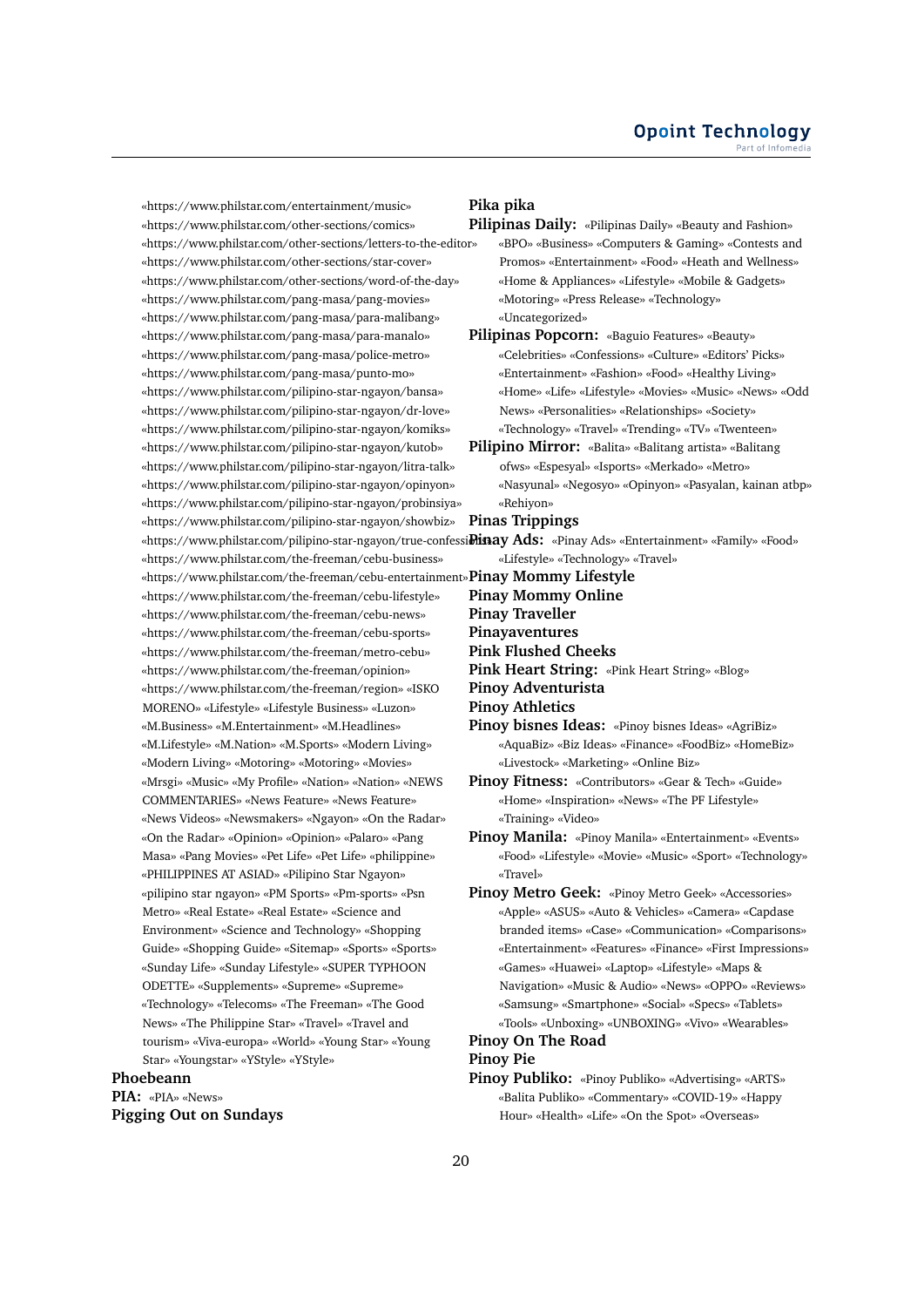«Political Ads 2021» «Politics» «Regions» «Showbiz» «Sports» «Trending» «Weather»

**Pinoy Rig Enthusiasts :** «Pinoy Rig Enthusiasts» «Laptops» «Storage» «Tech News» «Unboxing & Reviews»

**Pinoy Screen Cast:** «RSS»

**Pinoy Tech Blog**

- **Pinoy Techno Guide:** «Home» «Huawei» «Latest Phones» «Tech News»
- **Pinoy Top Tens:** «Pinoy Top Tens» «Animals, Pets» «Arts, Literature, Culture» «Business, Finance, Economics» «Culture» «Education» «Fashion» «Filipino Culture» «Food» «Funny, Jokes» «Health & Lifestyle» «News» «People» «Politics» «Reviews» «Scandals»

**Pinoy Travel Freak**

- **Pinoy Trending:** «Celebrities» «Home» «International» «News» «Non Celebrities» «Online Games» «Politics» «The Internet»
- **PinoyFeeds:** «PinoyFeeds» «Business» «Entertainment» «International» «Lifestyle» «Probinsya» «Sports» «Tech» «Twitter»

**PinoyGamer:** «PinoyGamer» «News» «Press Release»

**PinoyMoneyTalk:** «PinoyMoneyTalk» «Bank Deposit Products» «Credit Card Promos» «Other Investment Products» «Unit Investment Trust Funds (UITF)»

- **Pinoyopolis.com:** «Pinoyopolis.com» «Events» «Health and Wellness» «Home and Parenting» «Lifestyle» «News» «Personal» «Tech»
- **PinoyPartPicker:** «PinoyPartPicker» «Feature» «Games» «Hardware» «Laptop» «News» «Press Release»
- **PinoyTechSaga:** «PinoyTechSaga» «Game News» «Games» «PR Newswire» «Tech News»
- **Pisceanrat:** «Pisceanrat» «alopecia» «beauty» «fanny serrano» «fanny serrano salon» «hair care» «hair loss» «hairstyle» «hairstylist» «health and wellness» «nature's answer to hair loss» «novuhair» «salon»

**Play Eat Easy**

**Police Files! Tonite:** «Police Files! Tonite» «METRO» «NATIONAL» «OPINION» «PROVINCIAL» «SHOWBIZ» «SPORTS»

**Politico – PH:** «PH» «PH – Branches» «PH – Congress Watch» «PH – Ecology & Energy» «PH – Executive Watch» «PH – Judiciary Watch» «PH – LGBTQ+» «PH – Luzon» «PH – Metro Manila» «PH – Mindanao» «PH – President In Action» «PH – Regional» «PH – Senate Watch» «PH – Tech & Communications» «PH – The Cabinet» «PH – Topics» «PH – Tourism & Transport» «PH – Trade & Economy» «PH – Vice President In Action» «PH – Visayas» «PH – Voter Education» «PH – Women & Family» «PH – Youth & Education»

## **Politics Showbic Reactions**

- **Politiko:** «Politiko» «Dailyfeed» «Opinion» «Politiko campus» «Politiko global» «Politiko lokal» «Politiko science» «Politiko tv» «Politiskoop» «Politiwho» «Social snitch»
- **Politiko Metro Manila:** «Politiko Metro Manila» «Daily Feed» «DailyFeed» «Social Snitch»
- **Pop Culture Crusader**

#### **POPCOM**

#### **Popmachine**

- **Portcalls:** «3PL/4PL» «Aviation» «Breaking News» «Customs & Trade» «Features» «Home» «Maritime» «Opinion» «Ports/Terminals»
- **Posh Possibilities:** «Posh Possibilities» «BEAUTY» «DIYS» «EVENTS» «FASHION» «FOOD» «LIFESTYLE»

**Positively Filipino:** «Positively Filipino» «Community» «Gemma Nemenzo» «In Brief»

- **Power Philippines:** «Power Philippines» «Business» «Features» «In Focus» «News»
- **PR in the Philippines:** «PR in the Philippines» «ACN Newswire» «JCN Newswire» «Life» «Manila» «Top Story»

**Praktikal Manual**

- **Preen.ph:** «Preen.ph» «Beauty» «Culture» «Events» «Fashion» «Food» «Profiles» «Space»
- **Prelel Dares to Dream**

**Press.ph**

- **PRessence Now**
- **PressOnePH:** «PressOnePH» «Business» «Entertainment» «Highlight» «Media» «Metro» «Nation» «Regions»
- **Pretty Darn Fit**
- **Preview:** «Preview» «Beauty» «Culture» «Fashion» «Mood» «Parties» «Preview tv»

**Products Blog:** «Home»

- **Project Me**
- **Project Vanity:** «Project Vanity» «Project»

**Property Report PH:** «Property Report PH»

- «Commercial / Offices» «News and Events» «Residential» «Tourism»
- **PropertyFindsAsia:** «PropertyFindsAsia» «People» «Properties»

**Pru Life UK:** «Pru Life EN»

**PTV News**

**Pulp:** «Pulp» «News»

**Pulseasia**

**Punjetry.wordpress**

**Punto! Central Luzon:** «Business» «Editorial»

«Features» «Headlines» «Home» «Opinion» «Showbiz» «Society»

**Pure Entertainment News**

**Purple Pieces:** «Purple Pieces» «AUSOME Journey» «Blogger Events»

**Purple Princess Playground**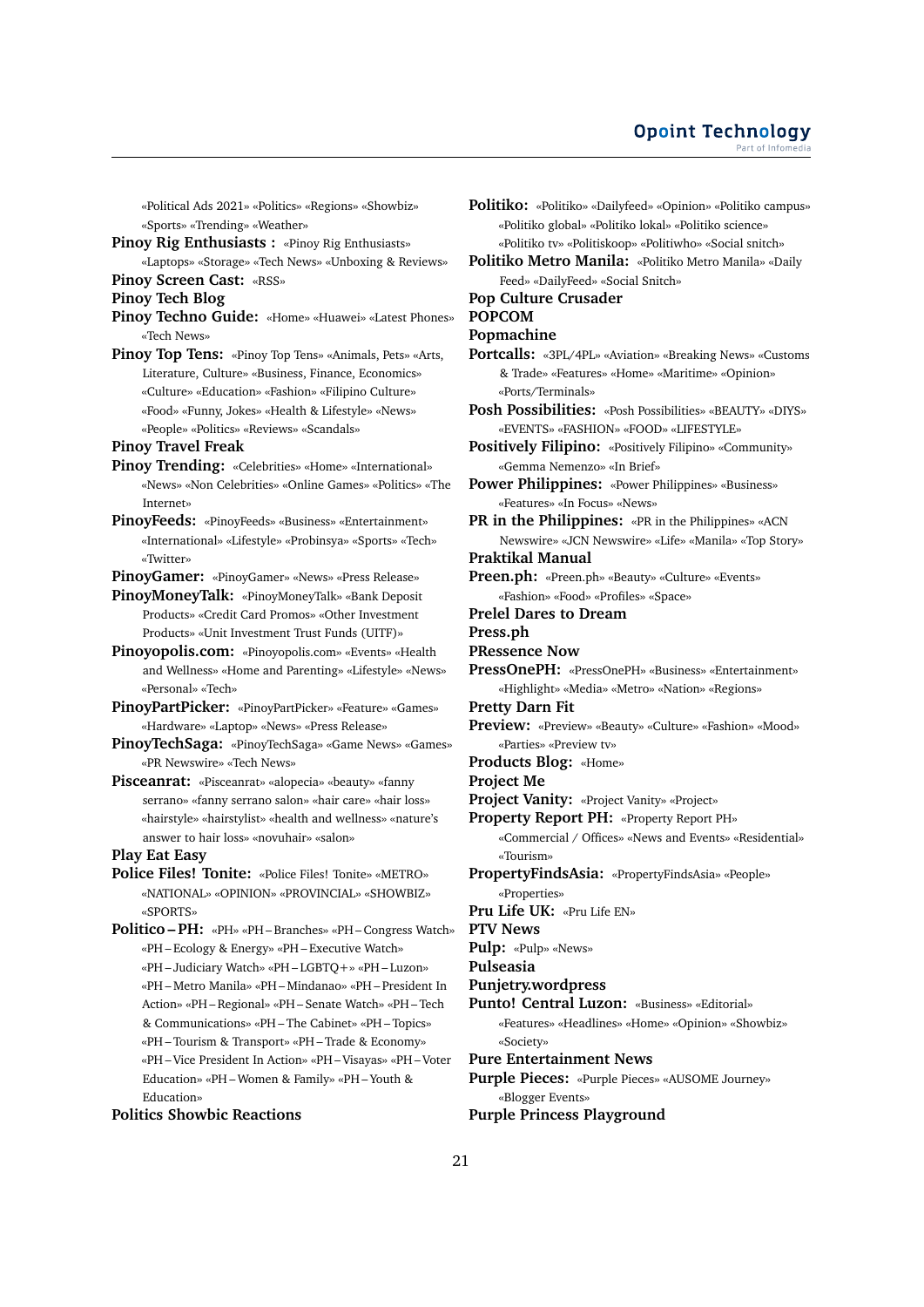**Pusang kalye:** «Pusang kalye» «Food» «Hotels» «Products» «Travel»

**Qlick Tech:** «Qlick Tech» «Qlick Tips and Tricks»

**Queen Cebu:** «Queen Cebu» «Feed»

**Queen City Cebu:** «Queen City Cebu» «Featured»

**Queenofallyousee**

**RachFeed:** «RachFeed» «Business» «Entertainment» «Lifestyle» «List» «News» «Tech» «Videos»

- **RaconteurPH:** «RaconteurPH» «deal» «geek» «live» «ride» «talk»
- **Radyo Pilipinas:** «Radyo Pilipinas» «Business» «National» «Police» «Politics» «Regional»

**Rain de Ocampo**

**Random Republika:** «Random Republika» «Beauty & Fashion» «Diary of Kate» «Diary of Paolo» «Entertainment» «Food» «Foreign» «Health & Wellness» «Hot!» «Lifestyle» «Lists» «Local» «Love Teams» «Pr Features» «Profiles» «Reviews» «Travel» «Videos» «Weddings»

**Rank the Mag:** «Rank the Mag» «Artisan» «Cover» «Edit» «Hive» «Next» «Raw» «Reel» «Scene»

**Rappler:** «Act One» «Adamson University» «Adulting» «Advocacies» «Africa» «Agos» «Animated» «Announcements» «Apps» «Arts & Culture» «Arts and Culture» «Asia Pacific» «Asia Pacific» «Astrology» «Ateneo de Manila University» «Bahasa Indonesia» «BalikBayan» «Basagan ng Trip» «Basketball» «Best Eats» «Beyond the Buy» «Books» «Boxing» «Boxing» «BrandRap» «BrandRap» «Brandrap/stories» «Brandrap: Rich Media» «Brighter Life» «BudgetWatch» «Bulletin Board» «Business» «Business» «Business Deals» «cakes and pastries in PH» «Career» «Celebrities» «Christmas» «Climate Change» «coffee shops» «COL Financial» «CommuniCart» «Community» «Consumer Issues» «Corporate» «crimes in the Philippines» «Daily wRap» «Data and Documents» «Data stories» «Detours» «Disasters in the Philippines» «Discoveries & Inventions» «Documentaries» «Documentary» «Duterte LIVE» «Earth & Space» «Economy & Governance» «Economy Watch» «Entertainment» «Entertainment» «Entertainment News» «Environment» «Environment» «Europe» «Explainers» «Fact Check» «Fact Check» «Family» «Fashion» «Features» «FIBA» «Finance & Industries» «Finance and Industries» «Flashback» «Food» «Food» «food businesses» «Football» «Football» «Gadgets» «Gaming» «Get Ready With Me» «Gilas Pilipinas» «Global Affairs» «GoodRap» «GoodRap» «Hands on» «Health & Self» «Health and Wellness» «Health, Beauty, and Wellness» «Hold The Line» «Hollywood celebrities» «Home» «Home and Parenting» «Hustle» «IMHO» «IMHO» «In-depth» «In-depth»

«Industries» «Industries» «Infographics» «Infrastructure» «Innovations» «Inside Track» «Inside Track» «Internet Culture» «Internships & Training» «Investigative» «Investigative» «iSpeak» «ISpeak» «Ispeak» «Latest news» «Latin America» «Life & Health» «Life & Health» «Life & Style» «Life and Style» «Lifestyle» «Lifestyle and Entertainment» «Literature» «Live Jam» «Live Jam videos» «Luzon» «Metro Manila» «Middle East» «Mindanao» «Money» «Move.PH» «MovePH» «Movies» «Movies» «Music» «Music» «Nation» «National News» «Nature» «NBA» «NBA regular season» «NCAA» «New School» «News» «Newsbreak» «Newsbreak» «Newsbreak Podcasts and Videos» «Newscast» «Newsletters» «Omicron variant» «Oral Health» «Other Sports» «Overseas Filipinos» «Pageants» «Palarong Pambansa» «Partners» «PBA» «PBA 3x3» «Personal Finance» «Philippine basketball» «Philippine elections» «Philippines» «Play» «Politics» «Pollution» «Profiles and Advocacies» «Purpose» «Rappler Blogs» «Rappler IQ» «Rappler IQ» «Rappler Live Jam» «Rappler Talk» «Rappler Talk» «Rappler Talk» «real estate industry» «Red Carpet» «Relationships» «Relationships» «Reports & Vlogs» «restaurants in Metro Manila» «Reviews» «Reviews» «RHBill debate» «Science» «Science & Nature» «SEE ALL BUSINESS» «Series» «Showbitz» «Social Media» «Social Media» «Society & Culture» «South & Central Asia» «Special Coverage» «Special Coverage» «Special coverages» «Special Report» «Specials» «Sports» «Sports» «Sports: Columns» «Sports: Features» «Spotlight» «Stocks & Banking» «Style» «Tech» «Tech & Innovation» «Tech and Innovation» «Tech Features» «Tech News» «Technology» «Technology» «Technology: Features» «Techrap» «Text To Help» «Theater» «Thought Leaders» «Thought Leaders» «Topics» «Travel» «Travel» «Travel and Food» «TV» «UAAP» «United States» «University of Santo Tomas» «University of the East» «University Sports» «US & Canada» «Video» «Video» «Video editorial» «Video explainers» «Videos & Podcasts» «Views» «Visayas» «Voices» «Volleyball» «Volleyball» «Weather» «WebHits» «Wellness» «Work» «World» «World»

#### **Rare Vanity:** «Home»

**Ready Gadget Go:** «Ready Gadget Go» «Gadgets» «Gizmos» «News»

**Real Estate Blog PH**

**Real Living Philippines:** «Real Living Philippines»

«Home Tours» «Lifestyle» «Makeovers» «Real Estate» **Real World Drive:** «Real World Drive» «News»

**Recycle Bin of a Middle Child**

**Red Hot Singapore:** «Red Hot Singapore» «2» «Asia» «Business» «Entertainment» «Food» «Health»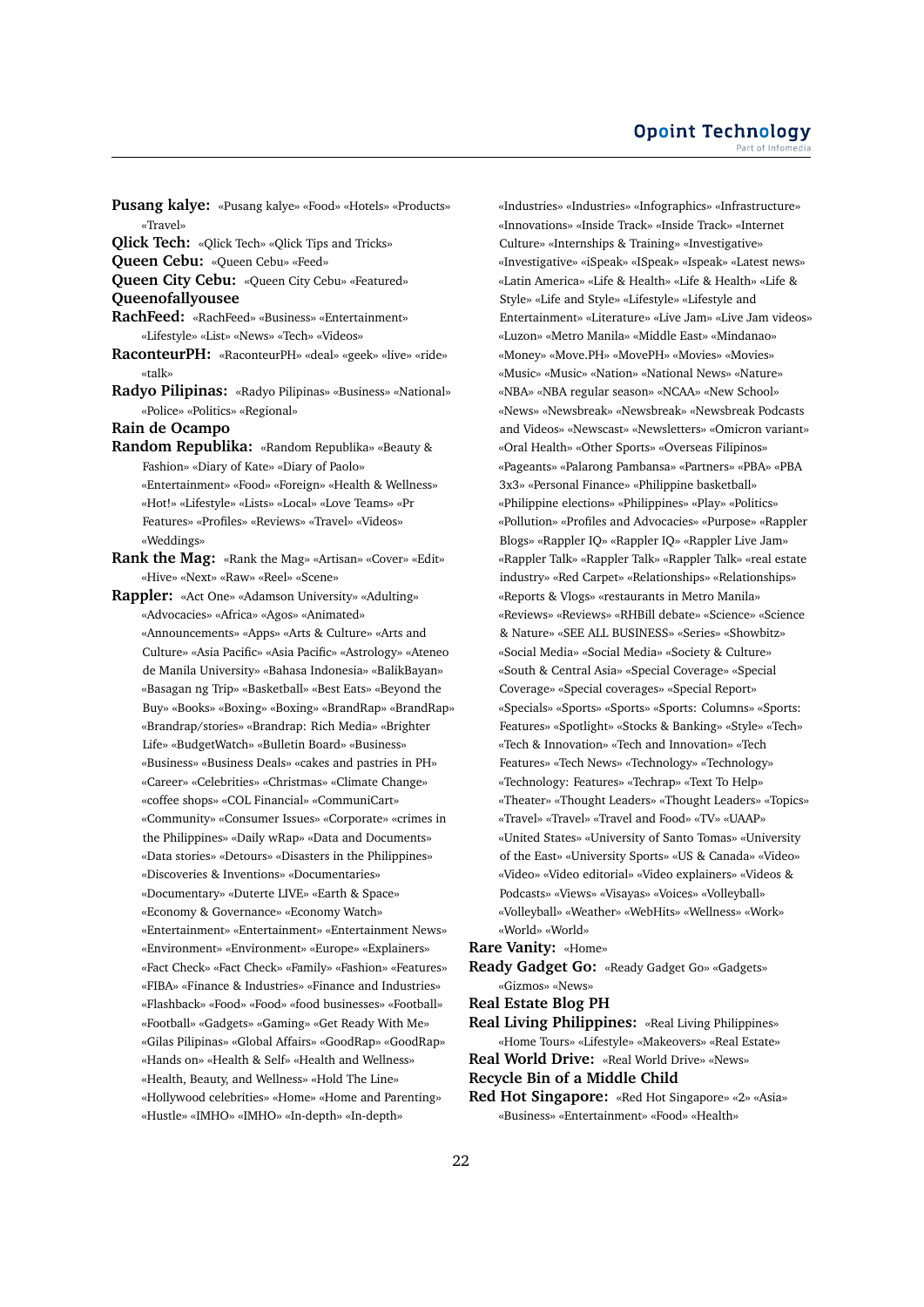«Independent Media» «Lifestyle» «SGX News»

«Singapore» «Sports» «Technology» «Travel» «World»

**Reel Advice:** «Reel Advice» «Latest Movie Reviews» «Latest Poster Releases» «Latest Trailers Releases» «Underground Movie Reviews»

## **ReigningStill**

## **RELX Philippines**

**Remate:** «Remate» «Entertainment» «FOOD» «HEALTH» «LIFE HACKS» «Lifestyle» «LOCAL BIZ» «METRO» «MOVIES» «MUSIC» «NATIONWIDE» «News» «OMG NEWS» «Opinion» «SHOWBIZ» «Sports» «TARA G» «Trend» «WORLD» «WORLD BIZ» «XTRAS»

**Reportr World:** «Reportr World» «Latest News»

- **Revu:** «Revu» «BUSINESS» «Car» «GAMES, APPS, AND OS» «LAPTOPS» «PHONES» «TABLETS» «Wearables»
- **ReZirb:** «ReZirb» «Entertainment» «Event» «News» «Promos» «Technology» «Travel»
- **Ria Recommends:** «Ria Recommends» «beauty» «culture» «fashion» «video»
- **Ricoh**

## **Rider Ph Studios**

**RMA News:** «RMA News» «Business» «CBM 2020» «Classified Ads» «Community» «Lifestyle» «News» «SME's Corner» «Special Features» «Sports»

#### **RMN**

**Rochelle Rivera**

- **Rockstarmomma**
- **Rolled into One Mom**

#### **Ron Not The DJ**

**Ronie The Trubist:** «Ronie The Trubist» «ENTERTAINMENT» «GAMING» «LIFESTYLE» «ON THE RADAR» «OPINIONS» «SPORTS»

#### **Rookie Mommy**

#### **Roxanne Lacap**

- **RPN Rayo Ronda:** «RPN Rayo Ronda» «Business News» «DXDX GenSan News» «Dxdx-gensan» «DXKD Dipolog News» «Dxkd-dipolog» «DXKO CDO News» «Dxko-cdo» «DXKP Pagadian News» «DXKS Surigao News» «Dxks-surigao» «DXKT Davao News» «Dxkt-davao» «DXXX Zamboanga News» «Dxxx-zamboanga» «DYKB Bacolod News» «Dykb-bacolod» «DYKC Cebu News» «Dykc-cebu» «DZBS Baguio News» «Dzbs-baguio» «DZKI Iriga News» «Dzki-iriga» «DZRL Batac News» «Dzrl-batac» «Headlines» «Lifestyle-news» «Provincial News» «Sports News»
- **Ruby's Precious Moments:** «Ruby's Precious Moments» «Advocacy» «Arts & Culture» «Beauty & Fashion» «Bulletin» «Business» «Entertainment» «Events» «Fashion» «Food & Dining» «Health and Wellness» «Home & Decorating» «Milestones» «Profile» «Technology»

```
Ruel Umali Photography: «Ruel Umali Photography»
```
«Blog»

# **Runner Rocky**

# **Ruth dela Cruz**

# **Sacha Chua**

- **Saksi Ngayon:** «Saksi Ngayon» «Aduana spotlight» «Bahay, estilo, moda» «Balita» «Bbm» «Covid-19» «Entertainment» «Exclusive» «Iba pang balita» «Kalusugan, kagandahan» «Kultura, teknolohiya» «Metro» «Opinyon» «Pagkain, kainan, pasyalan» «Probinsiya» «Special feature» «Sports»
- **Salezone Philippines:** «Sale Zone PH»

**Samar News.com**

**Samut-Sari**

**San Miguel Corporation**

**Sand Under My Feet**

- **SarWrites:** «SarWrites» «Davao» «Hiking» «Hodgepodge» «Hong Kong – Macau» «Japan» «Mindanao» «Philippines» «Singapore» «South Korea» «Taiwan»
- **Sassy Prudent Housewife**

## **Say It, Nessie**

- **Scitech and Digital:** «Scitech and Digital» «ANNOUNCEMENT (39)» «Cloud» «CURRENT AFFAIRS» «Cybersecurity» «Digital» «Hardware & Software» «People» «SCIENCE AND TECHNOLOGY» «Smartphones & Other Devices» «Telecommunications» «TRAVEL & TOLIBISM»
- **SciTech World News:** «SciTech World News» «Business» «Events» «FinTech» «Health» «Science» «Tech» «Travel»
- **Scout Magazine:** «Scout Magazine» «Books» «Culture» «Culture» «Entertainment» «Environment» «fashion» «Internet» «Music» «News» «Opinion» «Stories» «Style» «Travel»

## **Sea Wave**

## **Seafarer's Wife Diaries**

**Search Results Balita News Tabloid:** «Balita»

«Daigdig» «Editoryal» «Home» «Hulascope» «Kolumnista» «Libangan» «Opinyon» «Probinsya» «Showbiz atbp.» «Sports»

## **Seatsfortwo**

#### **Securities and Exchange Commission**

**Senate of the Philippines:** «Senate of the Philippines» «News»

#### **Senyorita**

#### **Seraphimnotes**

**Shannena!:** «Shannena!» «Beauty» «Food»

**She Sings Beauty:** «She Sings Beauty» «Beauty»

«Fashion» «Lifestyle»

# **She's The Mom**

**Sheenalovessunsets**

- **SHELLWANDERS:** «SHELLWANDERS» «» «» «» «» «» «» «»
- «»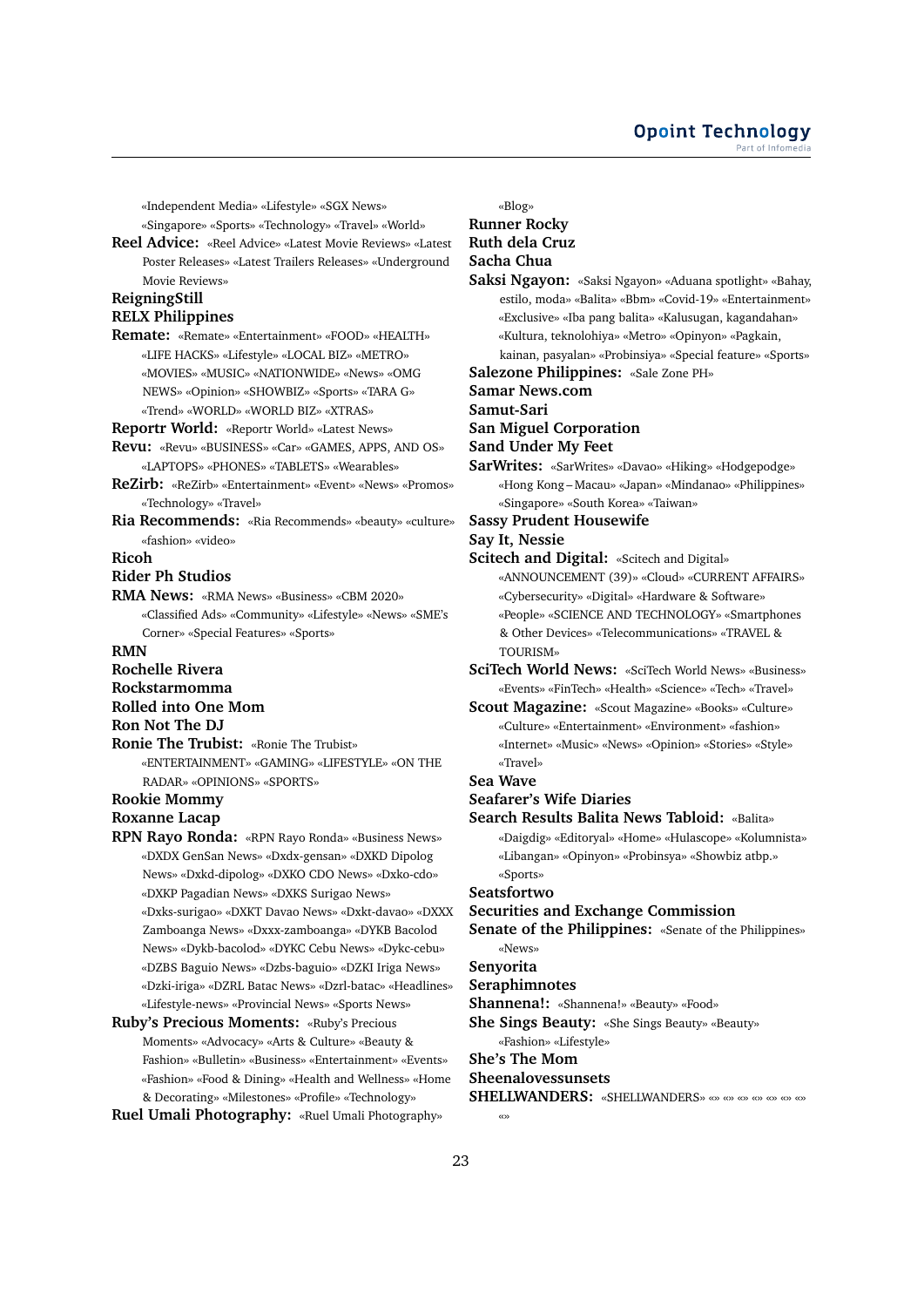## **Shens Addiction Sherfriends Shescapade:** «Shescapade» «Bazaar» «Entertainment»

- «Fashion & Beauty» «Lifestyle» «Mommy / Parenting» «Opinion» «Reviews» «Stories» «Technology» **ShopBack Philippines Shopgirl Jen Shut up and write Sight Avenue Sigrid Says Blog Simply Rins Single Mom Super Mom Siranglente:** «Siranglente» «AGUSAN DEL NORTE»
	- «AGUSAN DEL SUR» «AKLAN» «ALBAY» «ANTIQUE» «APAYAO» «BASILAN» «BATAAN» «BATANGAS» «BENGUET» «BILIRAN» «BOHOL» «BUKIDNON» «BULACAN» «CAGAYAN» «CAMARINES SUR» «CAMIGUIN» «CAPIZ» «CATANDUANES» «CAVITE» «CEBU» «COMPOSTELA VALLEY (Davao de Oro)» «DAVAO DEL NORTE» «DINAGAT ISLANDS» «GUIMARAS» «IFUGAO» «ILO-ILO» «ILOCOS NORTE» «ILOCOS SUR» «ISABELA» «KALINGA» «LA UNION» «LAGUNA» «LANAO DEL NORTE» «LANAO DEL SUR» «LEYTE» «MAGUINDANAO» «MASBATE» «MISAMIS ORIENTAL» «NEGROS OCCIDENTAL» «NEGROS ORIENTAL» «NORTH COTABATO» «ORIENTAL MINDORO» «PALAWAN» «PAMPANGA» «PANGASINAN» «QUEZON» «RIZAL» «ROMBLON» «SAMAR» «SARANGANI» «SIQUIJOR» «SORSOGON» «SOUTH COTABATO» «SULTAN KUDARAT» «SULU» «SURIGAO DEL NORTE» «SURIGAO DEL SUR» «TARLAC» «TAWI-TAWI» «ZAMBALES» «ZAMBOANGA DEL NORTE»

**SLAMonline Philippines:** «Home»

**Slvrdlphn:** «Recipes and Kitchen Hacks»

**SM Investments Corporation:** «SM Investments Corporation» «Media» «Press Release»

**SM Supermalls:** «SM Supermalls» «Press» «What's New» **Smart Parenting:** «About Yaya» «Baby» «Big Kids»

- «Breastfeeding» «Family-fun» «Food Talk» «Fun Activities» «Getting Pregnant» «Gift Suggestions» «Health & Nutrition» «Home» «Homebase» «Kids with special needs» «Labor and Childbirth» «Moneywise» «OFW Parents» «Parent Child Fun Activities» «Parent Rated» «Parenting» «Party Planning» «Pinoy Parenting» «Pregnancy» «Preschooler» «Toddler» «Travel, Trips & Activities»
- **smile:** «smile» «Airline news» «Awesome adventure» «Cool digs» «Culture fix» «Family time» «Great meal» «Itinerary» «Off the beaten track» «People we love» «Shopaholics» «Travel hacks» «Videos»

**SMNI News Channel:** «SMNI News Channel»

«CORONAVIRUS» «Metro» «Mga bokabularyo kaugnay sa virus'» «Showbiz» «Sintomas ng COVID-19» «Sports»

**Snapped and Scribbed:** «Snapped and Scribbed» «Advocacy» «Beauty» «Events» «Food» «How To» «Press Release» «Products» «Technology» «Travel»

**Snaps And Ganaps:** «Snaps And Ganaps» «Beauty» «Events» «Food» «Lifestyle» «Press Release» «Tech»

**Sole Movement:** «Converse» «Home» «Jordan» «New Balance» «Nike» «Reebok»

**Solid State Now**

**Solitary Wanderer**

**Sound Check Manila**

**South of Metro:** «South of Metro» «Business & Money» «Community News & Bulletins» «Dining Guide» «Events» «F&B» «Health» «Life» «Lifestyle» «People» «Places»

- **Speed Magazine:** «Features» «Home» «News» «Reviews» «Videos»
- **Spin.ph:** «Spin.ph» «Fiba» «Golf» «NBA» «UAAP» «UAAP-Mens» «Volleyball»
- **Spot.ph:** «Spot.ph» «Arts and Culture» «Blogs» «Cheap Eats» «Eat+Drink» «Entertainment» «Humor» «Movies, Music, TV» «Neighborhood Guides» «News+Features» «Nightlife» «Parties» «People+Parties» «Performing Arts» «Profiles» «Shopping+Services» «Showbiz» «The Undercover Eater» «Things To Do» «Weekend Guides»
- **Spotted Philippines:** «Spotted Philippines» «Advocacies» «Apps» «Auto» «Beauty» «Drink» «Eat» «Entertainment» «Events» «Fashion» «Fashion & Beauty» «Film» «Fitness» «Food» «Gadgets» «Gaming» «Health» «Home & Living» «International» «Local» «Music» «News & Features» «Parenting» «Showbiz» «Sports» «Technology» «Television» «Travel» «Trending & Events»
- **SSI Life:** «SSI Life» «All» «All» «Behind-the-scenes» «How to» «Makeup»

**Stacey Lee**

**Star Cinema:** «Star Cinema» «Blog» «News»

**Starmometer:** «Starmometer» «Books/Magazines» «Editor's Choice» «Events» «Fashion» «Gadgets» «Lifestyle» «Movies» «Music» «Pageants» «Promos» «Travel»

**Starring:** «Starring» «Entertainment» «Hotels» «Tech»

## **Stef The Momma**

**Stephanie Zubiri**

- **Street Talk Philippines**
- **Stu Traveled**
- **Stylish Magazine :** «Stylish Magazine » «Beauty» «Beauty and Wellness» «Cover Story» «Fashion» «Lifestyle» «Magazine Archive» «Runway Shows»
- **Subic Bay News:** «Business» «Fuel Retail» «Home» «International» «Jobs» «Latest» «Local» «National» «News» «Opinion» «Politics» «Sports»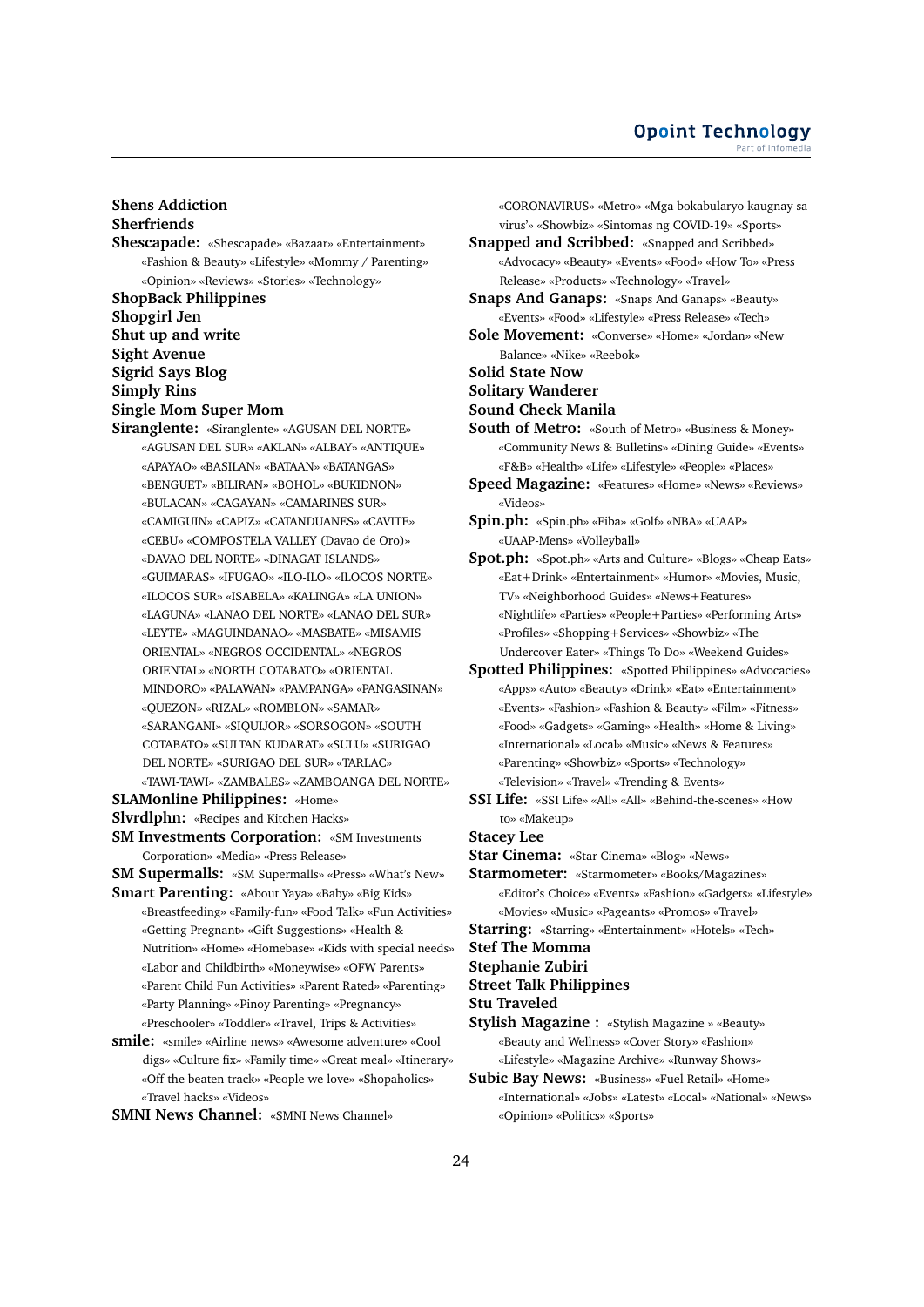#### **Opoint Technology** Part of Infomer

**SubSelfie:** «SubSelfie» «Travel»

**SugarSmile**

**Sugbo.ph**

**Sulit Tech Reviews:** «Sulit Tech Reviews» «Laptops» «Phones» «Tech News» «TWS»

**Summit Media**

**Sunday Punch:** «Sunday Punch» «Business» «Entertainment» «Gaming» «Governance» «Health» «Lifestyle» «Parenting» «Sports» «Technology» «Tourism» «World»

**Sunlife**

- **Sunlife:** «https://www.sunlife.com.ph/»
- **Sunstar Daily:** «Bacolod» «Baguio» «Business» «Cebu» «Davao» «Dumaguete» «Entertainment» «Feature» «Home» «Iloilo» «Lifestyle» «Manila» «News» «Opinion» «Pampanga» «Pangasinan» «Sports» «SuperBalita» «Zamboanga»

**Sunstar Weekend:** «Sunstar Weekend» «Breaking News»

- **Super Morgy:** «Super Morgy» «Entertainment» «Lifestyle and Travel» «News and Events» «Stars and Celebrities» «The Morgan Show»
- **Supreme Court of the Philippines:** «Supreme Court of the Philippines» «Court News Flash»
- **SwirlingOverCoffee:** «SwirlingOverCoffee» «Entertaiment» «Featured» «Financial and Insurance» «Food» «For Kids» «Gadget Reviews» «Lifestyle» «News» «Promo» «Recent» «Tech»

## **Tabloid Philippines**

- **Takbo.ph:** «Health and nutrition» «Home» «Running and training» «Running for beginners» «Shoes and gears» «Training»
- **Take Off Philippines:** «Take Off Philippines- Home» **Tales From The Tummy**

#### **Tansyong**

- **Targeted News Service:** «- Associations» «- Bill Intros/House» «- Bill Intros/Senate» «- Colleges» «- Congressional» «- Congressional Votes» «- Education» «- Federal» «- Federal Contracts» «- Federal Grants» «- Foundations» «- GAO Bid Protests» «- GAO Reports» «- Independent Agencies» «- Patents» «- Political» «- Public Policy» «- Regulatory Agencies» «- State and Local» «- Targeted News Service» «- TNS Press Releases» «Home» «Newsfocus» «NewsWire» «Our NewsFocus» «Our NewsWire» «TNS Press»
- **Taste By Cebu PH:** «Taste By Cebu PH» «Eat/Drink» «Eat/Drink» «Eat/Drink» «Recipes» «Recipes» «The Rundown» «What's Fresh?» «What's Fresh?»

## **Teach With Joy**

**Teal PH:** «Teal PH» «Culture & Arts» «Destinations» «Feature» «Food» «Health & Wellness» «Home Living» **Team PCheng Tech And Innovations Tech and Lifestyle Journal:** «Events/Promos» «Lifestyle» «Money» «Tech» «Uncategorized» «Workplace» **Tech Broll:** «Tech Broll» «Audio Devices» «Budget Gaming

«Life & Style» «News» «People» «Style» «Travel»

Peripherals» «Graphics Card» «Laptops» «Mechanical Keyboards» «Monitors» «PC Components» «Reviews» «Smartphone» «Storage Devices» «Tech News»

## **Tech glimpse**

- **Tech Motor Sport Blog**
- **Tech Patrol:** «Home» «News»
- **Tech Pilipinas:** «Tech Pilipinas» «Apps» «Blogging» «Business» «Computers» «Deals» «E-commerce» «Emerging Tech» «Entertainment» «Fintech» «Gadgets» «Giveaways» «Government» «Internet» «Mobile» «News» «Security» «Social Media» «Software» «Startups» «Telecoms» «Tutorials» «WordPress»
- **Tech Sabado:** «Radyo 5- Tech Sabado» «CAR TECH» «GADGETS» «SCI-TECH» «SOCIAL MEDIA» «TECH NEWS» «TELECOM»

**TechBeatph.com:** «TechBeatph.com» «Accesories» «Active» «App» «Casual Gaming» «Entertainment» «Esports» «eSports» «First Look» «Gadgets» «Gaming» «Laptops» «Lifestyle» «MMA» «Mobility» «Phones» «Reviews» «TechbeatCast»

**TechG3:** «» «» «» «» «» «»

- **Techie Gadgets:** «Techie Gadgets» «Apple» «Apps» «Household» «Huawei» «Infinix» «LG» «Manila Times Column» «Mobile» «Personal Computing» «Samsung» «Site News» «Smart» «Tech News» «Telecom» «Toys & Gadgets» «Vivo»
- **Technivore:** «Technivore» «Games» «Motoring» «News» «Reviews» «Technivore on BM»

**Techno Rush**

- **Technobaboy:** «Home»
- **Technolady**

**Techolo**

#### **TechPinas**

**TechPorn:** «TechPorn» «Audio» «Case» «Cooler» «CPU» «Deals» «Desktop» «Featured» «Gaming» «GPU» «Guides» «Keyboard» «Memory» «Mobile» «Modding» «Monitor» «Motherboard» «Mouse» «Network» «News» «Notebook» «Power» «Press Release» «Reviews» «Software» «Storage»

## **TekArcade**

**TekArcade**

**Tekkie Pinas TeknoGadyet:** «Home» **Telco News Tempo:** «Home»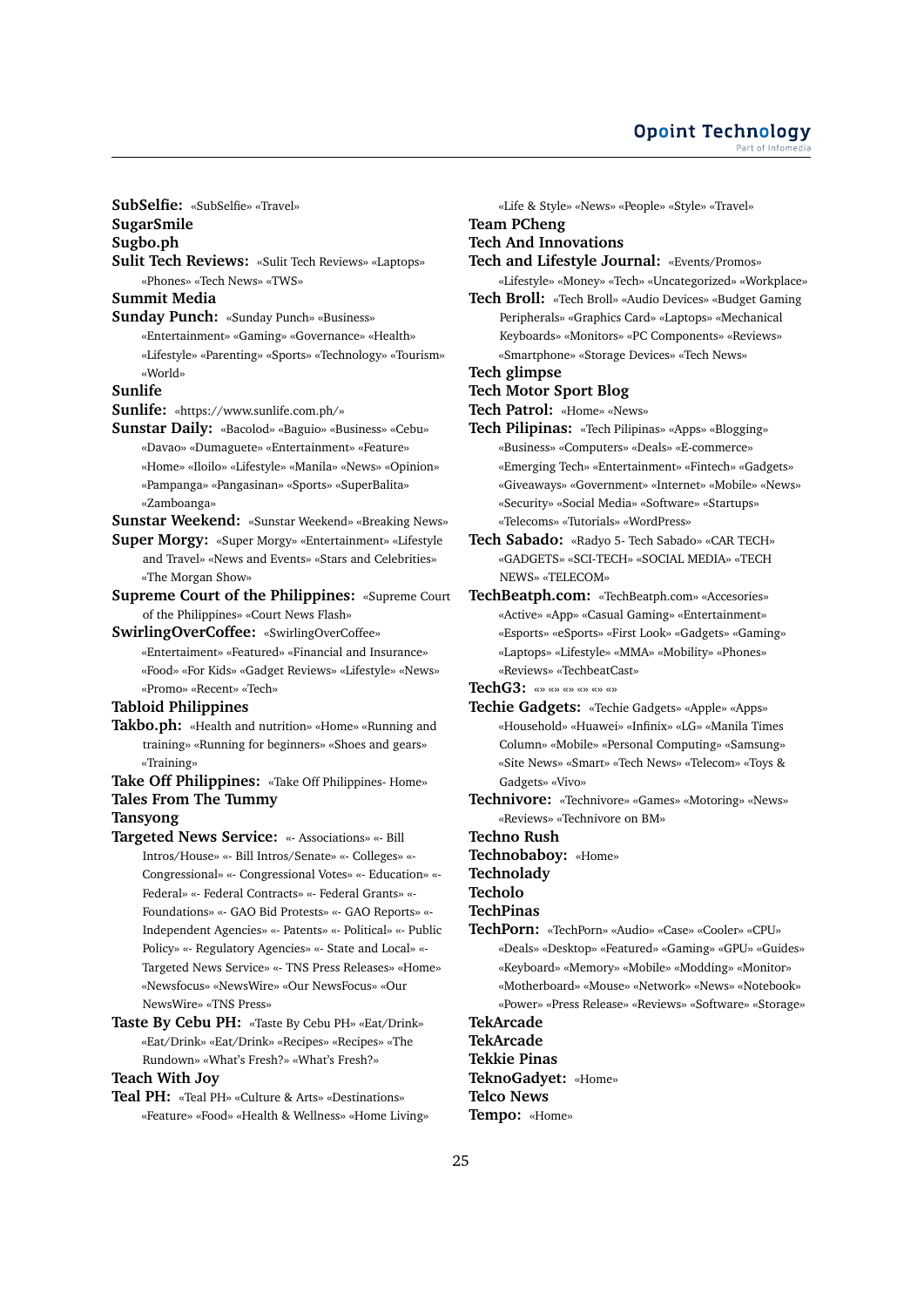**Tempo Timor:** «Tempo Timor» « English version» «Desportu» «Edukasaun & Kultura» «Ekonomia» «Investigativu» «Justisa» «Politika» «Seguransa Defesa» **Tere Say Tet Events Tribune:** «Tet Events Tribune» «Anniversary» «Business» «Energy» «Environment Protection» «Food» «Health & Lifestyle» «News» «Partnership» «Recognition» «Tech» «Toys» «TV Show/Series» **Tfa Commercial Realty:** «Tfa Commercial Realty» «Property news» «Rss» **The 24 Hour Mommy The Adobo Chronicles The Angliongtos The Asian Parent:** «The Asian Parent» «Becoming A Parent» «Edad at Yugto» «Edukasyon» «Kalusugan» «Lifestyle» «Pagiging Magulang» **The Bag Hag Diaries The Baker Wanderer The Bandwagon Chic The Beauty Junkee:** «Home» **THE BLUE INK:** «THE BLUE INK» «Feed» **The Bohol Chronicle:** «The Bohol Chronicle» «Features» «Front Page» «Headlines» «Lifestyle» «Major Events» «Nation» «News» **The Bull Runner:** «Home» **The Bulletin Time:** «Featured» «HOME» «NEWS» «TECHNOLOGY» «TELEVISION» **The Busy Queen P:** «The Busy Queen P» «BEAUTY» «Beauty» «CONCERTS» «FASHION» «Fashion» «FOOD» «Food» «LIFESTYLE» «Lifestyle» «MOMMY FINDS» «Mommy Finds» «MOVIES» «TRAVELS» **The canDIshhh tales The Cebuano:** «The Cebuano» «Features» «Foodie» «Lifestyle» «Press Release» **The Cebuano extra:** «The Cebuano extra» «Events» «Lifestyle» «Sights» **The Chinitosanti Chronicles The City Rat The City Roamer The Curious Mom The Daily Guardian:** «The Daily Guardian» «Business» «Capiz» «Features» «Local news» «Nation» «Negros» «News» «Opinion» «Sports» **The Daily Herald:** «BUSINESS» «Editorial» «Home» «INTERNATIONAL» «ISLANDS» «PEOPLE» «REGIONAL»

**The Daily Manila Shimbun:** «The Daily Manila Shimbun» «エコノトレンド» «社会» «経済» «Pickup» «Top» «大衆紙の話題» «政治» «文化・スポーツ» «新聞<sup>論</sup> 調» «気象・災害»

**The Daily Posh:** «The Daily Posh» «Lifestyle» «Philippines»

«VolunTour»

**The Daily Tribune:** «All» «All» «Business» «campus» «Commentary» «Editorial» «Editorial 134» «Gallery» «Goal» «Golf» «Headlines» «Home» «Hoops» «Life Style» «Lifestyle» «Metro» «Nation» «Newsstand» «Newsstand 79» «Opinion» «Opinion» «Opinion» «Opinion» «Opinion» «Opinion» «Opinion» «Opinion 294» «Page three» «Page three 203» «Snaps» «Social-set» «Special Issue» «Sports» «Spotlight» «Spotlight 218» «Tarseeto» «Tennis» «Tribune Now» «Volley» «World» «World 475»

**The Dentist is Out**

- **The Diaries of Mesmerizing Margrette :** «The Diaries of Mesmerizing Margrette»
- **The Diarist.ph:** «The Diarist.ph» «Before I Forget» «Home and Kitchen Diaries» «Movements» «Obituary» «Passions and Obsessions» «Persona» «Style/Travel Diaries» «Transition»
- **The Events Tribune:** «The Events Tribune» «Events» «Latest» «Opinion» «Reviews» «Stories»
- **The Explorer's Channel**
- **The Fat Kid Inside:** «The Fat Kid Inside» «Inspiration» «Lists» «Nutrition & Fitness» «Recipes» «Travel»
- **The Film Geek Guy:** «The Film Geek Guy» «» «» «» «»
- **The Flower Duet**
- **The Food Alphabet**
- **The Food and Travel Buff**
- **The Foor Scout**
- **The Frenchraisins:** «The Frenchraisins» «Food» «Lifestyle»

**The Girl on TV:** «The Girl on TV» «beauty»

- «entertainment» «fashion» «food» «lifestyle» «people» **The Global Filipino:** «The Global Filipino» «Health» «Magazine» «News»
- **The Go Mom's Blog**
- **The GUIDON:** «The GUIDON» «Inquiry» «News» «Opinion» «Sports»
- **The Happy Trip:** «Home»
- **The Healthy Press Daily:** «The Healthy Press Daily» «Diabetes News» «Essential Oils» «Fitness» «Healthy Recipes» «Nutrition»
- **The Hungry Chef**

#### **The Hungry Employee**

- **The Hungry Geek:** «The Hungry Geek» «Cafes» «Food» «Restaurants» «Singapore»
- **The Hungry Kat**
- **The Hungry Traveler PH:** «The Hungry Traveler PH» «ADVENTURE» «FOOD» «Lifestyle» «STAYCATION» «TRAVEL»

**The Intersections and Beyond**

**The Jerny:** «The Jerny» «FOOD» «INSPIRATION»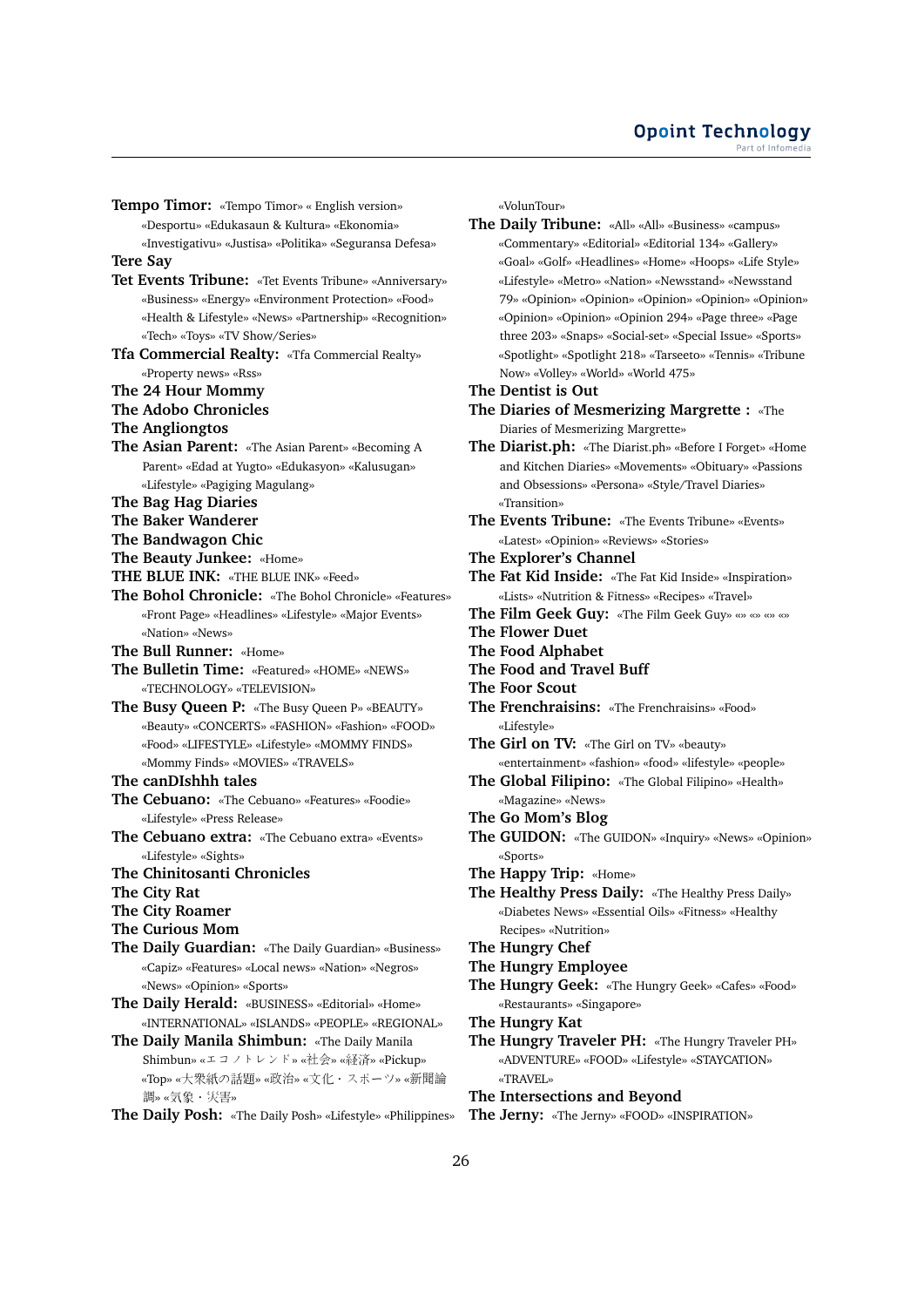#### **Opoint Technology** Part of Infomer

«STAYCATION» «TRAVEL»

**The Kevin Pableo**

**The Kitchen Goddess Files**

**The Kitchen Mom by Dhess**

- **The LaSallian:** «The LaSallian» «Menagerie» «Opinion» «Sports» «University» «Vanguard»
- **The Life Chaser**
- **The Lifestyle Avenue**
- **The Lifestyle Portal**
- **The Lifestyle Project PH**
- **The Little Binger:** «The Little Binger» «Entertainment» «Food» «Lifestyle» «Technology» «Travel»
- **The Lost Boy Lloyd**
- **The Luzon Daily:** «The Luzon Daily» «Entertainment» «Lifestyle» «Local News» «Motoring» «Regional» «Tech» «The Great Filipino Story» «Travel»
- **The Macho Mom**
- **The Manila Post:** «The Manila Post» «Business» «Entertainment» «Health and Wellness» «Lifestyle» «Stories» «Tech»
- **The Manila Times:** «Agribusiness» «Art» «Business» «Campus Press» «Companies» «Fast Times» «Filipino Champions » «Health» «Health-Industry» «Home» «Joshua-candaroma» «Joshua-candaroma» «Metro» «National» «News» «News» «Opinion» «Opinion» «Public Square» «Regions» «Special Features» «Sports» «World»

## **The Meridian Post**

- **The Metro Vibe**
- **The Mindanao Life:** «The Mindanao Life» «Entertainment» «Entertainment» «Lifestyle» «Lifestyle» «Local News» «Mindanao» «Motoring» «Motoring» «Regional News» «Sports News» «Tech» «Tech» «The Great Filipino Story» «Travel» «Travel» «World News»
- **The Missus v**
- **The Modern Creatures:** «» «Automotive» «Features» «Lifestyle» «News» «Tech» «Travel»
- **The Modern Momma PH:** «The Modern Momma PH» «Blog» «DIY» «Events» «Fashion» «Food» «Learning Activities» «Sewing» «Skincare»
- **The Momma Chronicles**
- **The National Economic and Development . . . :** «News»
- **The Newsmakers:** «The Newsmakers» «Gadgets/ Technology» «Lifestyle» «Sports»

#### **The Peach Kitchen**

- **The Philippine Business and News:** «The Philippine Business and News» «Arts and Culture» «Business» «Lifestyle» «News» «Sports» «Streetlife» «Technology»
- **The Philippine Online Student Tambayan:** «The

Philippine Online Student Tambayan» «Beauty & Wellness» «Bulletin Board» «Campus» «Campus Features» «Columns» «Culture» «Entertainment» «Fashion» «Fast Break» «Filipiniana» «Food» «Kickoff» «Letters of Youth» «Nation» «News» «Opinion» «Overtime» «Region» «Student Body» «Student Guide» «Student Vox» «Technology» «The Bleachers» «The Feed» «Timeout» «Travel» «Videos»

- **The Philippine Post:** «Home»
- **The Philippine Star L!fe:** «The Philippine Star L!fe» «Beauty» «Career and Money» «Culture» «Entertainment» «Fashion» «Fitness» «Food» «Geeky» «Grooming» «Health and Wellness» «Hobbies» «Home» «Living» «Make Up» «News and Views» «Pets» «Self» «Sex and Relationships» «Skin Care» «Style» «Tech» «Travel»
- **The Pickiest Eater**
- **The Pinay Solo Backpacker:** «The Pinay Solo Backpacker» «Budget Stays» «Itineraries» «ITINERARIES» «Travel Guides» «TRAVEL GUIDES» «Visa Guides» «VISA GUIDES»
- **The Poor Traveler**
- **The Pop Blog**
- **The PR Circuit**
- **The Pretty Prince**
- **The Prim Queen**
- **The Prudent Mama Ph**
- **The Rainbow Star**
- **The Real Estate Group Philippines:** «The Real Estate Group Philippines» «Blog»
- **The Rebel Sweetheart**
- **The Red Circle:** «The Red Circle» «Asian Pundit» «Be Bright» «Community Watch» «Monette's Musings» «Places & Palates» «State Affairs» «Tech Inside» «The Filipino Lifestyle» «The Red Board» «The Weekly Char»
- **The Rod Magaru Show:** «Home»
- **The Sinjin Pineda**
- **The SlickMaters Files**
- **The Spoiled Mummy**
- **The Style Cat:** «Yukit Ansengco»
- **The Summit Express:** «Home»
- **The Sun Monitor:** «The Sun Monitor» «Agribusiness» «Corporate» «Economy» «Environment» «Food» «Governance» «Health» «Market» «Pandemic» «Sci-Tech» «Security» «Special Features» «Special Reports» «Sports» «Travel»
- **The Super Momma**
- **The Tech Gamer**
- **The Technoclast:** «The Technoclast» «Blog»
- **The Tottering Mama**
- **The Traveling Nomad:** «The Traveling Nomad» «2021»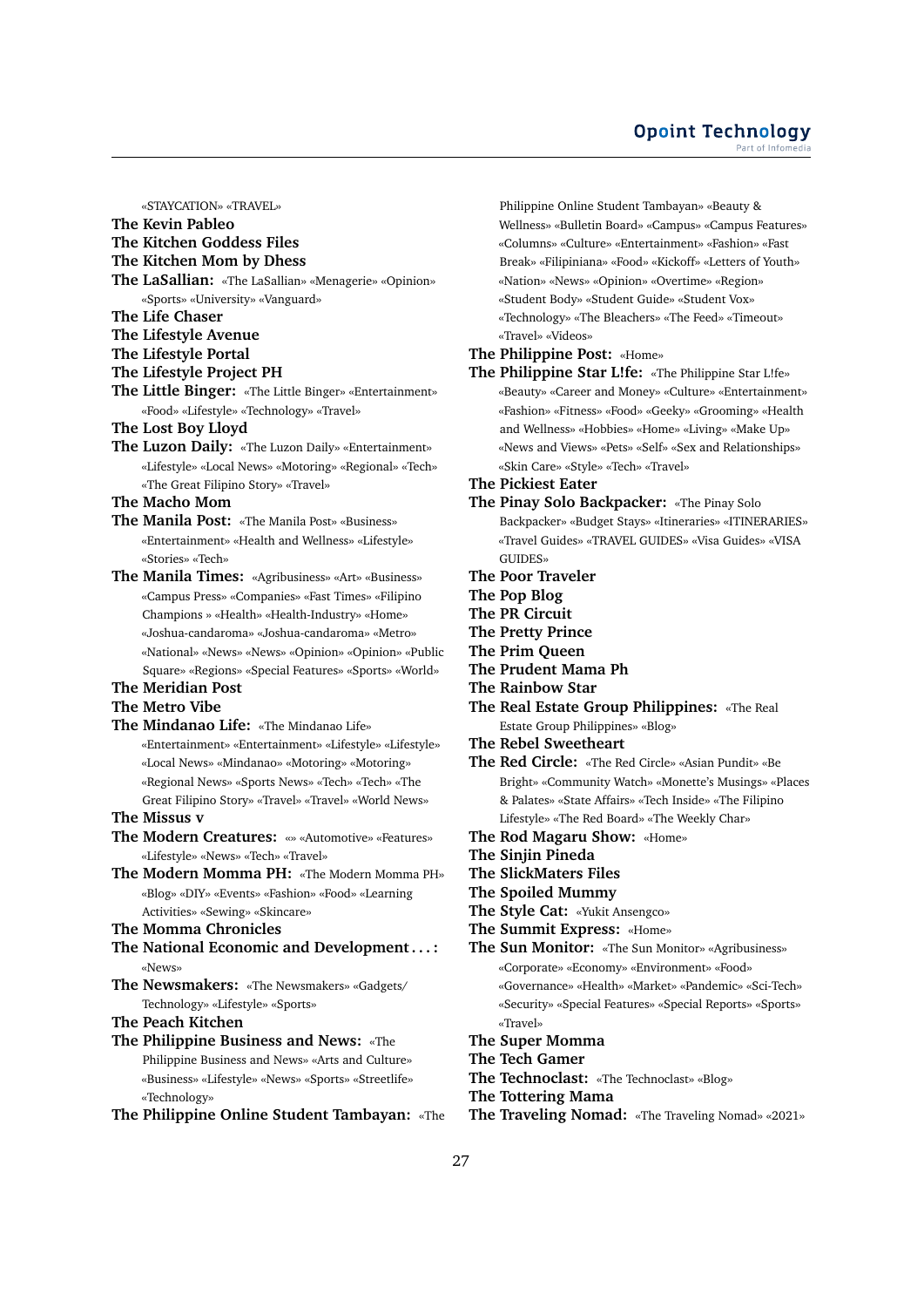«7artisans» «aviation» «davao» «hawaii» «ilocos» «luzon» «makati» «manila» «memories» «mindanao» «philippines» «thoughts» «travel» «travel tips» «usa»

## **The Tummy Train**

## **The Tummy Traveler**

## **The Urban Roamer**

- **The Varsitarian:** «The Varsitarian» «Circle» «Features» «Filipino» «Literary» «News» «Opinion» «Sci-Tech» «Special Reports» «Sports» «Videos» «Witness»
- **The Village Connect:** «The Village Connect» «At Home» «Dining» «Food» «Health» «Insights + Reviews» «Quotable Tips» «Travel Buddy»

#### **The Visayas Journal:** «The Visayas Journal»

«Advocacies» «Entertainment» «Entertainment» «Lifestyle» «Lifestyle» «Local News» «Motoring» «News» «Regional News» «Special-Feature» «Sports News» «Spotlight» «Tech» «Tech» «The Talk» «Travel» «Travel» «Trending» «Visayas News» «World News»

#### **The Voice Newsweekly :** «The Voice Newsweekly»

## **thefuninreadingbooks.wordpress.com**

**Theluxeguide:** «Theluxeguide» «News»

**TheSoshalNetwork.com:** «Entertainment» «Fashion and Beauty» «Food and Places» «Home» «Parenting and Marriage»

**Thinking Pinoy**

**This is Hype!:** «This is HYPE!» «adidas» «All» «Art Toys» «Balenciaga» «BE@RBRICK» «Converse» «Editorial» «Jordan Brand» «Nike» «Nike SB» «Quiccs» «Sneakers» «Star Wars» «Streetwear» «Supreme» «Under Armour» «Uniqlo» «VAULV»

#### **Thoughtmotion**

**Tiebreaker Times**

- **Time Attack Manila:** «Home»
- **Times Of News:** «Times Of News» «All News»
- **Times of Sea:** «Times of Sea» «Business» «Entertainment» «Global News» «News» «offbeat» «opinions» «sports» «Tech»
- **Tinig ng Plaridel:** «Tinig ng Plaridel» «Botong Isko» «Features» «Nation» «Opinion» «Sports» «University»
- **Tipid Living:** «Tipid Living» «Blog» «Home Making» «Tipid Tips»

#### **Tipid Mommy**

**TiPs Ni KaTotO:** «TiPs Ni KaTotO» «100k pesos negosyo» «16gb apple ipad ng convergys» «201 SCRA 210» «5 Minute Exercise» «51talk» «a h1n1» «a student» «abandoned pets» «abuso sa kababaihan» «abuso sa menor de edad» «acne» «acne paano maiiwasan ng buntis» «acne problem» «acute myocardial infarction» «age» «agency na pupuntahan para sa business permit» «ages» «aids» «akyat bahay» «alagang aso» «alahas»

«alikabok» «alipunga» «alis taba» «allergies» «allergy» «Almond» «almusal» «an-an» «android apps para sa business» «android apps para sa negosyo» «anemia» «ano ang bacterial conjunctivitis» «ano ang chlorella» «ano ang fatty infiltration» «ano ang hepa a» «ano ang leukemia» «ano ang mabuting dulot ng pagtungo sa beach» «ano ang mayroon sa bawang» «ano ang patok na pagkakitaan sa pasko» «ano ang sanhi ng autism» «ano ang sebaceous cyst» «ano ang sintomas ng brain cancer» «ano ang sukob» «ano ang tulong ng vitamin c» «ano ang tunay na pagmamahal» «ano ang viral conjunctivitis» «ano ba ang buni»

**TipsGeeks:** «Home» «Review / Hands-On» «Travel»

**Too Much Gaming:** «Too Much Gaming» «» «» **Top Bikes**

**Top Gear Philippines:** «Top Gear Philippines» «Alpha lane» «Car news» «Feature articles» «Features» «Head over wheels» «Industry news» «Inside job» «Lifestyle» «Motoring news» «Motormouth online» «My road to indy» «News» «Racing news» «Rust 'n' pieces» «Technology news» «Wrong car/right car online»

**Topaz Horizon**

**Trabilo:** «» «» «»

- **Traces of Things**
- **Trade Union Congress of the Philippines:** «Home»

## **Travel and Wellness With Maria**

- **Travel Asia Now:** «Travel Asia Now» «Air Travel» «APAC Travel Trends 2020: From Solo to Slow» «Arts + Culture» «Beaches» «Cruises» «Events» «Features» «Food + Drinks» «Hotels & Resorts» «Interests» «Land Transport» «News» «Online Neighborhood Guides» «Promotions» «Shopping» «Sports & Adventures» «Sustainable Travel» «Things to do» «Travel Ideas» «Wellness»
- **Travel Food Movie Blog**

#### **Travel on Shoe String**

**Travel Update PH:** «Travel Update PH» «BLOG» «Cover Stories» «Destination» «Events» «People» «Technology» «Transportation» «Travel Trade»

**Travel with Bes:** «Travel with Bes» «DIY» «Food» «Home» «Lifestyle» «Travel»

#### **Travelife Magazine's Suitcase Tales**

#### **Travelling in tandem**

**Trending Filipino News:** «Trending Filipino News» «Philippines news» «Pinoy Trending» «politics» «showbiz» «sports» «technology» «trending Articles» «viral post»

# **Trending.ph**

**TrendingPH.NET :** «TrendingPH.NET»

## **Trends 365 Ph**

**Trent Hotspot:** «Trent Hotspot» «Beauty» «Entertainment»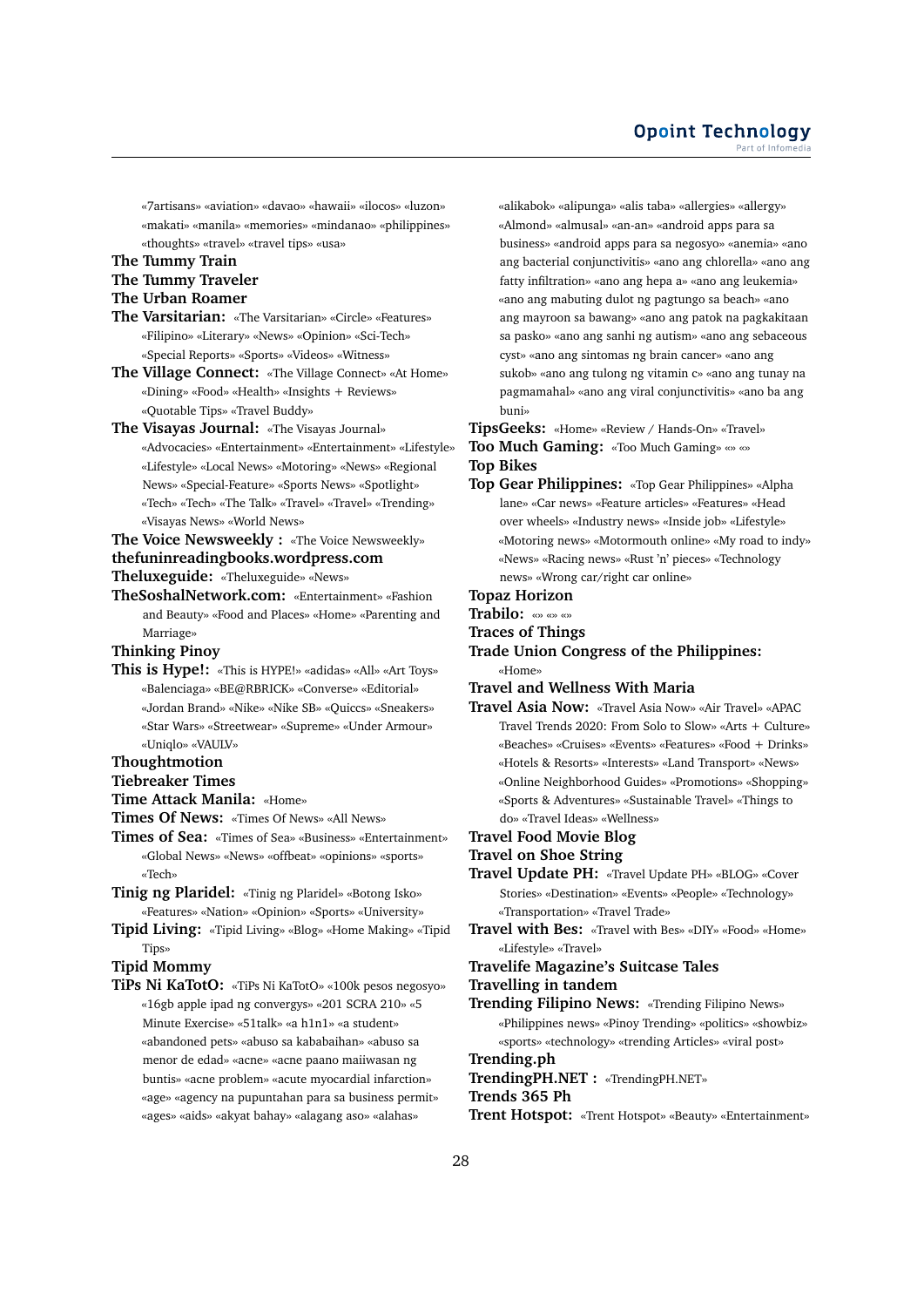«Events» «Fashion» «Food» «Lifestyle» «People» «Technology»

# **Triathlon Phlippines**

## **Tribobot**

## **Tribune Southern Living**

- **Trilife Magazine:** «Trilife Magazine» «Articles» «NEWS & UPDATES»
- **Tripzilla:** «Tripzilla» «Asia» «Destinations» «Europe» «Japan» «Oceania» «Philippines» «South Korea» «Southeast Asia» «Taiwan» «Travel Inspiration» «Travel News» «Travel Stories» «Trip Planning»
- **Trixie Reyna**

#### **True ID**

**Tsikot.com:** «Tsikot.com» «News»

#### **Tsinoy Foodies**

- **Turbo Zone:** «Home»
- **TV Series Craze**

#### **TweenselMom**

**Twenteenmom:** «Twenteenmom» «Campaigns» «Child Development» «Education» «Events» «Family» «Finance» «Food» «Giveaways» «Home & Living» «Motherhood» «News» «Parenting» «Promos» «Reviews» «Shopping» «Technology» «Tips, Guides, & Ideas» «Travel» «Wellness»

## **Twenty8 Two**

**Tycoon:** «Tycoon» «Blogging / Content» «Branding» «Business» «Business Ideas» «Entrepreneur» «Finance» «Franchising» «Freelancing» «Home Based» «Human Resource» «Inbound Marketing» «Life» «Management» «Marketing» «Money» «Productivity» «Small Business» «Social Media» «Startup»

**uDOu PH:** «uDOu PH» «Entertainment» «Lifestyle» «Music» **UE News:** «News»

**Una Sa Lahat:** «Home»

**Unbox.ph:** «Unbox.ph» «Apps» «Editorials» «Gadgets» «MWC 2016» «Play» «Reviews» «Style» «Wheels»

**Ungeek:** «Anime» «Boardgames» «Books» «Contest» «Contest» «Cult of the New» «Gadgets» «Games» «Gaming Peripherals» «Giveaway» «Guide» «Home» «Let's Play» «Mobile Games» «Movies» «Op-Ed» «Promo» «Review» «The Set-Up» «Toys» «TV Shows» «Unboxing» «Video Games» «WWE»

#### **United News:** «Home»

**Universal Robina:** «Universal Robina» «Press Release» **Untv:** «Untv» «News»

**Upgrade Magazine:** «All In One» «Android» «Apple» «Apple» «Apps» «Biz Solutions» «Business» «Computers» «Electronics» «Gaming» «Headlines» «Headsets» «Home» «Laptops» «Microsoft» «Mobile Products» «Motoring»

«Opinions» «Other Apps» «Other Mobile Products» «Phone Accessories» «Phones» «Printers» «Software»

- «Speakers» «Tablets» «White Papers»
- **Upsize PH:** «Upsize PH» «LIFE» «PICKS» «SCENE» «STYLE» «TASTE»
- **Urban Tech Noobs:** «Urban Tech Noobs» «Newswire» **Vera Files:** «Home»
- **Vic-Vic Bautista:** «Vic-Vic Bautista» «Health» «Lifestyle» **VICMADZ**

#### **Victor Basa**

**Vigor Buddy:** «Vigor Buddy» «Alternative Wellness» «Beauty» «Bone Health» «Cycling» «Events» «Exercises» «Face & Skin» «Features» «Fitness» «Hair Care» «Health & Fitness Beat» «Juicing» «Listings» «Lose Weight» «Motivation & Positivity» «People» «Philhealth News» «Places» «Relationships» «Running» «Sleep» «Stress Busters» «Sudhir Ahluwalia» «Sunny Day» «The Buzz» «Wellness» «What to Eat»

## **Village Connect**

- **Village Pipol:** «Village Pipol» «Apps» «Arts & Music» «Audio» «Automobile» «Celebrity» «Destination» «Education» «Events & Concert» «Fashion» «Food and Drinks» «Games» «Health and Beauty» «Hotel and Restaurant» «Instagram Raid» «Mobile» «Movies» «News» «Sports» «Television» «Toys» «Transportation» «Travel & Lifestyle» «VP List»
- **Viral Buzz Makers:** «Business» «Entertainment» «Health» «Home» «Lifestyle» «News» «Sports» «Tech»
- **Viral Video:** «Viral Video» «Babies & Kids» «Entertainment» «Gadgets» «Home & Garden» «How To» «Laptops & Computers» «Lazada» «Makeup Tutorial» «Mga Balita» «Motovlog» «Music» «Pet Care» «PH News» «Shopee» «Tech News» «Travel & Outdoor»

## **Virtual Musings**

## **VisMin.ph**

**Visor Ph:** «Visor Ph» «Cars» «Culture» «Humans» «Industry» «Media» «Traffic» «Viral» «Wisdom»

**Viva Manilena**

- **VIVOMIGSGEE:** «VIVOMIGSGEE» «Home»
- **Wahpinas:** «Home»
- **WalasTech:** «WalasTech» «Appliances» «Audio» «Cameras» «Featured» «Guides» «Hands-On» «Internet and Web» «Laptop» «Mobile» «News» «Reviews» «Rumors» «Tech» «Telcos»
- **Walk in a Working Momma's Shoes**
- **Wander & Wonders**
- **Wander Junkies**
- **WanderWoMom**
- **Watch Verified PH**
- **Watchmen Daily Journal**
- **Wazz Up.PH:** «Wazz Up.PH» «Events» «Fashion» «Food» «Life» «Lifestyle» «Movies» «Music» «Newswire»